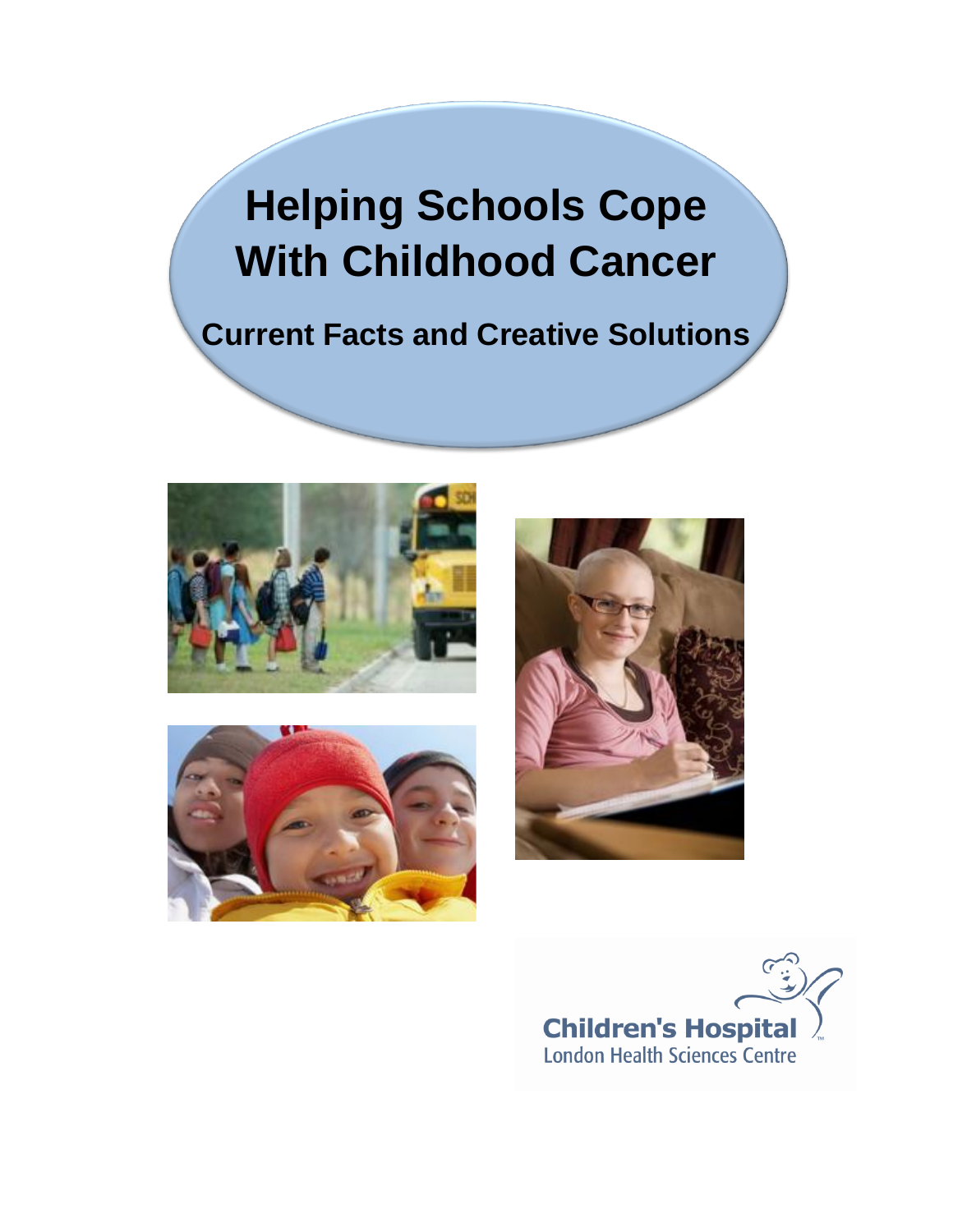#### **Acknowledgements**

Many have contributed to the evolution of this booklet since Anne Chambers, Ann Klinck, and David Rynard created the original version over 20 years ago.

I would like to express my gratitude to ChildCan and the Thames Valley District School Board who made the initial booklet possible. I would also like to thank my wonderful colleagues who have reviewed and helped improve the revisions of this document over the years.

The inspiration for the case studies and many of the practical ideas contained herein comes from the children I have worked with, their families, teachers, and classmates. You continue to inspire me with your courage, creativity, and compassion.

Ann Klinck, Editor

#### **Terms of Use**

We are pleased to offer the 2011 revision as a free on-line educational resource. We invite educators, families, and health professionals to use and share this resource to help children with cancer continue their education after a cancer diagnosis.

| Please direct any inquiries to: Pediatric Cancer School Support Program |
|-------------------------------------------------------------------------|
| Pediatric Psychology, Rm. B6-300                                        |
| Children's Hospital, London Health Sciences Centre                      |
| 800 Commissioners Road, East                                            |
| PO Box 5010                                                             |
| London, Ontario N6A 5W9                                                 |
| (519) 685-8144                                                          |

#### **The Pediatric Cancer School Support Program Children's Hospital, London Health Sciences Centre**

The Pediatric Cancer School Support Program helps children with cancer continue with their education after a cancer diagnosis. The program supports children with cancer, their families and their school communities during their cancer journey. Support continues to be available after treatment ends to help children optimize their educational outcomes.

This program has been in existence since April 1990. We are grateful to ChildCan, who had the vision to fund this program for the first 9 years, and to the Paediatric Oncology Group of Ontario (POGO), whose ongoing leadership and advocacy led to comprehensive funding for pediatric cancer care in Ontario.

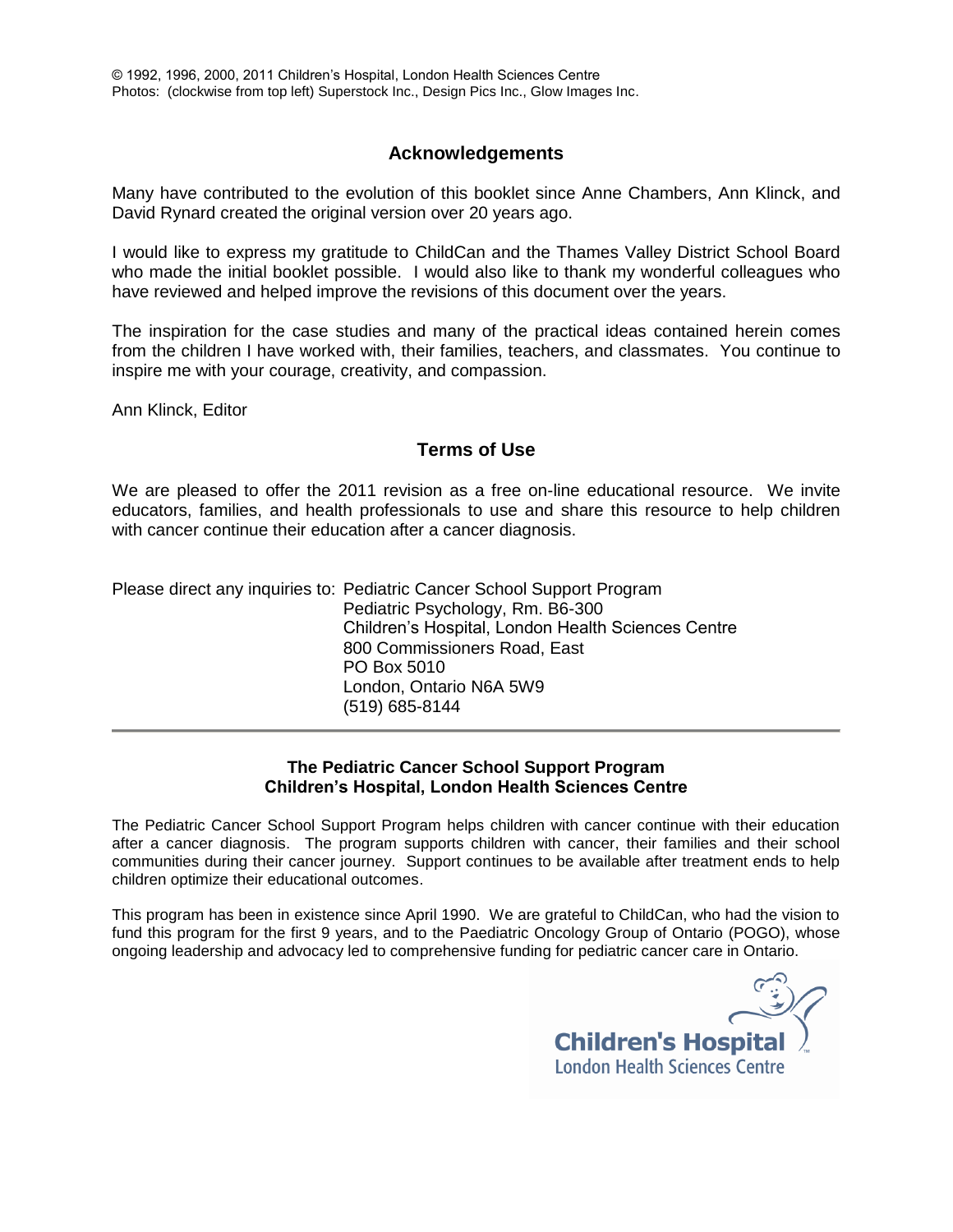### **Table of Contents**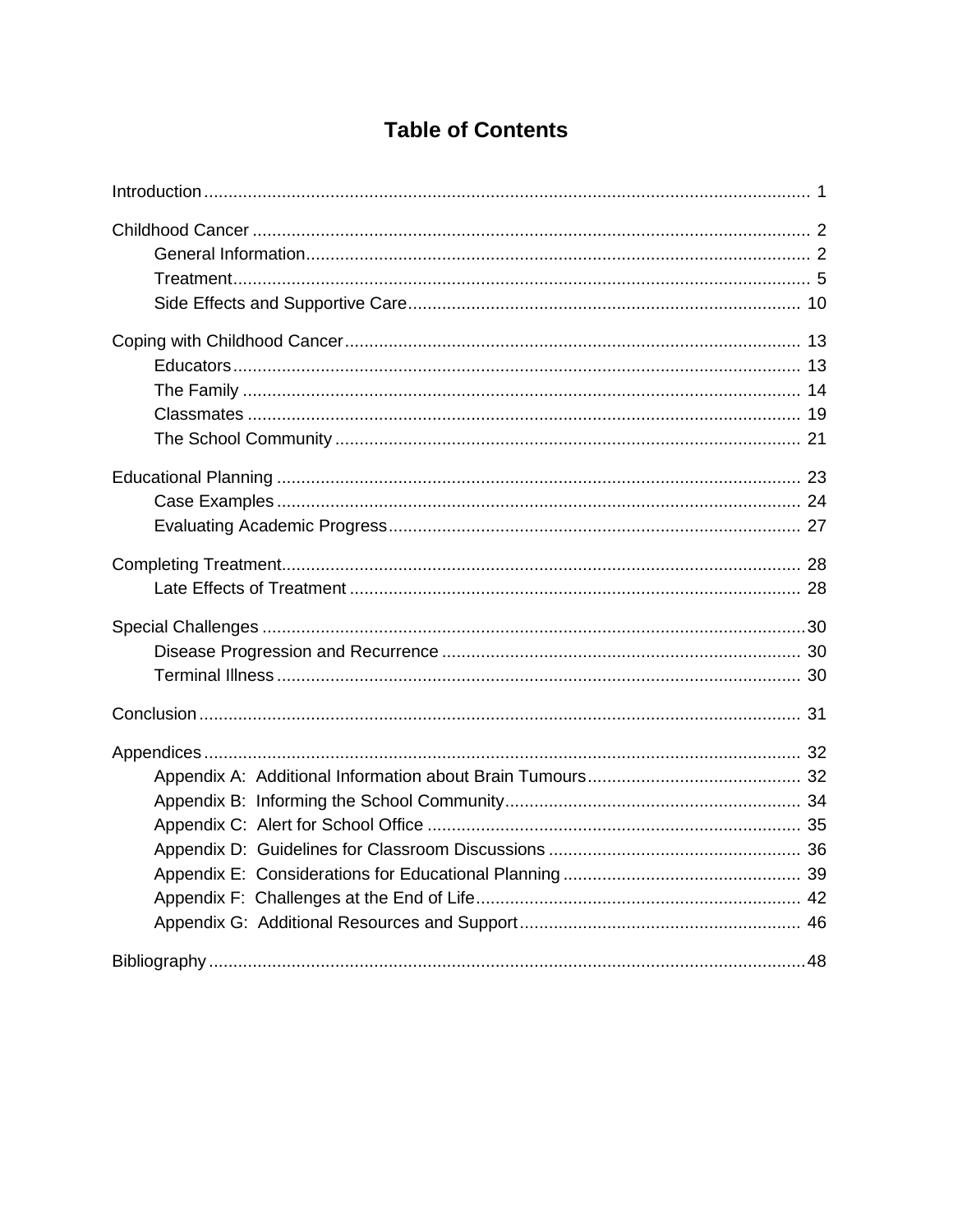### **INTRODUCTION**

School is a central part of a child's life. School encourages the learning and intellectual growth necessary for adulthood and is a major contributor to a child's socialization. With 5-year childhood cancer survival rates now approaching 80%, it is essential that the care of children with cancer include planning to address their educational needs.

A childhood cancer diagnosis is a family crisis. Initially, the family's resources and energy are directed towards addressing the child's medical needs, coping with the emotional reactions of all the family members, and making the practical arrangements needed to coordinate the child's care. However, sooner than some might expect, the child and parents will begin to wonder and worry about how the disease will affect the child's schooling.

A return to school activities can be a critical step in the rehabilitation process and should be implemented as soon as is reasonable. With very few exceptions, children with cancer can continue with their education in some way during treatment. As a future-focused activity, continuing with education can provide tangible evidence that life continues and foster hope in the child and those around him.

A child with cancer requires an educational plan that addresses physical, academic, social, and emotional needs, regardless of whether school attendance is possible, or alternative solutions are needed. Furthermore, a child's success is best fostered when the concerns of the child, siblings, parents, peers, and teachers are addressed.

But where does an educator begin? Because childhood cancer is a relatively rare occurrence, educators may find themselves facing a situation with which they have little knowledge and less experience. They will also be supporting a child and family through a difficult, life-threatening, and often unpredictable challenge. Meeting the educational needs of a child with cancer requires compassion, creativity, and flexibility.

This booklet was created as a resource for educators to help children with cancer continue their education after a cancer diagnosis. It was written with the following objectives:

- to present an overview of current information on childhood cancer and the treatment experience of the child with cancer
- to provide insight into the emotional impact of childhood cancer on the child, the family, school staff, and classmates
- to help educators provide support to the child with cancer and their family
- to give educators the knowledge and confidence to help them educate and support peers and classmates
- to provide some practical resources and case examples to help with the planning process
- and, to introduce some specific situations such as terminal illness, and the challenges of survivorship.

We hope that educators will find this resource useful as they work as a team with families and health care professionals to develop plans that optimize the child's educational opportunities during treatment and beyond.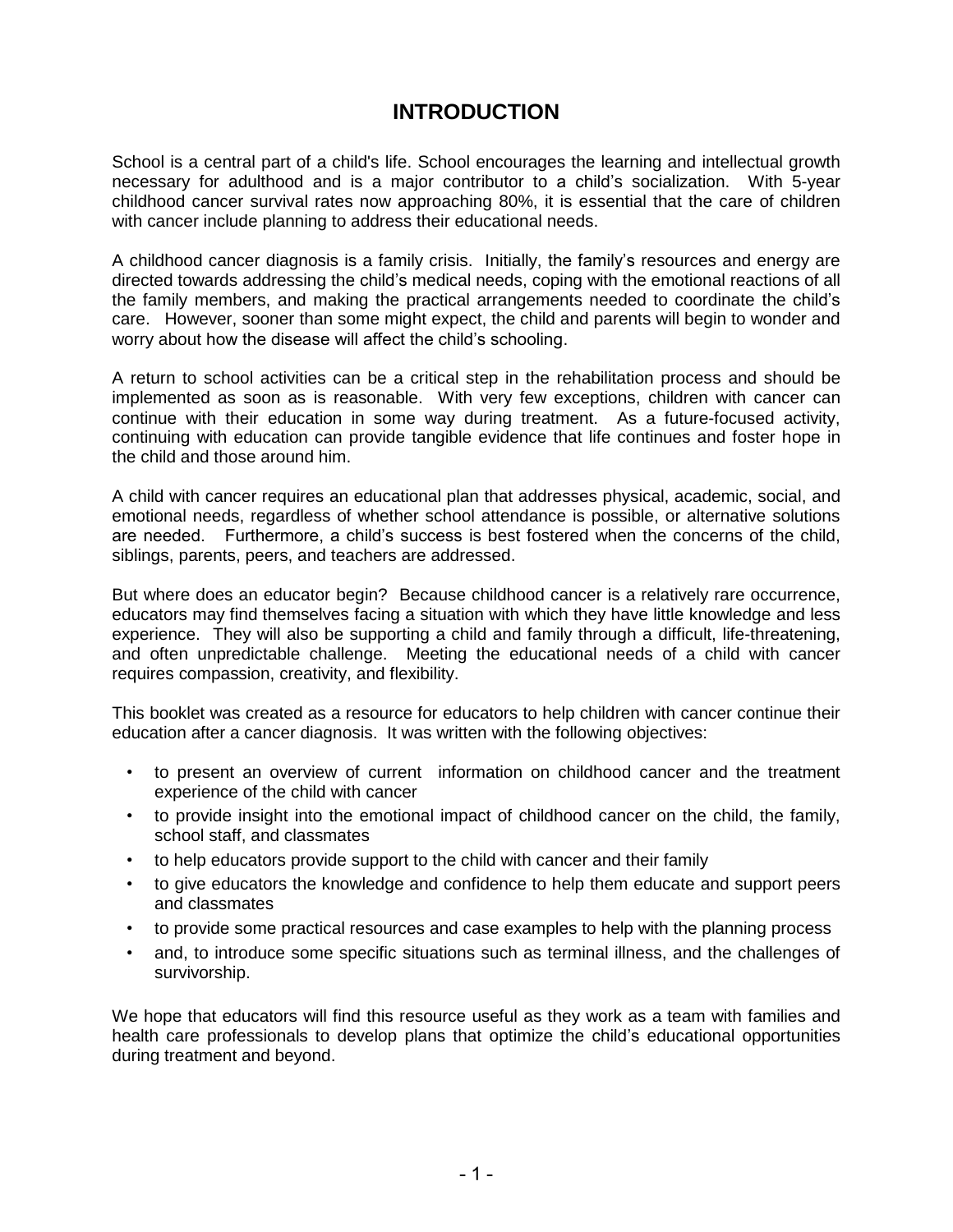### **CHILDHOOD CANCER**

### **General Information**

### **What is cancer?**

Cancer is a group of diseases characterized by abnormal, rapid and uncontrolled cell growth.

### **What is the incidence of childhood cancer?**

Childhood cancer is relatively rare. Less than two percent of all cases of cancer occur in childhood. Nonetheless, it is estimated that about 1 in 400 children will be diagnosed with cancer before their  $18<sup>th</sup>$  birthday.

### **What causes childhood cancer?**

The causes of childhood cancer are largely unknown. Children with some genetic defects are at a higher risk for developing certain kinds of cancer and exposure to ionizing radiation is known to increase childhood cancer rates, but these factors account for only a very small percentage of cases. In the large majority of cases, there is no explanation for why a child develops cancer.

#### **Childhood Cancer in School-aged Children**

*Leukemias* are cancers of the blood cells which arise out of the bone marrow and account for about 40% of all childhood cancer cases. The most common of these is *Acute Lymphoblastic Leukemia (ALL)*. *Acute Myeloid Leukemia (AML)* accounts for most of the other cases.

*Central Nervous System Tumours* of the brain and spinal cord are the most common solid tumours in children. Please see **Appendix A** for more information on brain tumours.

*Lymphomas* originate from cells in the lymph nodes or other lymphatic tissues and include *Hodgkins Lymphoma* and a number of *Non-Hodgkin's Lymphomas*.

*Kidney Tumours* are more likely to occur in the first five years of life. The most common of these is the *Wilms' Tumour*.

*Rhabdomyosarcoma* is a cancer of the connective tissue that can arise from a number of different locations in the body.

**Osteosarcoma** is the most common bone tumour of childhood and often affects the long bones of the arms and leg.

*Ewings Sarcoma* is a tumour that occurs in the bone or the soft tissue. It often occurs in the pelvis or the leg bones.

*Neuroblastoma* originates in primitive nerve cells in the adrenal gland and a chain of nerves along the spine. While neuroblastoma in infancy usually has good outcomes, in older children it is more aggressive and challenging to treat.

*Other Cancers*: Children may also develop germ cell tumours which arise from reproductive cells, tumours that arise in the liver, as well as other rare forms of cancer. There are also other disorders, technically not cancer, which are treated with cancer treatment (e.g. severe aplastic anemia, multi-system Langerhans' histiocytosis).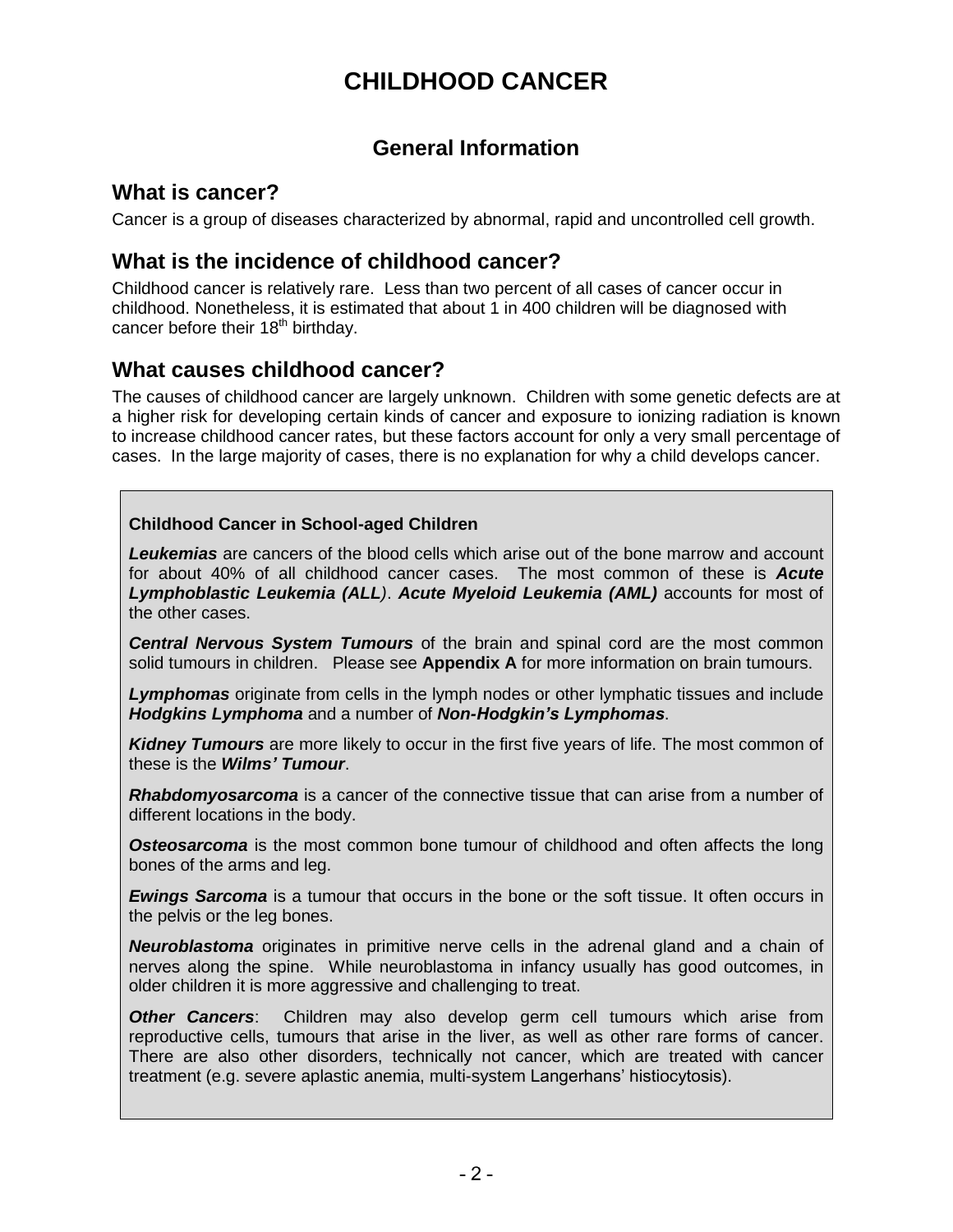### **How is childhood cancer different from adult cancer?**

With a few exceptions, childhood cancer consists of a different group of diseases which tend to affect different parts of the body than adult cancer. Childhood cancer often grows rapidly and has a more sudden onset than adult cancer. In general, childhood cancer responds more favourably to treatment.

**Perhaps most importantly, childhood cancer occurs in a developing human being. Children continue to grow physically, emotionally, socially, and cognitively during the challenges of treatment.** 

### **How is cancer detected and diagnosed?**

Children present with various symptoms, which are dependent on the type of cancer. For example, children with leukemia may present with pallor, excessive bruising, or fever. Children with lymphoma may have swelling of the lymph nodes. Headaches, morning vomiting, seizures, weakness, or vision problems may occur when a child has a brain tumour. Children with other solid tumours may experience pain, swelling, or a loss of function in the affected area or surrounding organs.

Children will undergo a battery of tests to determine the type of cancer, and to determine the stage or risk group within that particular cancer type.

#### **Tests, Tests, and More Tests**

*Blood Tests:* Blood tests can be used to determine the presence of leukemia cells in the blood. Blood tests also evaluate important elements within the blood which can be affected by treatment. You may hear the child or parents refer to the results of these tests as "blood counts".

*X-Rays/CT Scans/MRI Scans/Ultrasound/PET Scans:* Various types of scans are used to "see" the internal structures of the body. Scans may assist in determining the diagnosis and the extent of the illness. Scans are repeated over the course of therapy to assess treatment response. These tests are not painful but require the child to be very still for varying lengths of time. Younger children may require sedation.

*Lumbar Puncture/Spinal Tap:* A lumbar puncture (LP) is a procedure in which a needle is inserted into the space between the vertebrae to withdraw cerebrospinal fluid (CSF) to test for the presence of cancer cells in the central nervous system. Sedation is often used.

*Bone Marrow Examination:* The bone marrow is the spongy centre of the bone and is the factory that produces the majority of cells that circulate in the blood stream. Cancer may arise in these cells or spread here from other places. A bone marrow aspiration is a test wherein a needle is inserted into the hip bone and a sample is withdrawn. In a bone marrow biopsy a special needle is used to remove a small piece of hard bone marrow tissue. The child is often sedated during these painful procedures.

*Biopsy:* A biopsy is a procedure in which a small piece of a tumour is removed so that the specific type of tumour can be identified.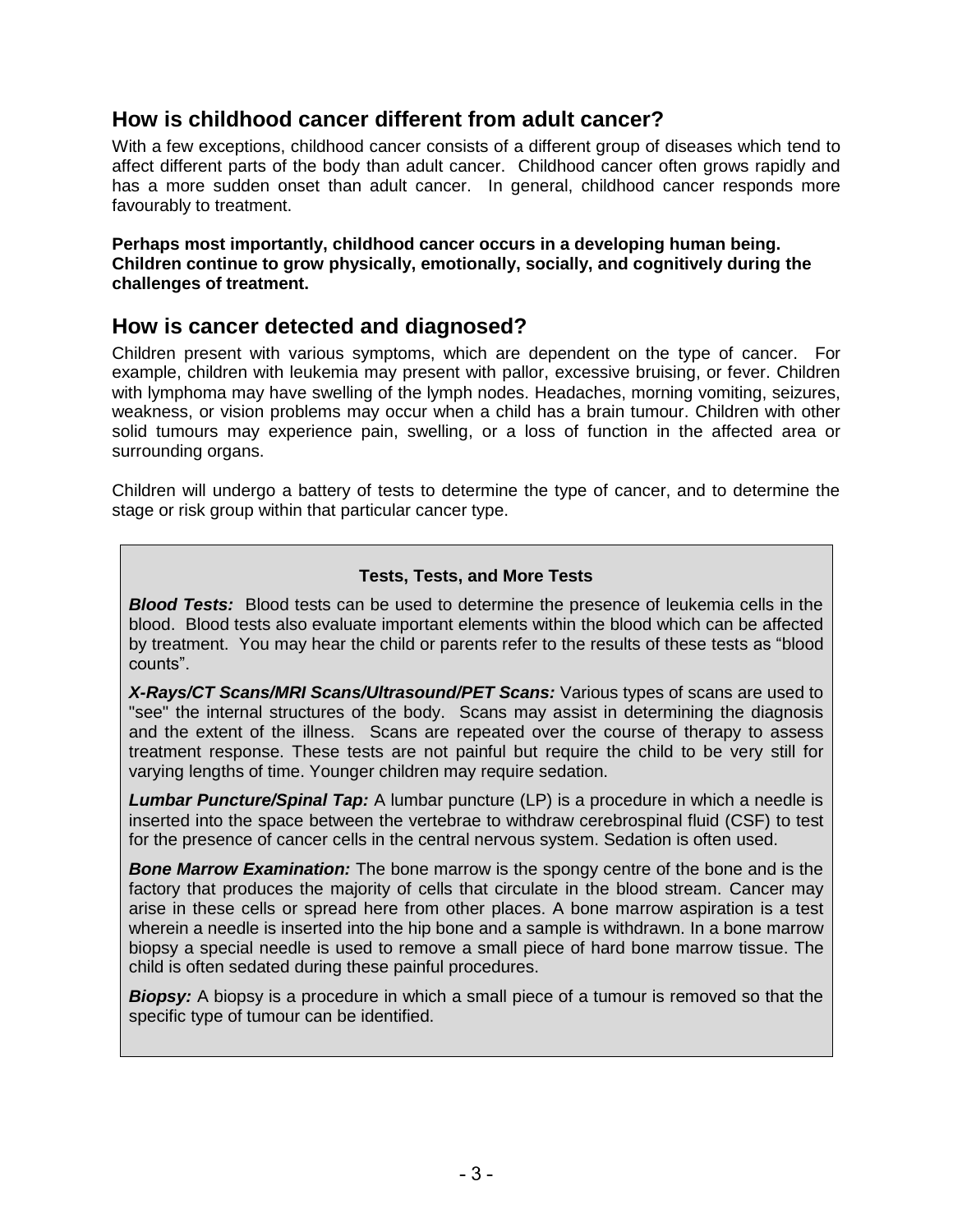### **What is the chance for cure?**

In all but a few cases, treatment is initiated with the goal to cure the cancer. Due to the improvement in cancer therapies over the last four decades, and the improved ability to manage complications, it is now estimated that about 80% of all children with cancer will survive for five years from diagnosis, and most of these will be considered cured (Ellison et al, 2009). Keep in mind however, that cure rates vary significantly depending on the type of cancer and the extent of disease.

Sometimes cancer progresses during treatment, and in other cases cancer recurs after treatment. Additional treatment is often possible, and can sometimes be successful in eliminating the cancer. However, failure to control the cancer results in progression of the disease and eventual death. Sadly, despite the many advances in treatment, cancer still represents the leading disease-related cause of death for children in the developed world.

*"If children have the ability to ignore all odds and percentages, then maybe we can all learn from them. When you think about it, what other choice is there but to hope? We have two options, medically and emotionally: give up, or Fight Like Hell."*

Lance Armstrong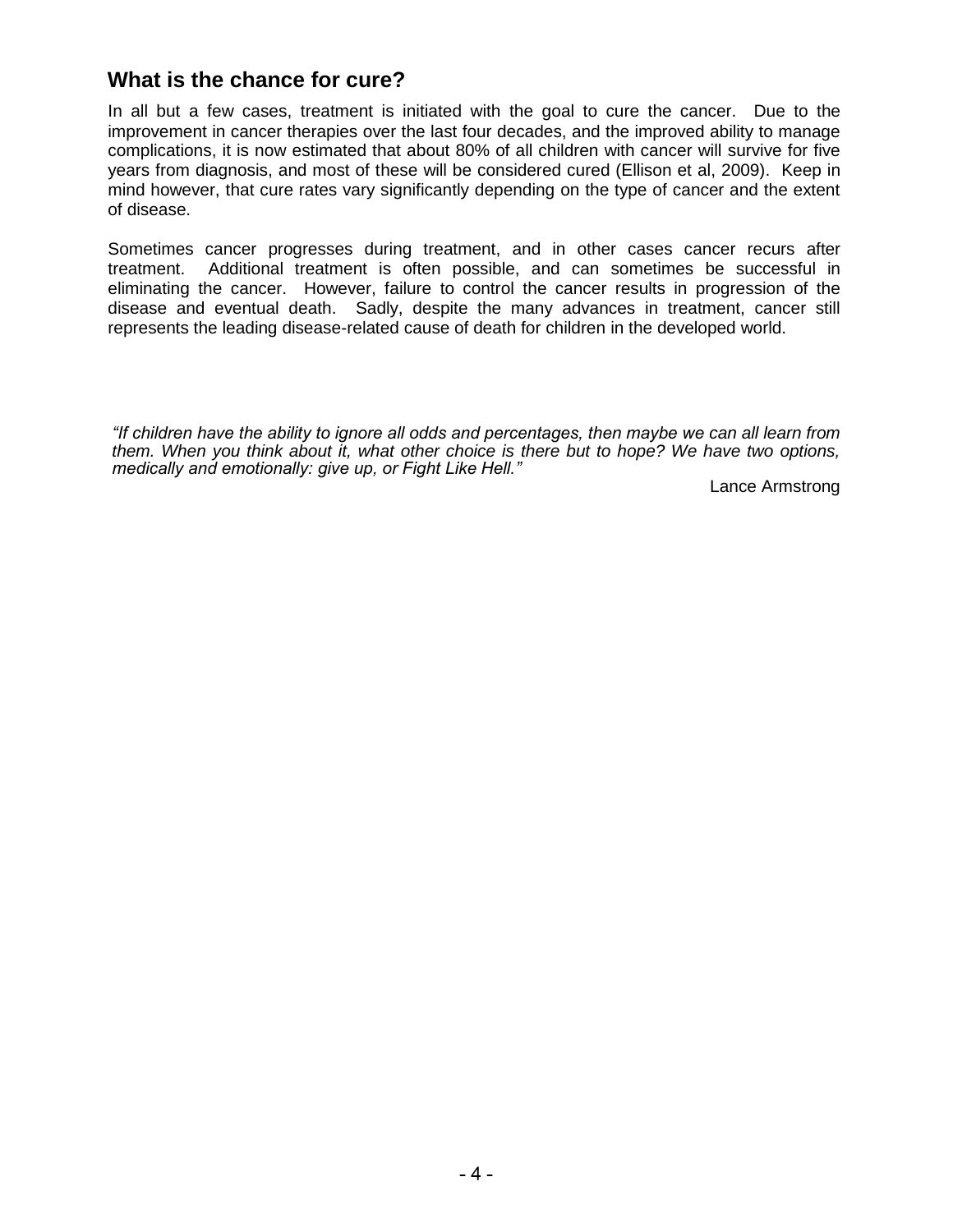### **Treatment**

The treatment of cancer is a long, hard fight for the child, family, and community. Children are treated in larger medical facilities where they can receive the comprehensive, specialized care that they need, and have access to the most up-to-date treatment options. This means that many families must travel outside of their home community for some or all of their child's care.

Treating cancer is a team effort and includes a number of professionals. An effort is made to provide support to the entire family and address the many needs that arise over the course of cancer treatment and during follow-up care.

#### **The Treatment Team**

While treatment teams vary at different centres, the list below will give you an idea of the professionals who may be involved in a child's care. It will also help you appreciate the sometimes overwhelming number of people that a family may meet over the course of treatment!

*Physicians* who specialize in the diagnosis and treatment of childhood cancer and blood disease are known as *Hematologist/Oncologists.* A *Neurosurgeon, Neurologist or Neuro-Oncologist* may be involved in the care of children with brain tumours. *Radiation Oncologists* provide radiation treatments for cancer. *Surgeons* may carry out biopsies, remove tumours or insert central lines. Other pediatric specialists may be consulted to address complications that can arise during treatment.

*Nurses* provide a wide range of services and support. Nurses provide front-line care and administer treatment to children. Nursing roles often include patient and parent education, case management to coordinate the child's care, and patient advocacy and support. Nurses may also provide in-home support and care in the child's community.

*Psychosocial Support* may be provided by a number of professionals. *Social Workers* often provide counseling to families, and help them access community resources. A *Psychologist* may provide psychological assessment, treatment, and education regarding adjustment and coping. *Child Life Workers* focus on the developmental needs of children in the treatment setting and work to reduce stress and help children understand the hospital experience, often through the use of play. Some centres even have *Art Therapists, Music Therapists*, or *Therapeutic Clowns* on staff. *Chaplains* are available to help address the families' spiritual needs.

*Other Health Professionals* may address the specific needs of children brought about by their disease and treatment. For example, a *Dietician* can help address the nutritional needs of children. *Physiotherapists*, *Speech and Language Therapists,* and *Occupational Therapist*s may help with rehabilitation in the hospital or community. A *Neuropsychologist* may assess children to determine how disease and treatment has affected their cognitive skills and make recommendations to assist with school planning.

*School-Related Services* may be available through a formal school re-entry program. If this is not available, most treatment centres have professionals willing to consult with educators. As well, some pediatric hospitals have on-site teachers who may teach the child at the treatment centre, and who may also liaise with the child's school.

*Community Agencies* also provide support to families of children with cancer. These may include government agencies, charitable organizations, hospice organizations, camps for families coping with childhood cancer, and support groups for patients and families.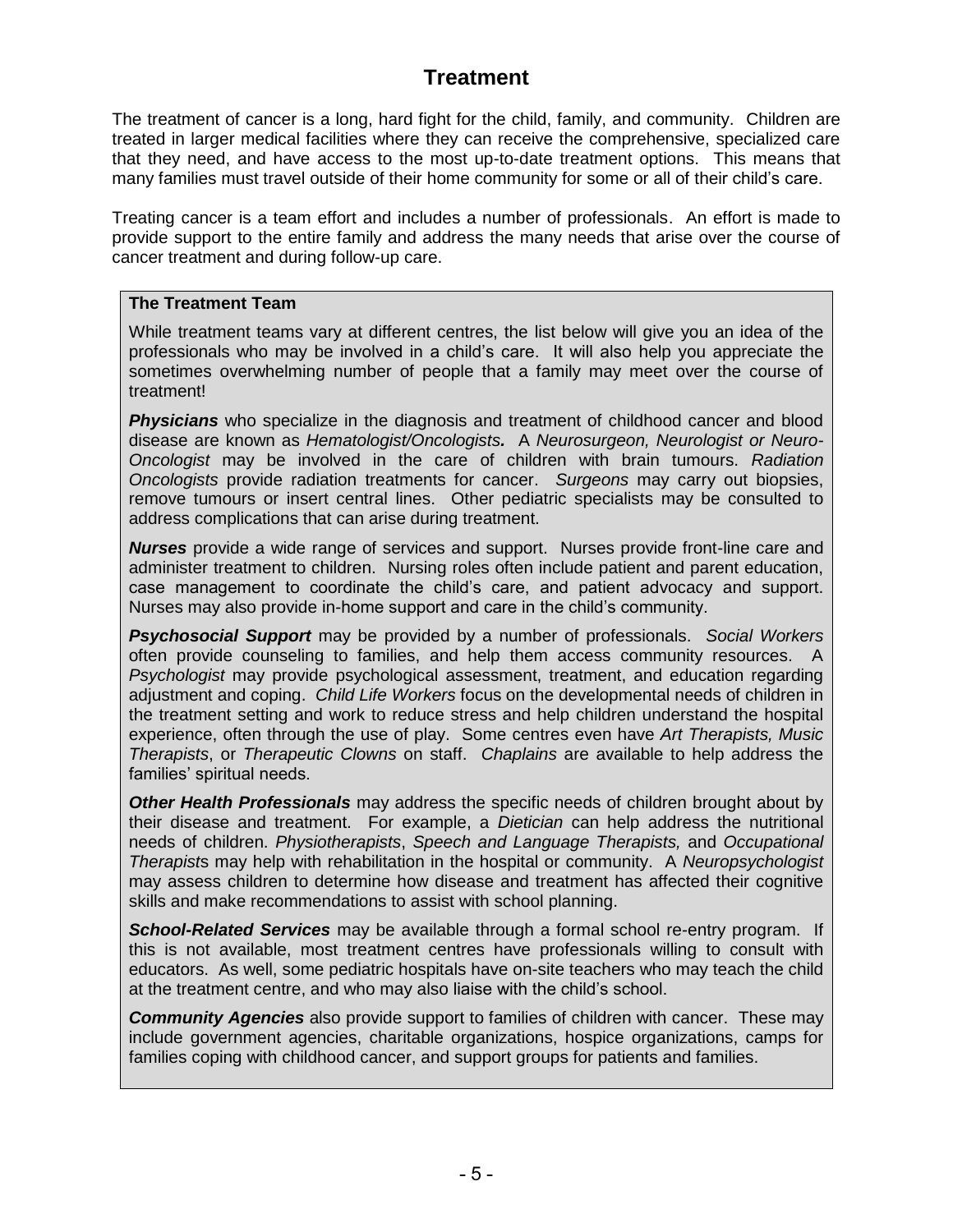### **Treatment Methods**

Cancer treatments are aimed at destroying the fast-dividing cancer cells. Following diagnosis and disease assessment, most children are placed on a treatment protocol, a kind of a roadmap of their care.

The type of cancer, its location, the extent of the disease, and the child's response to treatment are some of the factors that can determine the details of a child's treatment plan. As a result, treatment can vary significantly depending on the child's illness and situation.

Some treatment plans require frequent hospitalization while others take place primarily in daytreatment clinics. Treatment protocols can range in length from several months, to several years. Finally, the frequency and intensity of treatment can vary among treatment protocols, or within a child's individual plan. On the next page you will find some examples of what a typical treatment day might be like for a child with cancer.

*Chemotherapy* agents are drugs that destroy cancer cells. Most children receive a combination of these medications. These drugs may be given by mouth, by injection, or intravenously (into a vein). Chemotherapy can also be administered into the spinal fluid during a lumbar puncture. Depending on the treatment regimen and the drugs involved, chemotherapy may require a hospital admission, be given in a day-treatment clinic, or given at home.

*Surgery* may be undertaken to totally or partially remove a tumour.When removing a tumour the surgeon must consider the tumour's size and location, and the potential for complications with removal. In some cases, treatment with chemotherapy or radiation is given prior to surgery so the tumour is easier to remove.

Surgery is an important part of treatment for bone tumours, many of which are located in the limbs. Some children may have a limb salvage surgery, a procedure in which the affected bone is removed and replaced with a prosthetic implant or bone grafts. In other cases amputation may be the best option, and the child will eventually be fitted with an artificial limb.

*Radiation* is the use of high-powered radioactive particles to destroy cancer cells. Radiation may be directed at a specific tumour or may be used as a preventative measure in areas of high risk for disease spread such as the central nervous system in the case of some patients with leukemia. Radiation therapy usually consists of brief daily treatments over a number of weeks. Sedation may be required for young children who are unable to lie still.

*Stem Cell or Bone Marrow Transplant* is used to treat children with a variety of cancers and blood diseases. Stem cells are immature blood cells that have the ability to develop into the full range of mature blood cells. These cells are found in the bone marrow, in the bloodstream, and in umbilical cord blood.

Depending on the situation, healthy stem cells are collected from the affected child, a family member (often a sibling), or unrelated donor. Donor cells must match the child's marrow. Next, intensive chemotherapy, and sometimes radiation is given to destroy any cancer cells within the patient. The healthy stem cells are then infused into the child. The child usually remains in isolation in the hospital for about four to six weeks because of a very high risk of infection and other complications. For a period of months following the transplant, the child will continue their recovery in isolation at home and require follow-up for ongoing care.

*Non-traditional Therapies* may be considered by parents, especially when conventional treatments offer little or no chance for cure. There is little research evaluating or supporting the effectiveness of these therapies for cancer treatment. Alternative practices may also be initiated to offer comfort or relieve side effects. It is important that families consult with their oncologist as some therapies may interact negatively with conventional treatment.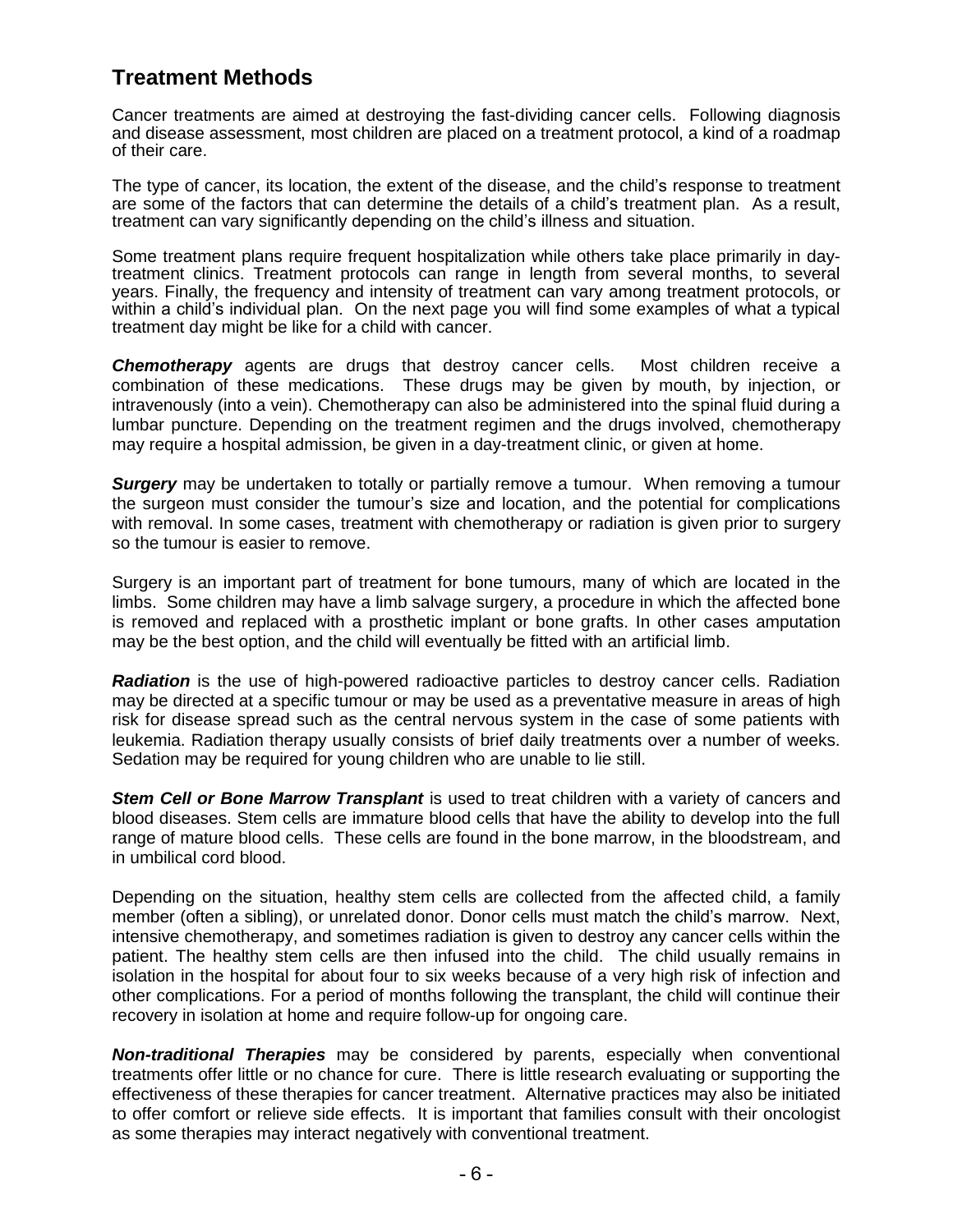#### **A Day in the Treatment Clinic: Ava, age 5**

- 9:00 am: Ava and her mother, Jill, arrive at the clinic after a 90 minute drive from home. They register at reception and go into the waiting room to play.
- 9:35 am: The nurse checks Ava's weight height, temperature and blood pressure. Ava receives her hospital armband. Ava has a finger poke and blood is sent to the lab. Numbing cream is put on her chest over her port and covered with a special dressing. Jill answers questions about Ava's health since her last clinic visit.
- 9:50 am: While waiting for the blood test results that determine whether she can receive her chemotherapy treatment, Ava plays with the Child Life Worker and another child. Ava starts an art project while Jill talks privately to the social worker about some financial difficulties the family is facing. After this, Ava and Jill have a snack.
- 11:50 am: Ava's blood test results come back and orders are sent to the pharmacy for chemotherapy. Ava and Jill are sent to one of the exam rooms. They read a story together while they wait.
- 12:20 pm: The oncologist examines Ava and answers some of Jill's questions.
- 12:35 pm: Ava returns to the play room to finish her art project.
- 12:45 pm: A nurse takes Ava to the treatment room. She accesses Ava's port and attaches Ava to an I.V. pole. Ava receives fluids, followed by her chemo. During this time she watches a movie and then falls asleep. Jill reviews the next treatment phase with Ava's nurse case manager. Then she calls her sister to remind her to pick up Ava's siblings from school. Ava wakes up. She plays a video game.
- 3:00 pm: Jill goes to the pharmacy to pick up some medications while Ava works on a craft. When Jill returns, they eat their lunch. They chat with another family they met at camp last summer.
- 4:20 pm: The treatments are finished. The needle is removed from Ava's port and she chooses a bandage to put on it. Ava asks if they can stop at her favourite store before heading home. They arrive home at 6:30 pm.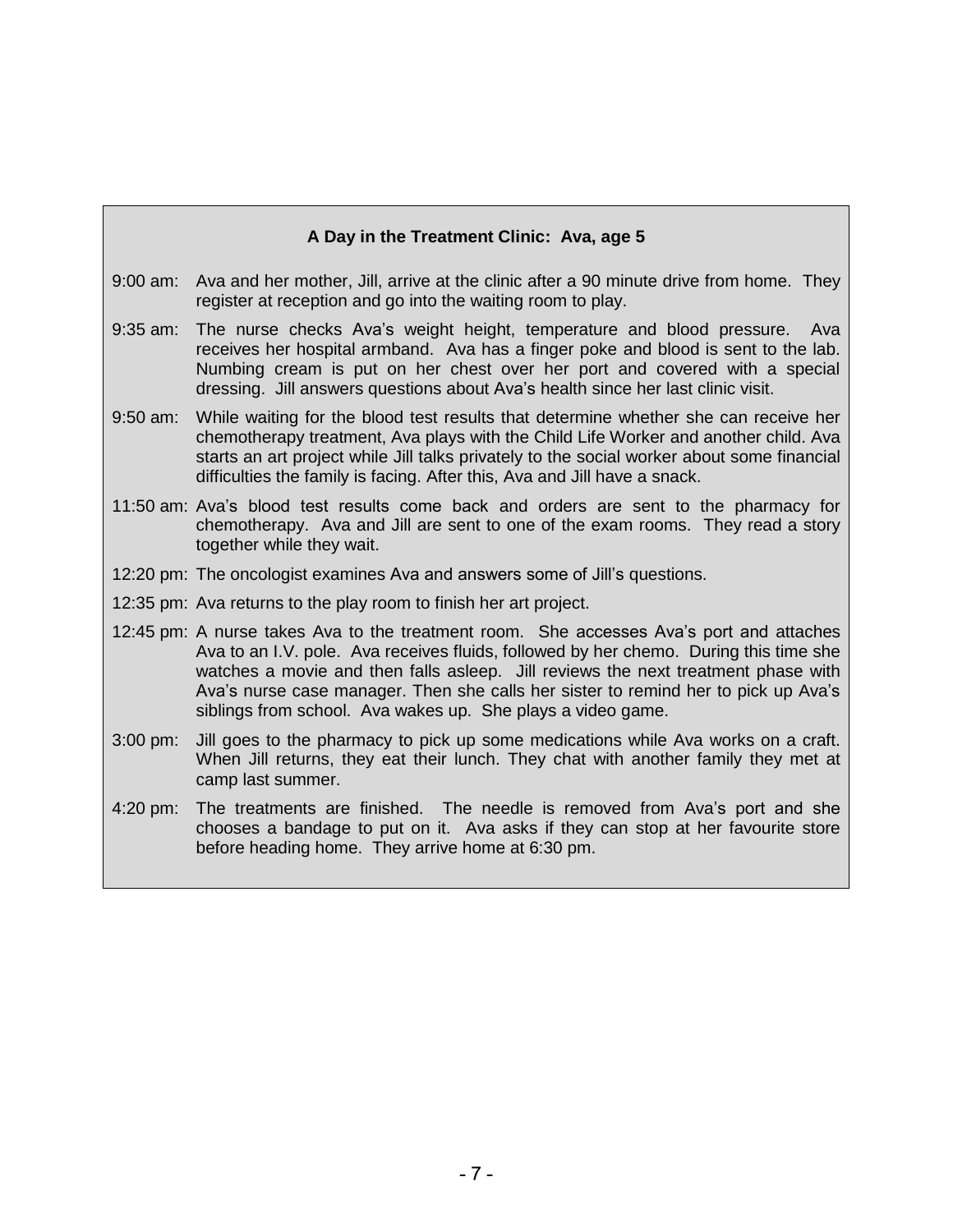#### **A Day on the Inpatient Unit: Joe, age 14**

- 7:30 am: Joe wakes up when his breakfast tray arrives. He slept poorly last night for many reasons: blood pressure checks, frequent urination due to the IV fluids he has received, and the baby crying in the next room. He tries to go back to sleep.
- 9:00 am: The nurse takes some blood. Joe doesn't have much appetite for his breakfast. His mom arrives at the hospital after taking his little sister to school. She brings some of his grandma's muffins for Joe. He eats a little. Joe can't sleep so he plays a video game.
- 10:30 am: "The Team" including several "doctors in training" enters the small room. They all stand around the bed and ask Joe and his mom lots of questions, some personal. He is tired of answering the same questions every day.
- 10:45 am: Joe fills out a menu for tomorrow. Nothing looks appealing to him right now. The art therapist stops by and gives Joe a project to work on. The nurse starts some more fluids running in his IV. The dietician comes in and reminds him he needs to drink lots of fluids, and talks to Joe about how to include more calories in his diet.
- 11:30 am: Joe and his mom go for a walk outside. Later, when the chemotherapy starts running he will need to stay in his room.
- 12:00 pm: Lunch arrives. Joe eats a little and tries to drink.
- 12:20pm: The chemotherapy starts running. Joe tries to sleep for a while. The nurse periodically comes into the room to take his blood pressure and adjust his IV pump.
- 1:30 pm: Joe wakes up feeling sick to his stomach and calls the nurse. She gives him some medication. He sleeps a little more and feels a little better. His mom needs to leave to take care of some things at home.
- 3:30 pm: The chemotherapy is done for today. Joe continues to receive IV fluids. Joe's teacher comes by and does some math with him. He leaves him some homework.
- 4:00 pm: Joe chats with a couple of his friends on-line.
- 5:00 pm: Supper arrives. Joe texts home to ask someone to bring him some "real food".
- 5:30 pm: Joe tries to do some homework. Fortunately he is interrupted when his dad arrives with one of Joe's friends and a pizza. The boys play video games together.
- 9:00 pm: Joe's friend leaves. He and his dad watch television for a few hours. His dad spends the night on a pull-out cot in the room.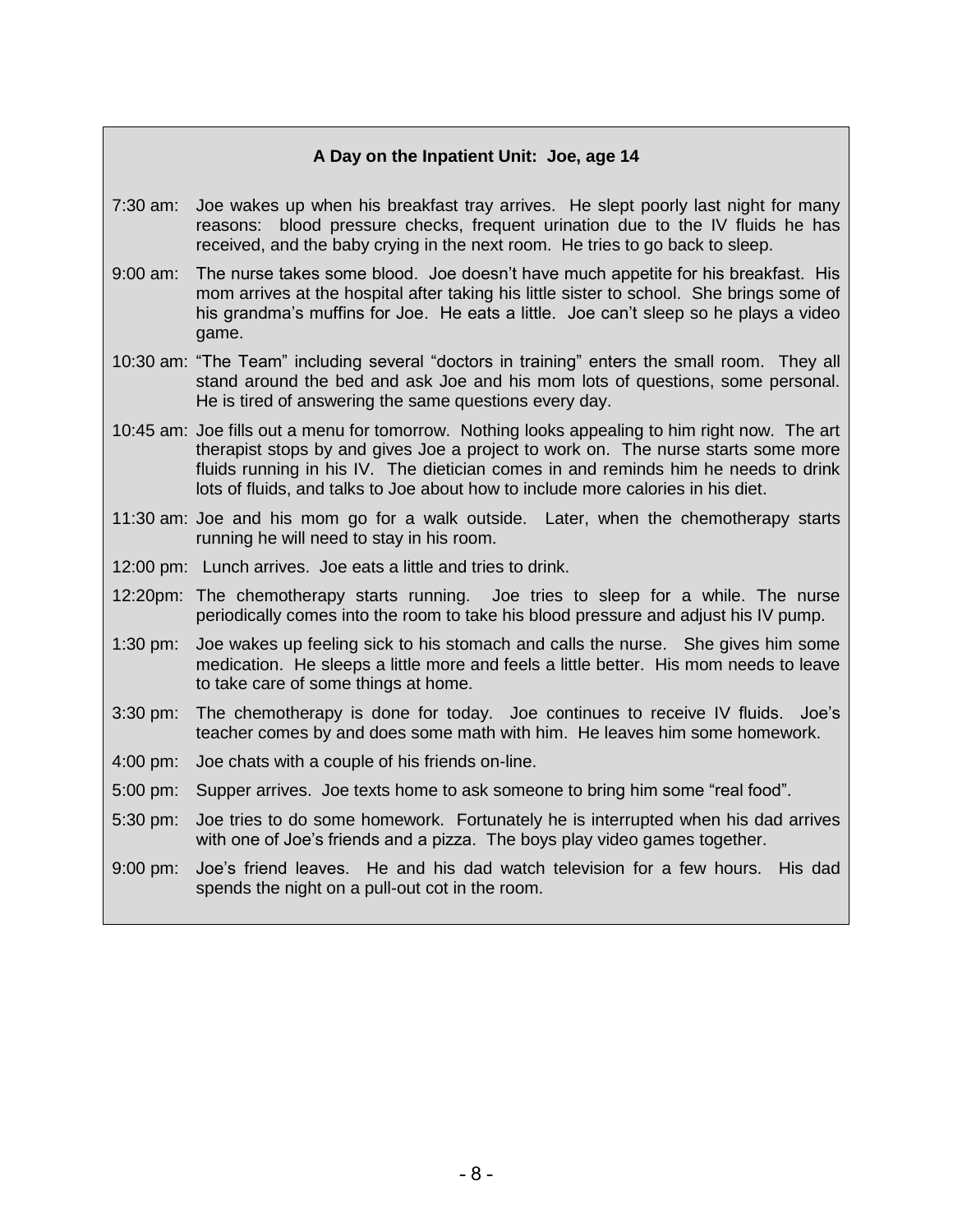### **Making Treatment Less Painful: Central Lines**

Reliable intravenous access is important for children receiving cancer treatment. In addition to chemotherapy, they may require IV access for fluids, nutrients, blood products or other medications (e.g., antibiotics). Children's veins are small, and accessing them can be difficult and painful. Early in treatment, most children have a mechanical device inserted to help make treatment easier.

An *internal central line*, sometimes called a port-a-catheter or "port" is a totally implanted device. The catheter (plastic tube) is tunnelled under the skin towards the neck where it enters a large vein. The access point is visible as a small raised area on the chest, beneath the skin. A numbing cream can be put onto the skin prior to use. The port is accessed during treatment by inserting a special needle through the skin into the reservoir. The port is de-accessed (needle removed) when treatment is completed. A port requires no home maintenance when not in use.

Other children will have an *external central line* sometimes known as a Hickman or a Broviac. Part of the catheter is tunneled under the skin in the chest and travels towards the neck where it enters a main vein. The remaining part of the tubing extends down out of the body. The tubing is secured by a small cuff, just under the skin. Medications are given by accessing the valves at the end of the tubes. The area where the tube exits the body must remain clean and dry and covered with a dressing.

A *peripherally inserted central catheter* is referred to as a PIC or PICC line. A PICC is a long catheter or tube which is inserted into one of the large veins, usually in the arm near the bend of the elbow. The tube is slid into the vein until the tip sits in a large vein just above the heart. The tube outside the body has a special cap to which a drip line or syringe can be attached. The tube is clamped and the line is covered with a dressing when not in use.

After treatment ends, the central line may remain in place for a little while. The eventual removal of the central line can be a significant milestone for the child and the family.

#### **Central Lines at School**

While not in use, internal catheters (e.g. ports) are not a major cause for concern at school. The child can usually partake in regular P.E. and recess activities except full contact sports. It can be helpful to tell the other children about the port and encourage them to play with care because it will be painful if bumped.

Although it is rare for an internal catheter to be damaged by outside trauma, it is advisable to let parents know if it is bumped in any way. Also, let parents know if the child complains of any discomfort in the area since this could indicate an infection or other problem.

External catheters and PICC lines require more caution. The site where the tube enters the body should remain dry and under a dressing. Children with external catheters may secure the tubes in some way so that the lines are less likely to interfere with play. PICC lines may be secured under a bandage. Children can participate in some physical activities at school, but modifications to physical education activities will be required so that the line will not be hit.

External catheters become very securely attached within a few weeks of insertion so it is unlikely they will become dislodged. It is also extremely unlikely that the tubes will become damaged in the course of normal school activities. Again, inform parents of any concerns.

**The preceding information is for general information only. Please consult with the child's parents or care providers for specific guidelines and precautions for the child at your school.**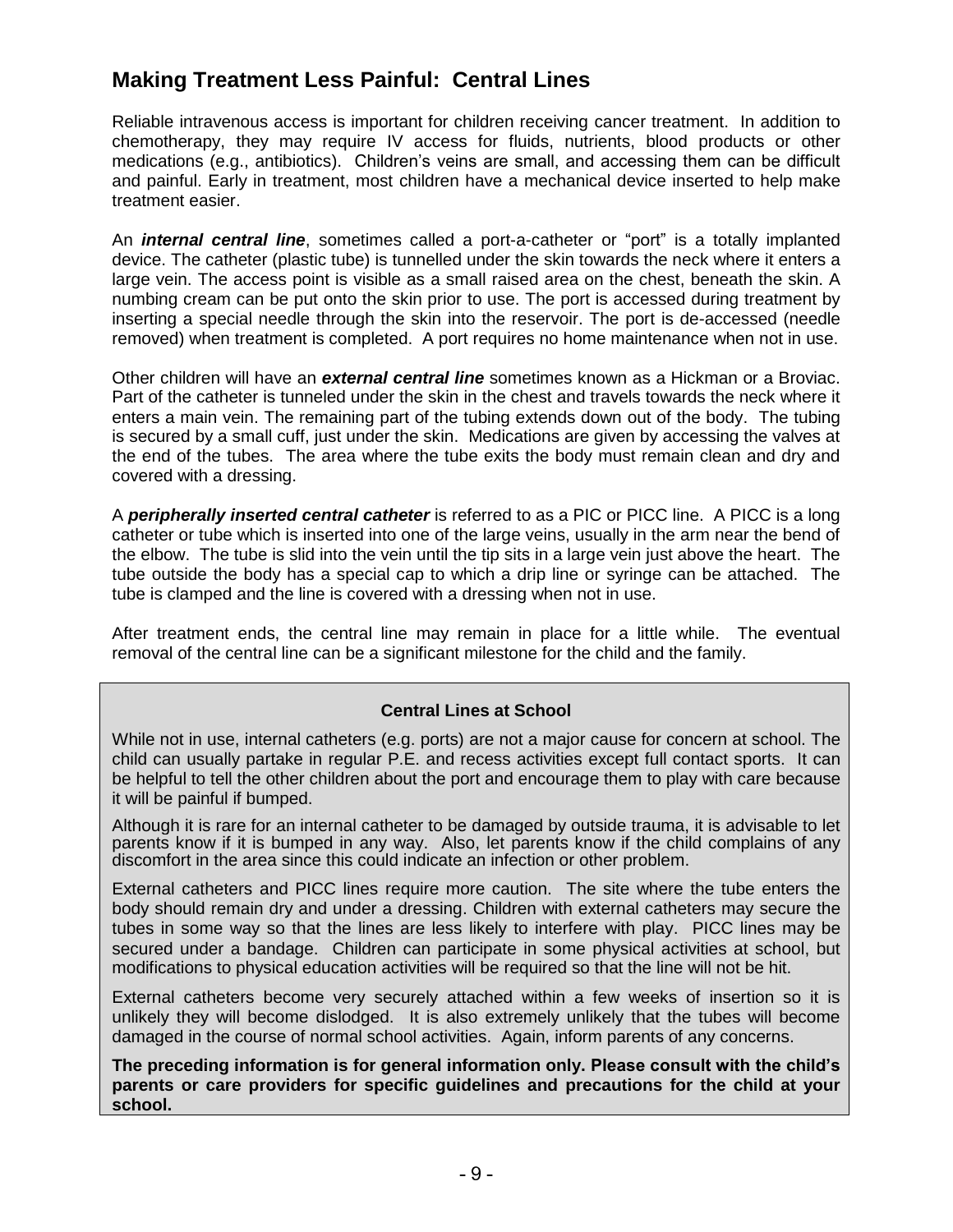### **Side Effects, Complications, and Supportive Care**

Cancer treatment can cause a variety of unwanted effects. These may range from easily managed medication side effects to serious complications that require hospitalization. Supportive care is treatment that prevents, controls, or relieves side effects and complications.

Many children receive care that is preventative in nature. For example, children take antibiotics to prevent infections and may use a special mouth rinse to prevent mouth sores. Children often receive anti-nausea medications to prevent or lessen the nausea and vomiting associated with treatment. Sometimes children receive injections to help the body rebuild the blood supply between treatments. Blood transfusions may also be required.

Of course not all side effects and complications are preventable, nor are they predictable. Unplanned hospitalizations to treat infections or other complications are not uncommon. Educational planning should have the flexibility to accommodate the unexpected.

### **Side Effects at School**

When children are well enough to go to school, it is important that teachers be aware of side effects that may impact a child's day-to-day functioning. Some more common concerns are listed below with suggestions for coping at school. **This information should not replace advice from the child's parents and health care providers.**

**Risk of Infection:** Chemotherapy treatment results in a decreased level of white blood cells which compromises the child's ability to fight infections. It is natural for parents and teachers to be anxious about the child re-entering the school community. However, the child's physician would not recommend school attendance if he or she did not feel it was safe**.** Furthermore, some serious infections are caused by organisms in a child's own body rather than outside sources. No amount of isolation will protect a child from these!

Children who attend school will be exposed to common viral illnesses in the school community. While most of these do not present a serious threat, there are notable exceptions, namely chickenpox. The timely reporting of chickenpox exposure allows the child with cancer to receive an injection that can prevent or lessen the impact of this illness.

The following precautions can minimize the risk of contagious illnesses for children at school:

- Encourage good hand washing for the child and classmates. The child should avoid contact with pet excreta and stale water.
- With parental consent, educate the school community about the child's situation (See **Appendix B** and **C** for related materials.)
- Let parents know when there are higher than expected levels of contagious illness in the school. They can ask their care provider whether attendance is advisable.
- Routine immunizations will need to be delayed until after treatment ends.

#### **A Note about Fever**

Fever is a sign of infection, and sometimes the only observable sign of infection in an immunocompromised child. If the child shows signs of a fever (flushed cheeks, warm skin, lethargy) please contact parents immediately as the child may require immediate medical attention. Some parents may provide a thermometer and request school personnel to take the child's temperature when a fever is suspected.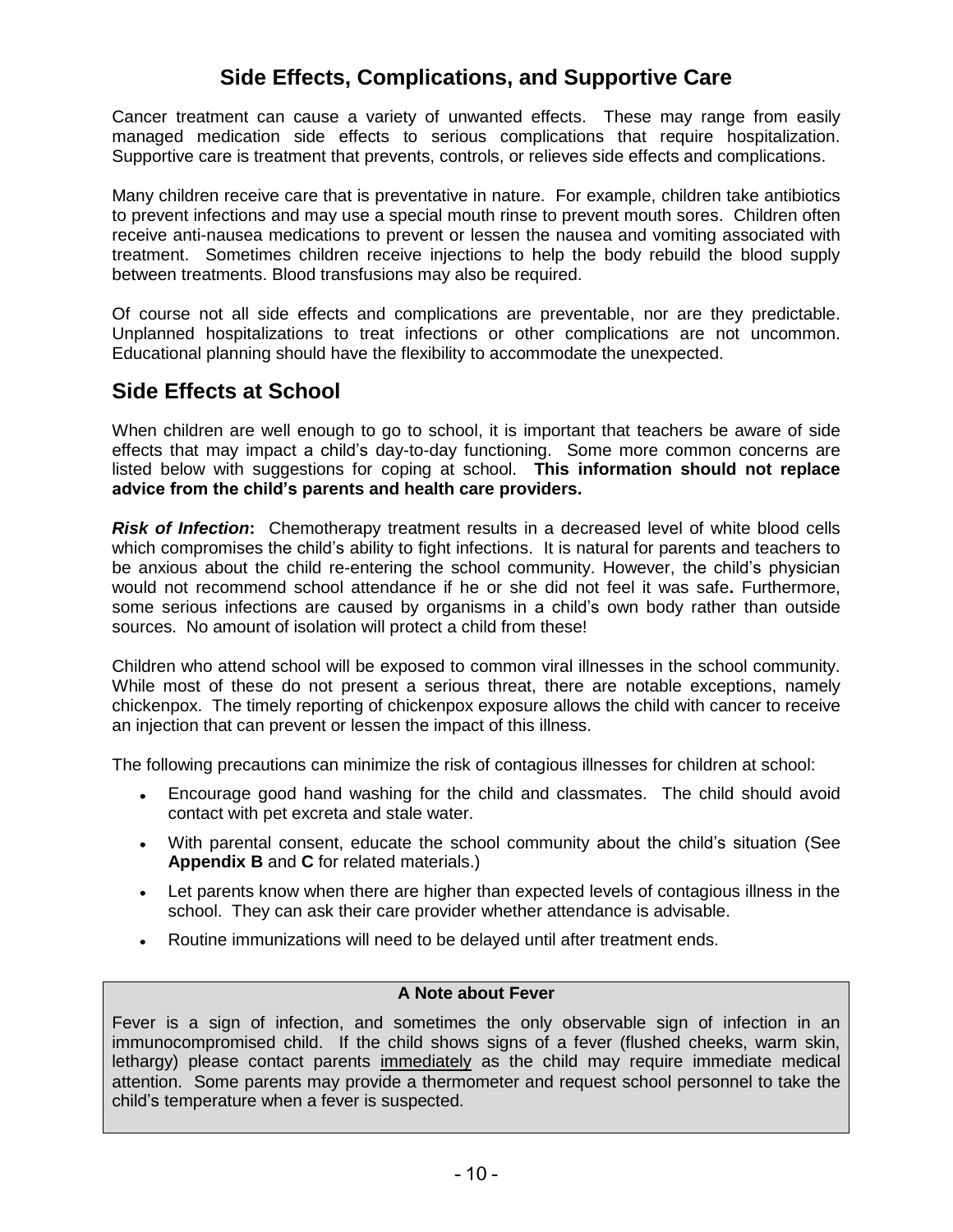*Hair Loss and Thinning:* Hair loss occurs because treatment affects all fast-growing cells, including those that produce hair. Hair thinning and loss may be the first obvious sign of treatment and can be quite distressing for parents and children. Children are often fearful that they will be teased because of hair loss. Hair loss is nearly always temporary.

- Prepare classmates for hair loss.
- Alter rules around hats. Make sure all staff members are aware of the exceptions.

*Fatigue and Activity Level:* Teachers often wonder about the child's ability to participate in physical activities at school. While children are usually encouraged to participate as much as possible, fatigue is a very real effect of cancer treatment. It can be caused by a number of factors including a decreased number of red blood cells, interrupted sleep patterns due to medications, stress, and travel to and from treatments. Energy levels can be quite variable and the day-to-day ability to participate will need to be assessed with input from the child and parent. (Please refer to Other Physical Challenges below for additional factors to consider.)

- Consider a shortened school day if full days appear to be taxing.
- Encourage physical activity when the child is well enough, as tolerated.
- When needed, modify physical education classes so that the child can participate in a less active way. (e.g., walk instead of run, be a referee.) One teacher incorporated the child's physiotherapy exercises into the class warm-up for P.E. class!
- Encourage classmates to participate in "quieter" activities at recess so the child is  $\bullet$ included.
- If possible, provide an area where the child can rest when needed.  $\bullet$
- Call parents if the child is too tired to benefit from being in the school environment.  $\bullet$

*Bleeding:* A decrease in platelets (blood cells that help stop bleeding) will make the child more prone to bleeding and bruising.

- Report any bleeding to parents, especially unexpected bleeding of nose or gums ASAP.
- Avoid contact sports.
- When injured, a longer period of direct pressure may be needed to stop bleeding.
- Take universal precautions when cleaning and bandaging cuts or scrapes.  $\bullet$

*Mood Changes:* Changes in mood may be related to medications (e.g., steroids), a brain tumour, an emotional reaction to diagnosis and treatment, or worry about upcoming treatment.

- Be aware of times when the child may be more irritable or sensitive.
- Inappropriate behaviour should not be excused. However, use judgment to determine consequences. As one mother said. "It's ok to be grumpy; it's not ok to be rude."
- Let parents know if the child is having a difficult day, or if concerns continue over time.  $\bullet$

*Nausea and Vomiting*: Some chemotherapy drugs affect the stomach lining and the vomiting control centre in the brain. Vomiting may last a day or two after treatment, while nausea may persist for longer. Medications can help but may not be completely effective for all children.

If the child is unwell, treat the child as you would any other child with nausea and vomiting. Provide a place to rest near a bathroom and call parents.

*Weight Changes/Nutritional Needs:* Some medications increase appetite. On the other hand, appetite may be decreased due to nausea or medications that affect the taste of food.

If needed, provide opportunities to snack during class time because of food cravings.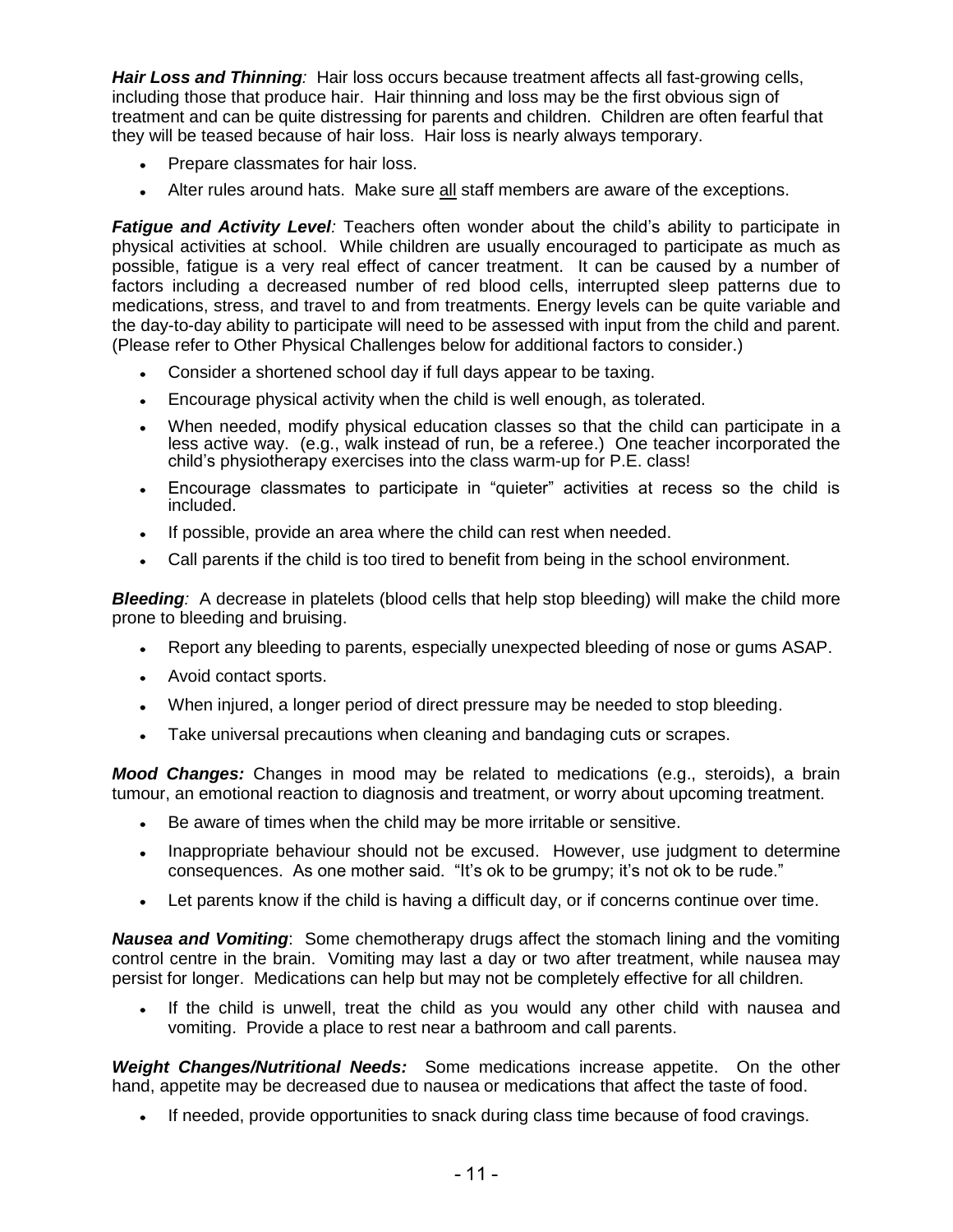Allow for smaller, more frequent meals and provide encouragement to eat and drink.

**Sun Sensitivity:** Some medications increase the child's susceptibility to sunburn.

- Encourage the use of hats and sunscreen.
- Ensure shade is available during the mid-day hours.

Side effects can vary significantly from child to child. **Again, please consult with parents and health professionals to determine what side effects to expect and how best to address these at school.**

### **Other Physical Challenges**

There are a number of less common situations which merit additional accommodations, precautions, or restrictions in the school environment. For example, a child who has a limb salvage procedure or amputation of the leg will have mobility challenges. A child with a brain tumour may have sensory impairment, compromised motor functioning, or be at risk for seizures.

One commonly used chemotherapy drug can result in a complication known as peripheral neuropathy, a condition that damages the nerves that control the muscles. This may affect a number of motor skills but can have a particular affect on a child's ability to print or write.

Another commonly used steroid medication can occasionally result in a serious complication called avascular necrosis, a condition which affects the blood supply to the bones, often affecting the hip and/or leg joints. Children may be required to avoid weight-bearing activities for an extended time period.

In cases like these, it will be necessary to collaborate with professionals such as physiotherapists, occupational therapists, speech and language pathologists, or specialist teachers to determine how best to meet the child's needs at school.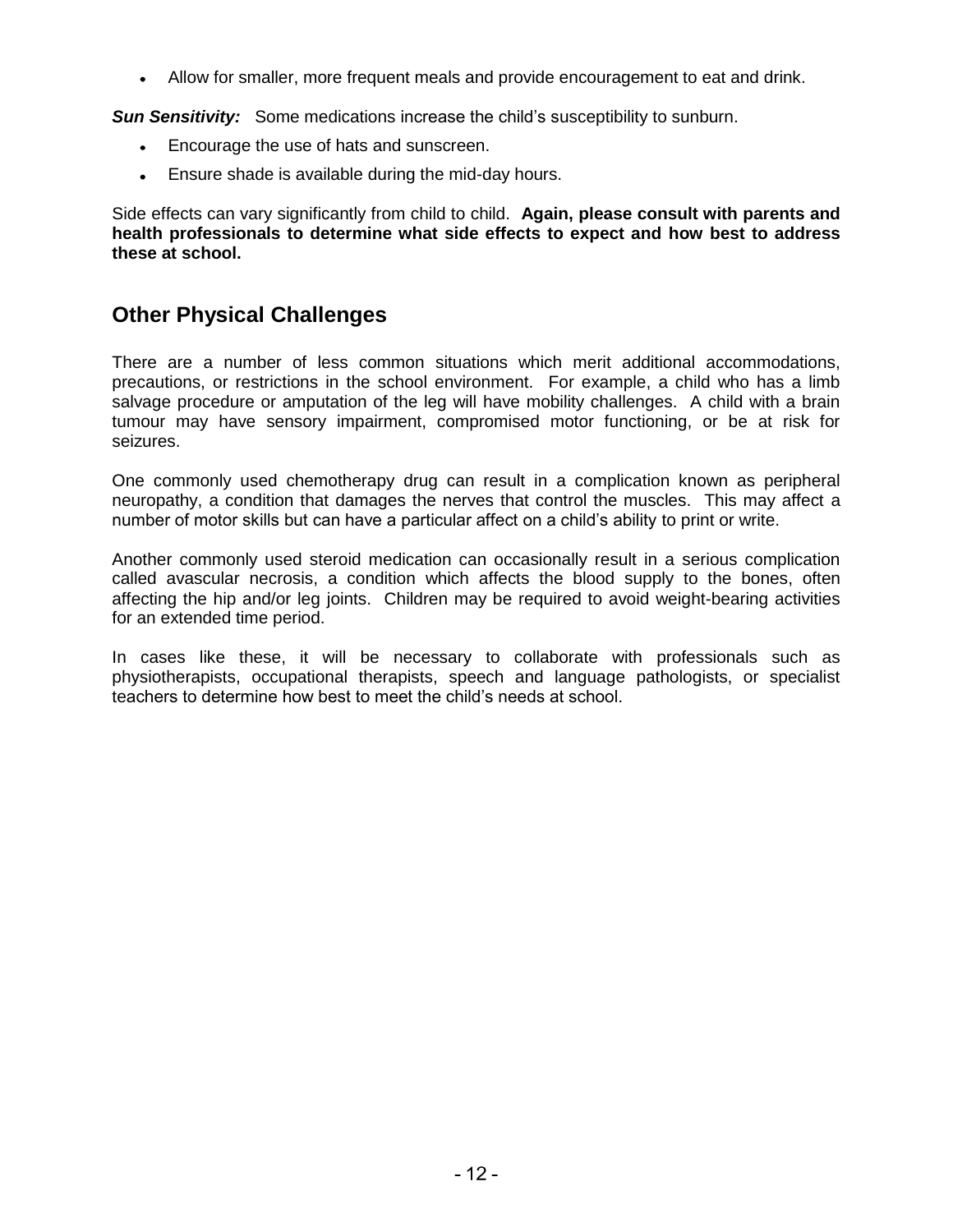### **COPING WITH CHILDHOOD CANCER**

*"Cancer touches us all...... somehow."* (Amanda, age 13, sibling of a child with cancer)

### **Educators**

For many adults, cancer is a word fraught with emotion and associated with the possibility of death. Some of us remember our parents or grandparents whispering about the unmentionable "C word". Most of us have had some experience with cancer in our own lives. However, in most cases our knowledge and experiences of cancer are related to an adult with the disease.

A cancer diagnosis during childhood seems especially cruel and unfair, and can be particularly distressing for people who have made a career of nurturing and educating our children. Educators may experience a host of emotions including sadness, fear, helplessness, guilt or anger. They may also feel relief and hope when they learn of the excellent outcomes for many children with cancer.

It is not unusual for teachers to feel apprehensive about the child's return to school. They may experience some doubt about their ability to address the child's physical needs, especially if the child is still receiving treatment. Educators may also wonder whether they can competently handle the emotional ramifications of the situation. For example, the may feel unsure about what to say to the student, the parents, and classmates. They may be uncertain how to evaluate or discipline a "sick" child.

Educators must strive to work through initial feelings of grief and anxiety, and obtain the information and support they need to approach the situation in a positive way. A teacher's attitude will play a role in the child's and their classmates' subsequent adjustment to the illness.

#### **Tips for Teachers: Helping Yourself First**

- Allow yourself permission to grieve. Most adults have had cancer touch their lives before. Past experiences may be affecting your reaction.
- Gather as much information as possible. If the treatment centre has a formal school liaison service, take advantage of it. If not, with the parents' permission contact the treatment centre.
- Look for resources on childhood cancer. (See **Appendix G** for some sources.) Access school-based resources. School counselors, psychology or social work staff may be able to assist you and your students. They may also be able to connect you with colleagues who have gone through a similar experience.
- Try to develop and project a positive attitude of hope. Not only will you feel better, your optimism will be relayed to the child with cancer, classmates and others in your school community.
- If possible, visit the child in the hospital to become familiar with the child's experience.
- If you are still struggling, ask for help. Your workplace likely has resources that can assist you.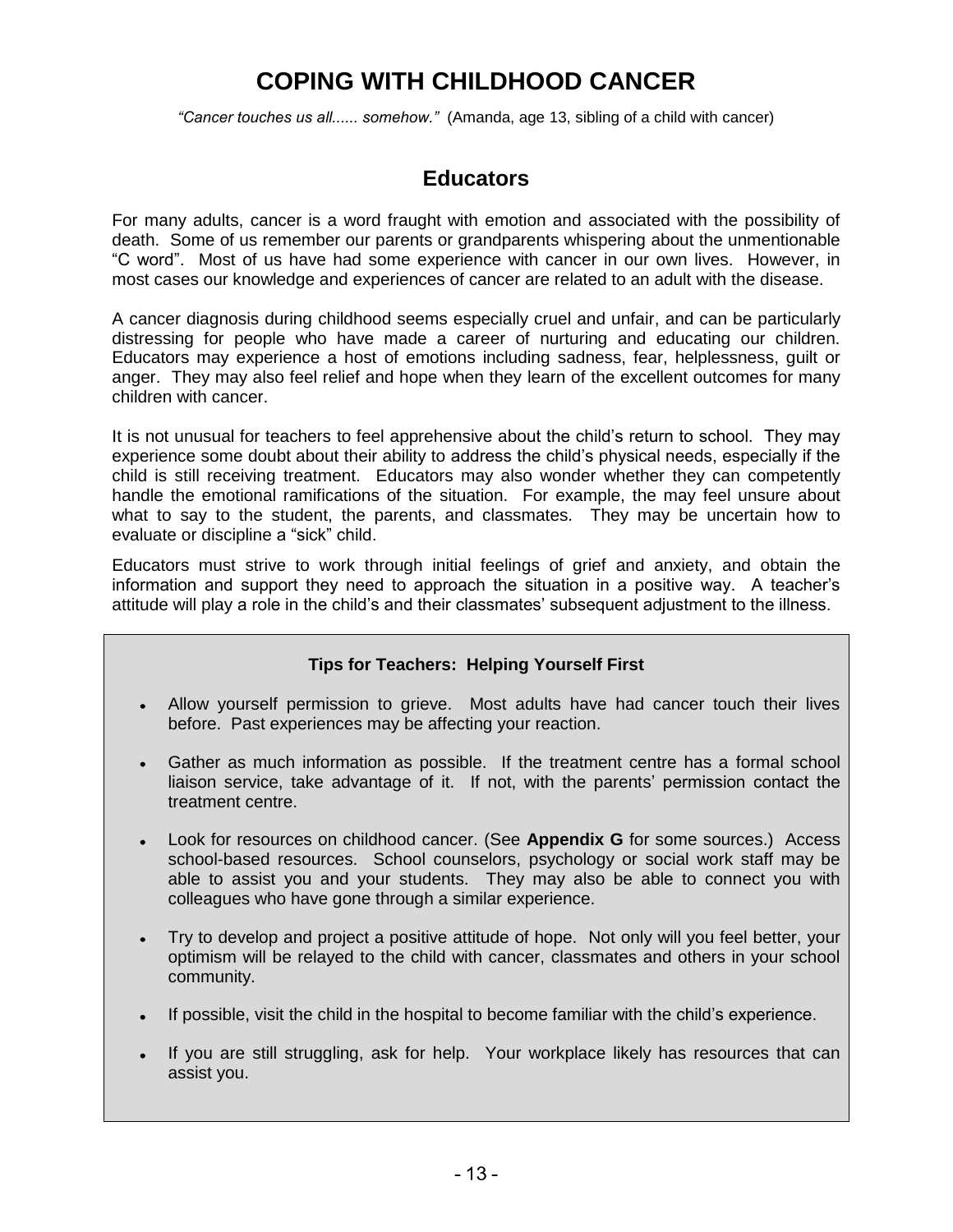### **The Family**

Families have described childhood cancer treatment as an unanticipated and very difficult roller coaster ride, with peaks and valleys, unexpected turns, and a complete loss of control. Family members grieve the loss of a healthy child while experiencing the uncertainty and terror of the child's life-threatening illness. Practically, the realities of childhood cancer treatment will require significant changes to the family's daily life. For example:

- Family routines will need to be adjusted around appointments, treatments and of medication schedules.
- A parent may need to take a leave from work to support the child. Decreased income and increased expenses often result in financial strain.
- At least initially, siblings may rely on extended family or friends for care.
- The unpredictability of the child's illness can make it difficult to make plans or attend special events (e.g., vacations, a sibling's concert or sports activity).
- Couples often "divide and conquer" with one parent spending time at the treatment centre, while the other holds things together at home. Tasks routinely done by one parent may fall onto their partner. Time apart, shifting roles and different coping styles can place stress on a marriage.
- Divorced or separated parents may need to communicate and work together more often, and do so under extremely stressful circumstances.
- Lone parents may have additional challenges such as juggling the needs of other children at home, and struggling with a decrease or loss of the sole family income.

Families must navigate the difficult path from the crisis of diagnosis to the "new normal" of cancer treatment. Families are diverse and so too are the many ways that families adjust to childhood cancer diagnosis and treatment. Many factors may influence how a particular family adjusts to the new demands. Some of these include the number and ages of the children, the nature of the family's social support network, the extended family's ability to help, family coping skills and style, cultural factors, communication styles, the flexibility of parents' employers, financial resources, the parent's ability to comprehend medical language, the distance from the hospital, and the existence of other stressors.

While it is important to remember that childhood cancer affects the family as a whole, it also presents different challenges for the various family members.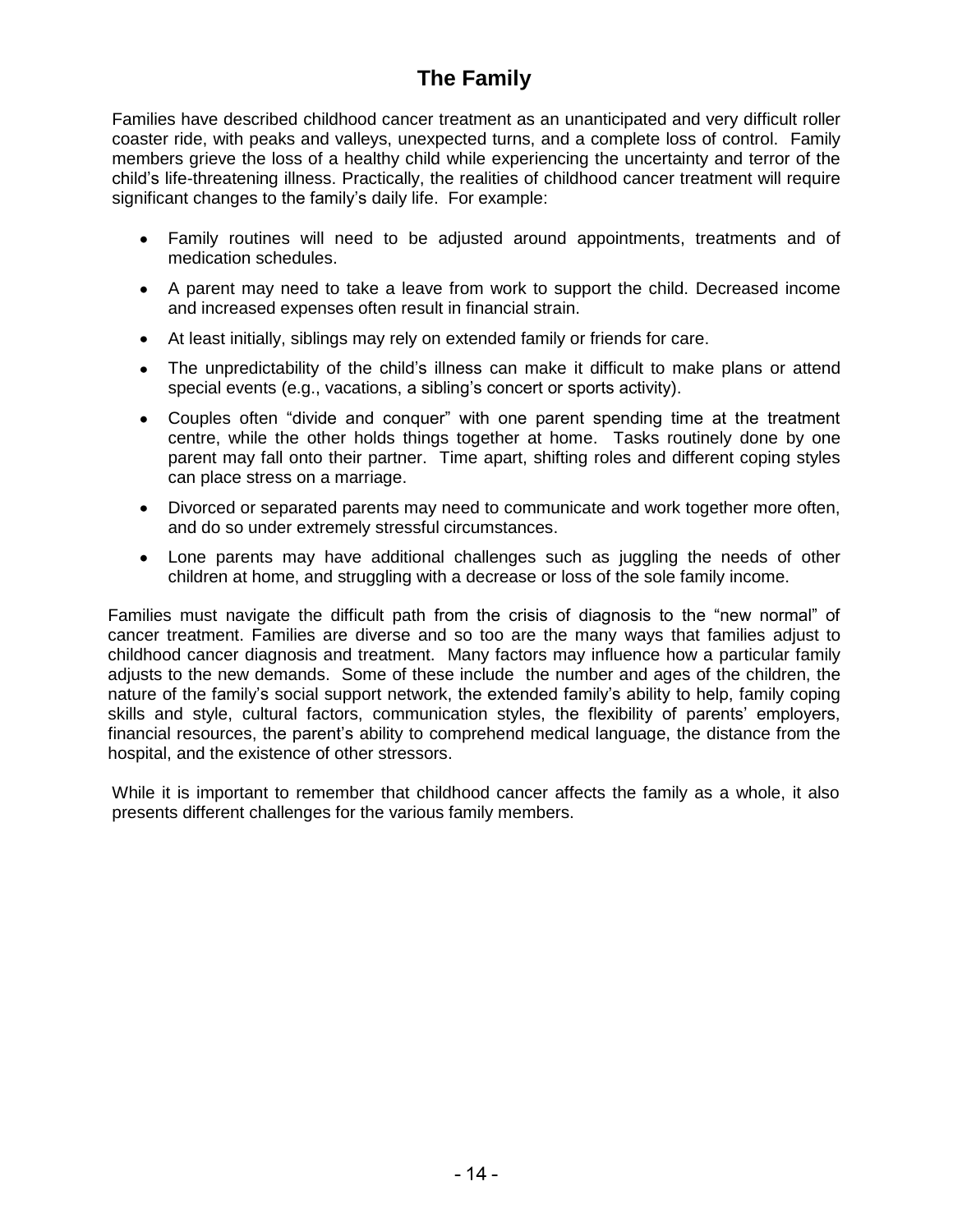### **The Child with Cancer**

Children's reactions to their diagnosis will be dictated to a large extent by their cognitive and emotional maturity. For this reason, reactions for different age groups are presented below.

**Preschool Children:** Very young children will not understand the seriousness of their illness, or the extent of treatment they will require. They will not understand why they need to undergo so many painful and unpleasant experiences, nor appreciate why their parents cannot protect them from these situations. The constant presence and reassurance of a parent or a significant attachment figure will help them feel safe and secure.

*Early School Years (Grades Kindergarten to 3):* Young children interpret their world on a very concrete level. They may have a basic understanding of their illness and treatment, but are unlikely to fully understand the implications of their diagnosis or the reasons for the many, often invasive, medical procedures they must endure. They will require reassurance that they did nothing to cause the illness, and that that they are not being punished. It is not unusual for behaviour to regress for a time. For example, a formerly confident child may experience more difficulty separating from their parents or find comfort in previously outgrown activities or toys. Hair loss often bothers adults more than children at this stage.

*Middle School Years (Grades 4 to 6):*Children at this stage of development will have a fuller understanding of their illness but may continue to have the concerns of younger children discussed above. In addition, they will become increasingly concerned with the social implications of their illness. This may involve a greater preoccupation about hair loss, cancer and death, and the potential changes in their social status and relationships. They will be more aware and sensitive to the comments and reactions of others. They often worry about missing school and may fear they will have to repeat a grade.

**Teens (Grade 7 to 12):** Adolescence is a time when social relationships with peers are very important and teens are striving for independence and autonomy from parents. A cancer diagnosis can result in less time spent with peers, an increased dependence on parents and other adults, and the need to put plans on hold while they deal with their illness.

Older children and teenagers are extremely conscious of their physical appearance and may be especially susceptible to the fear of social rejection. They may be hesitant to have other people know about their disease because of the perceived stigma of being "different". Anxiety about returning to school is not unusual. Teens often worry about their ability to keep up with academic demands, and the fact that they may not be able to graduate with their peers. They also feel sad that they are missing out on social and extracurricular activities.

As children mature into young adults, they can more fully appreciate serious questions about their own mortality and the potential long-term implications of their disease on their future. They are also working towards developing an identity. Perhaps because of this, some teens report that they develop a different life perspective than their peers.

*Bigger Concerns:* The reactions described above are quite normal and usually resolve as the child adjusts to their situation. Less often, more extreme reactions may require intervention. Concerning reactions could include significant academic decline (not due to absenteeism or disease and treatment factors), extreme aggressive or acting out behaviour, increased anxiety, sadness or social withdrawal, and preoccupation with death. Teens may also engage in risktaking behaviour, become non-compliant with medication, or drop out of school. Please let parents know if you have any concerns about the child. There are likely professionals at the hospital that can provide additional support to the family.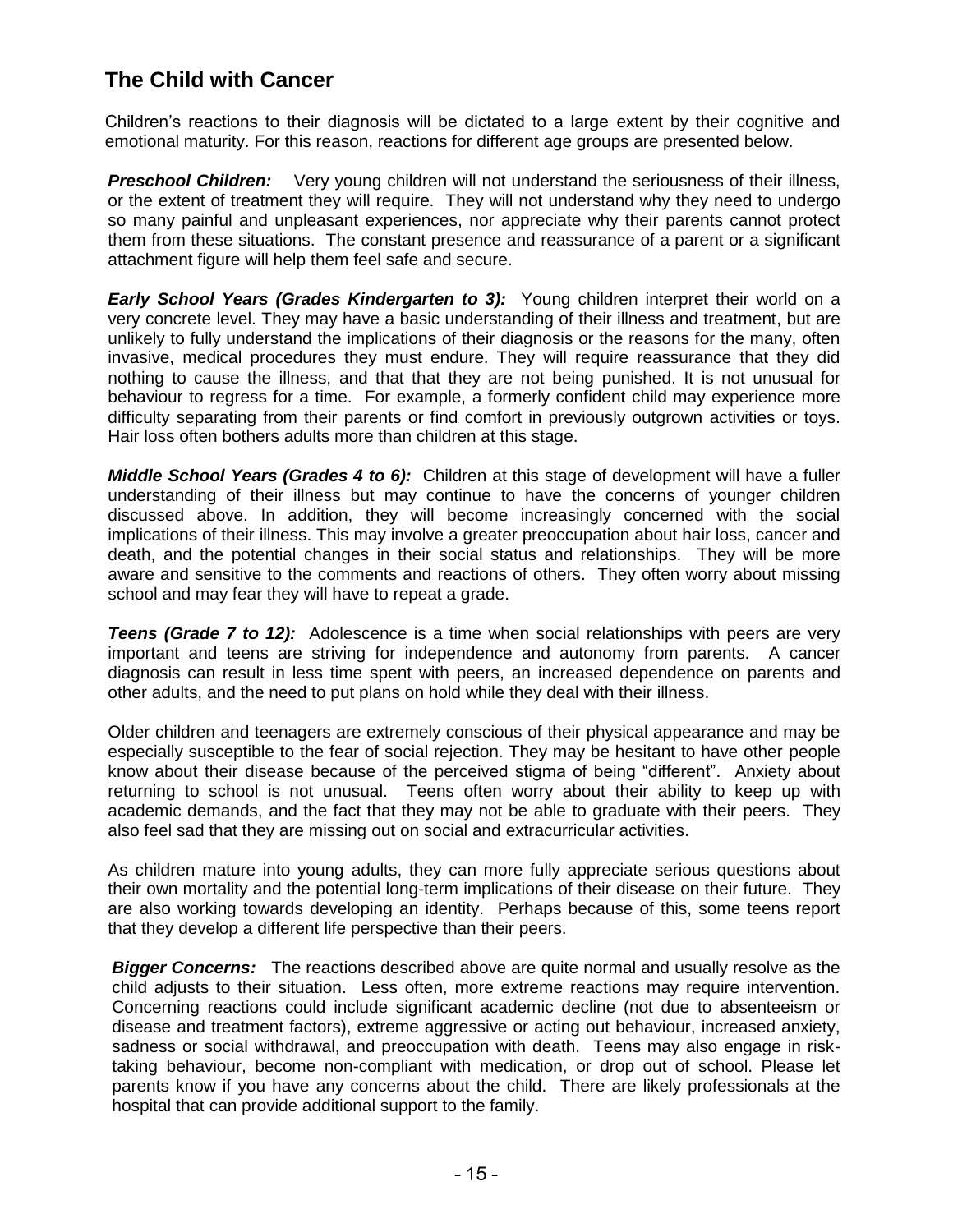#### **Tips for Teachers: Helping the Child with Cancer**

- If possible, visit or call the child in the hospital or at home. Let them know you are thinking of them.
- Children will benefit from talking with teachers, parents, or hospital personnel in preparation for the return to school. They will cope far better knowing what to expect, and how to respond. They also need a chance to express their worries and concerns and to know how these will be addressed.
- Be alert to rumours on the school yard and attempt to dispel them as soon as possible. It may be helpful to have a standard response to inquiries, with approval from the family (e.g., "He's getting excellent care and we are hopeful he will get well.").
- Work with families and hospital staff to develop an educational program that will meet the child's needs. Let the child know that you will help them continue with their education and stay connected with their friends.
- When the child returns to school designate a person who the child knows well as a "go to" person. This individual can check in with the child regularly, and be available if the student needs to let someone know they are physically or emotionally uncomfortable.
- Most children who attend school report that they just want to be treated like everyone else. As hard as it may be, try not to be overprotective. Normalize the child's school experience as much as possible, while adjusting expectations when needed.
- When the child cannot attend for longer periods of time, establish regular contact with the parents or a liaison from the treatment centre. Plan ways that classmates can maintain regular contact with the child. (See "How Classmates Can Help".)
- Encourage a supportive classroom environment. (Refer to "Classmates" section.)

### **Parents**

Parents experience a loss of control as they realize their natural instincts to protect their child are no longer enough. Treatment requires parents to entrust their child's care and future to strangers, and to watch their child endure many invasive and unpleasant procedures. In the midst of intense emotional turmoil, parents need to meet and form working relationships with a large number of care providers, learn a myriad of medical terminology, and master an extensive list of new care requirements for their child.

The day-to-day parenting of a child with a life-threatening illness presents significant challenges. Parents work hard to normalize the situation. Nonetheless, it is natural to be very protective and even indulgent at times, especially in the early stages of the illness or when the prognosis is very uncertain.

Immediately after diagnosis, many parents cannot imagine their child returning to school. However, as they adjust to the situation, most parents recognize the importance of their child continuing their education as soon as is reasonable. When a return to school is possible, apprehension is not unusual. Parents have many questions and concerns. For example:

- Will my child be more vulnerable to infection in the school setting?
- Will my child's teachers be able to manage my child's side effects and special needs?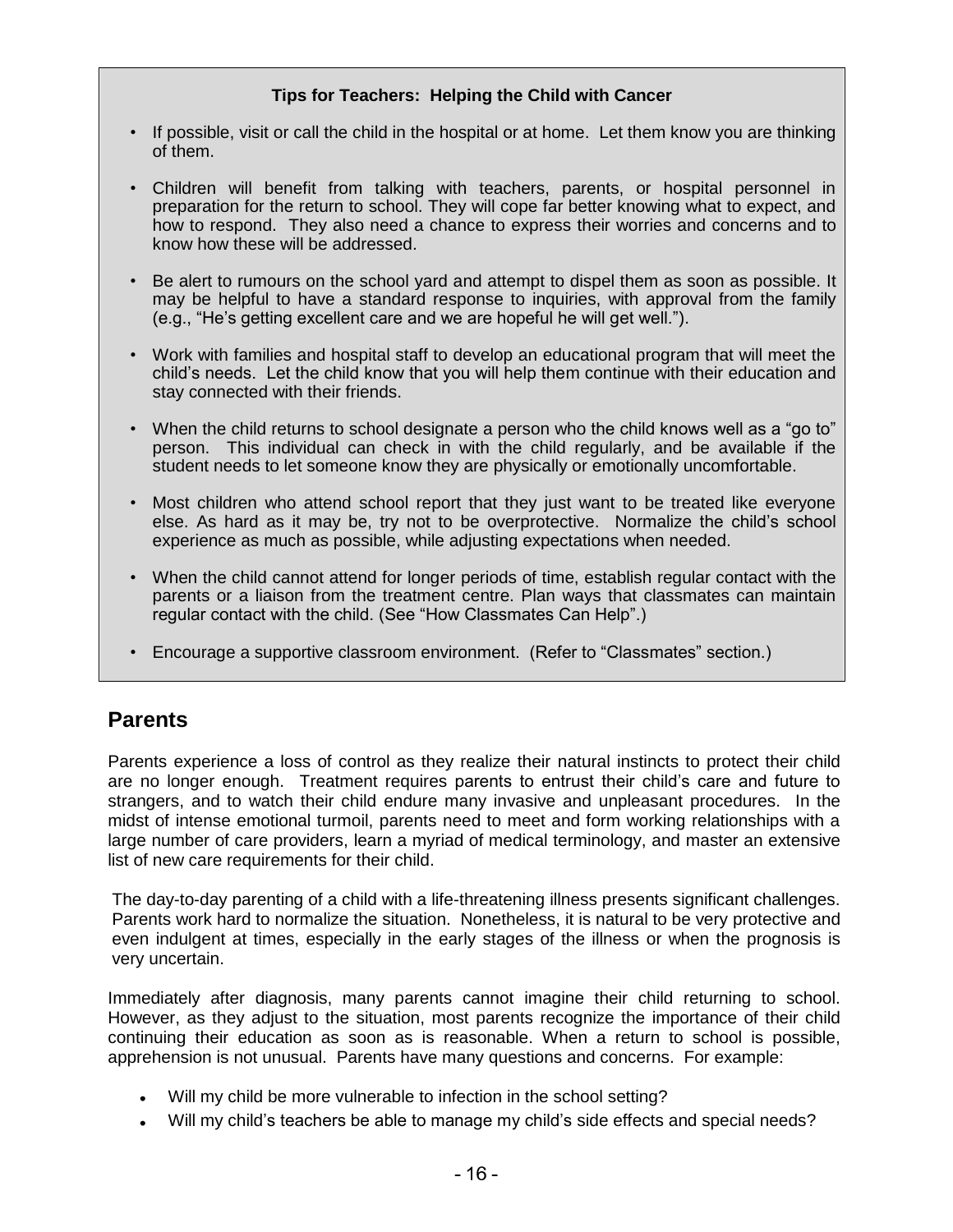- What if my child gets teased?
- Will they be held back a grade?
- Will my child be able to cope?
- What about the needs of my other children?

#### **Tips for Teachers: Helping Parents**

- As soon as you know of a diagnosis, contact the parents and let them know you are thinking of them and the child.
- When the family is ready, provide parents with opportunities to share their questions and concerns about their child's return to school, or the alternative plans available to help their child continue with their education. Including treatment centre staff in this process may be helpful.
- Having a good plan in place to address the child's needs is the best way to reassure parents. However, let parents know that the plan will be reviewed and can be adjusted if required.
- Communicate with parents on a regular basis. Address potential problems early, and ask for their suggestions and feedback on how to best help their child. A communication book that travels with the child can be especially helpful for younger students.
- If the child is away for a time period, make an effort to find out why and let parents know of your concern. Keep parents updated on upcoming classroom and school activities.
- Let parents know that you are working hard to learn about their child's illness. For example, tell them you have read any information provided by the treatment centre.
- Let parents know how you are addressing the needs of other students.
- Keep parents informed about siblings' adjustment and any support is available at school.

### **Siblings**

Brothers and sisters of childhood cancer patients have a very difficult time as well. As parental time and attention necessarily shifts to the ill child, parents may be less available to address siblings' needs. Needs may go unnoticed, especially if siblings hide their feelings in an effort to "protect" their parents. In other cases, siblings may act out to get attention.

Changes in home routines and family roles may result in someone different managing homework and extracurricular activities. Older siblings may take on more responsibility and independence with household chores or child care at home.

At school, it is not unusual for siblings to be approached by other students who have heard rumours about the child's illness. For example, having another student ask "Is your sister going to die?" may cause further fears and distress. It is overwhelming for a sibling to be thrust into the role of family spokesperson when they may not fully understand the situation themselves!

Following is a list of common reactions of siblings. These will be mitigated by factors such as the child's age, their pre-illness functioning, and their knowledge about cancer1.

<sup>1</sup> Adapted from When your Brother or Sister has Cancer. American Cancer Society, 1996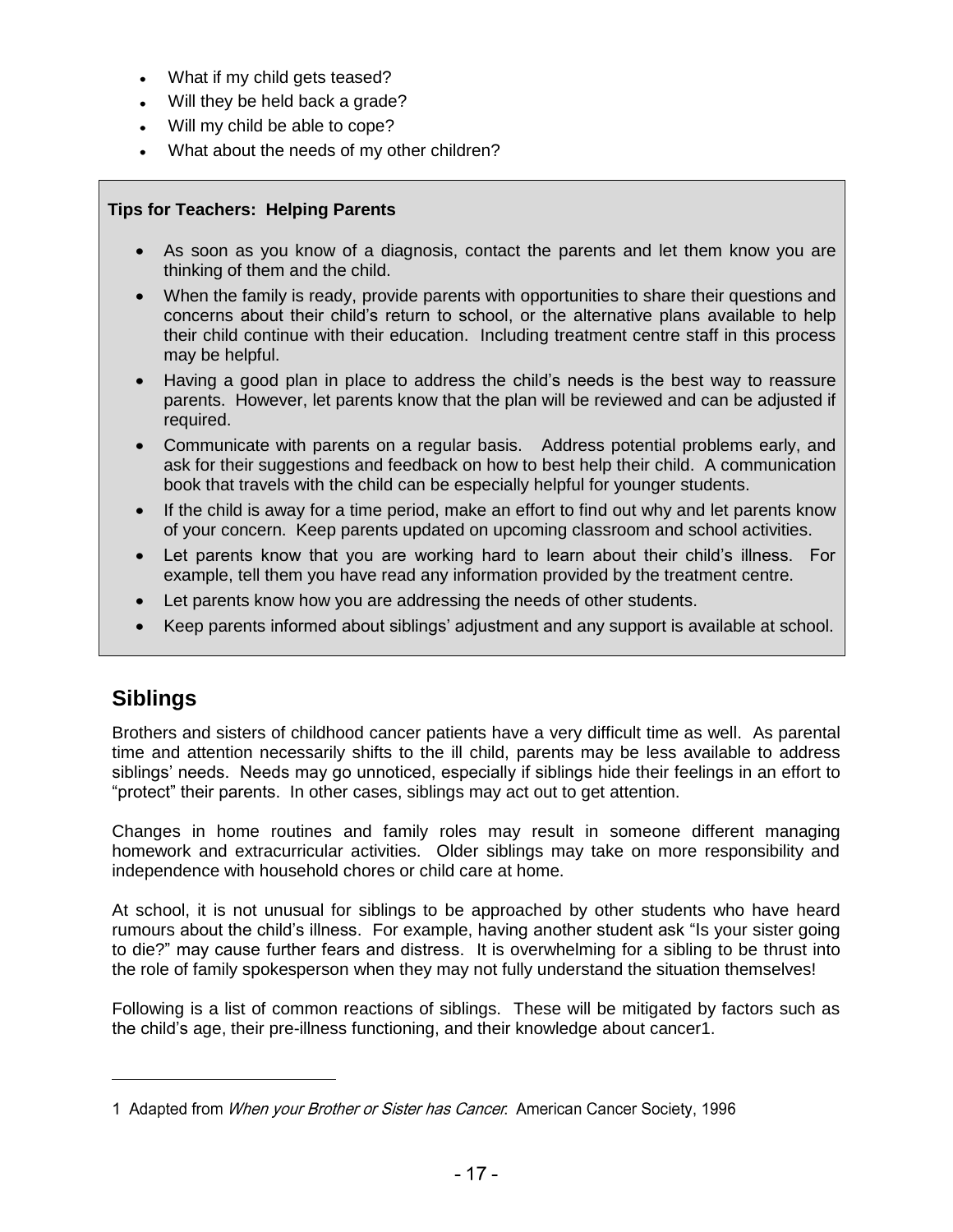- *Worrying.* Naturally, siblings worry about their ill brother or sister. Misconceptions and a limited knowledge about cancer may add to their concern. For example, they may worry about their sibling dying, even when the prognosis is very good. Siblings' worries may increase when the child and parents are away at the treatment centre, or, when they witness their parents' anxiety.
- *Feeling sad.* It is normal for children to experience a grief reaction after a diagnosis. Children often mirror the level of sadness shown by other family members.
- *Feeling guilty.* Sometimes children think that they should have been the one to get sick, or that they in some way caused the illness. After all, how many of us have wished ill-will on a brother or sister in a fit of sibling rivalry? Guilty feelings may be more pronounced if siblings have not gotten along well in the past.
- *Feeling jealous and left out.* The child with cancer gets a lot of attention (and gifts) from family, friends, and hospital staff. Siblings may resent their parents' decreased availability and even view the child's treatment days as "special" outings. Parents may miss important events in the siblings' lives because of the needs of the ill child.
- *Missing family members*. Siblings miss the child and parents when they are away, especially if absences are extended. Siblings close in age also miss the availability of their regular playmate.
- *Feeling angry*. A childhood cancer diagnosis is not fair, and some siblings can be very angry.As treatment progresses and the cancer patient looks and acts more "healthy", brothers and sisters may resent the continued attention given to the patient.
- *Worrying that other family members might get cancer.* Even with reassurance that the likelihood that other family members will get cancer is low, children may fear for their parents or selves. Sometimes siblings will develop physical symptoms, either because they are worried, or as a way of getting attention.

All of these concerns are normal, and usually, siblings will respond to a safe and understanding environment in which to discuss their feelings. Many children find the predictable school environment comforting, and some siblings may wish to speak about their concerns with their teacher, principal or counselor. More severe reactions may require professional intervention.

#### **Tips for Teachers: Helping Siblings**

- If you teach a sibling, find out what you can about the affected child's treatment and how it will impact the family. Siblings' teachers should be included in staff education and planning.
- Be available to talk or listen should the need arise. However, keep in mind that not all children will want to discuss the situation at school.
- Provide a "safe" person and place for times when the sibling is overwhelmed or struggling.
- A special job or extra attention can go a long way to help a sibling feel appreciated.
- Siblings may feel special and involved if they are given the responsibility for delivering information from the school to their brother or sister. However, ensure this is the case.
- With the family's consent, educate the sibling's peers about the situation and discuss how they can provide support.
- It can be very helpful and reassuring for siblings to spend some time at the treatment centre with the child and parents. Accommodate occasional absences as required.
- Be aware that unfinished homework or late assignments could be the result of an unexpected complication or hospital visit. Allow flexibility when appropriate.
- Let parents know if there are concerns about the siblings' adjustment, or if a sibling appears to have any inaccurate ideas about the child's illness.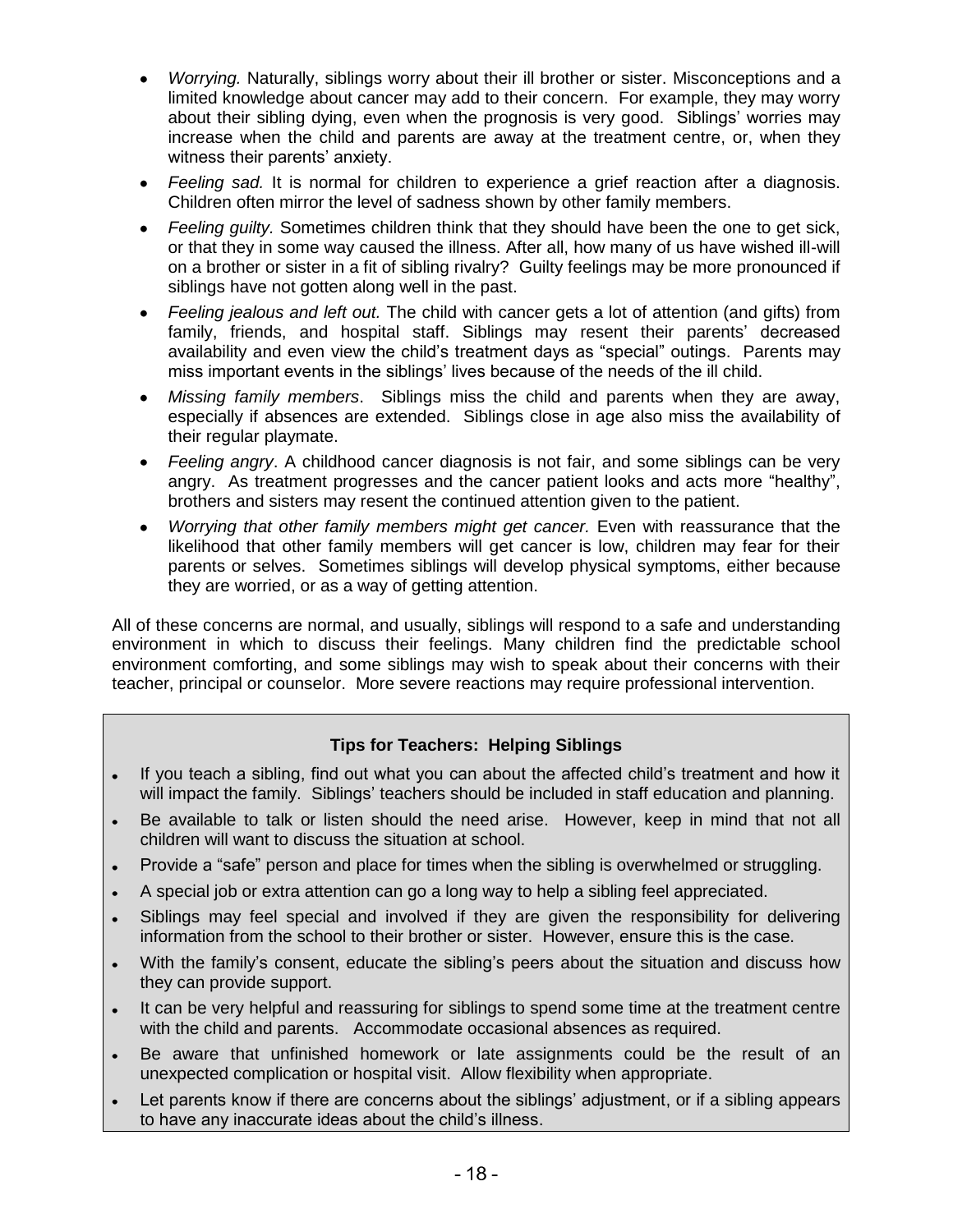### **Classmates**

Each child in the classroom will have their own individual understanding of cancer. This understanding will be affected by the child's developmental level, knowledge and life experience. The word "cancer" may be linked to an unpleasant memory about the loss of a relative or adult friend, or a high-profile individual who has had cancer2.

Teachers may be hesitant to discuss the child's situation in the classroom. They may believe the information will scare the children and be uncertain how to answer the many, sometimes difficult questions that children will inevitably ask.

However it is important to remember that children will almost always learn about the situation one way or another. A clear, consistent, positive and age-appropriate message from a knowledgeable adult is invariably better than rumours heard on the school yard, or, information gleaned from the hushed conversations of adults in the community. Also, when teachers do not address the child's illness, they send the message that the child's cancer is something too terrible to mention.

In addition to providing age-appropriate information, the goal of any discussion should be to foster understanding and acceptance of the child with cancer, while acknowledging and addressing the feelings, concerns, and questions of classmates. Discussing the child's situation can help students to empathize with the ill child and siblings, and encourage them to think about ways they can help.

#### **Tips for Teachers: Planning a Classroom Discussion**

- Get the family's permission.
- Decide what sort of presentation will best suit the needs of the children at your school. A very short, informal discussion at circle time may address the needs of young children; a formal presentation in a larger group with an "expert" visitor may be appropriate for older children, while an intimate discussion among selected peers may be best for teens.
- Obtain accurate and up-to-date information. Access resources (e.g., books, videos) to help with your presentation. See **Appendix G** for more information.
- Determine if the child with cancer would like to be present during these discussions. In some cases it may be better to talk while the child is absent so classmates do not feel inhibited to ask questions. In other cases, seeing the child is very reassuring for classmates and the child is empowered by participating.
- Decide who will benefit from a discussion. Just classmates? All the students in the child's grade? Siblings' classmates? A selected group of a teen's peers?
- Select a speaker who is comfortable discussing cancer.
- If someone other than a teacher is speaking to the class, ensure that key teachers are present and involved during the presentation. They will know the needs of the children involved in the discussion and be able to handle any situations that may arise. Most importantly, teachers will inevitably need to provide follow-up support and information to students.

Please see **Appendix D** for a sample outline of a classroom discussion and additional issues to consider.

<sup>2</sup> In Canada many children's early knowledge of cancer comes from their school's participation in the Terry Fox Run. In addition to learning about this positive role model, this means that they may associate cancer with amputation and eventual death.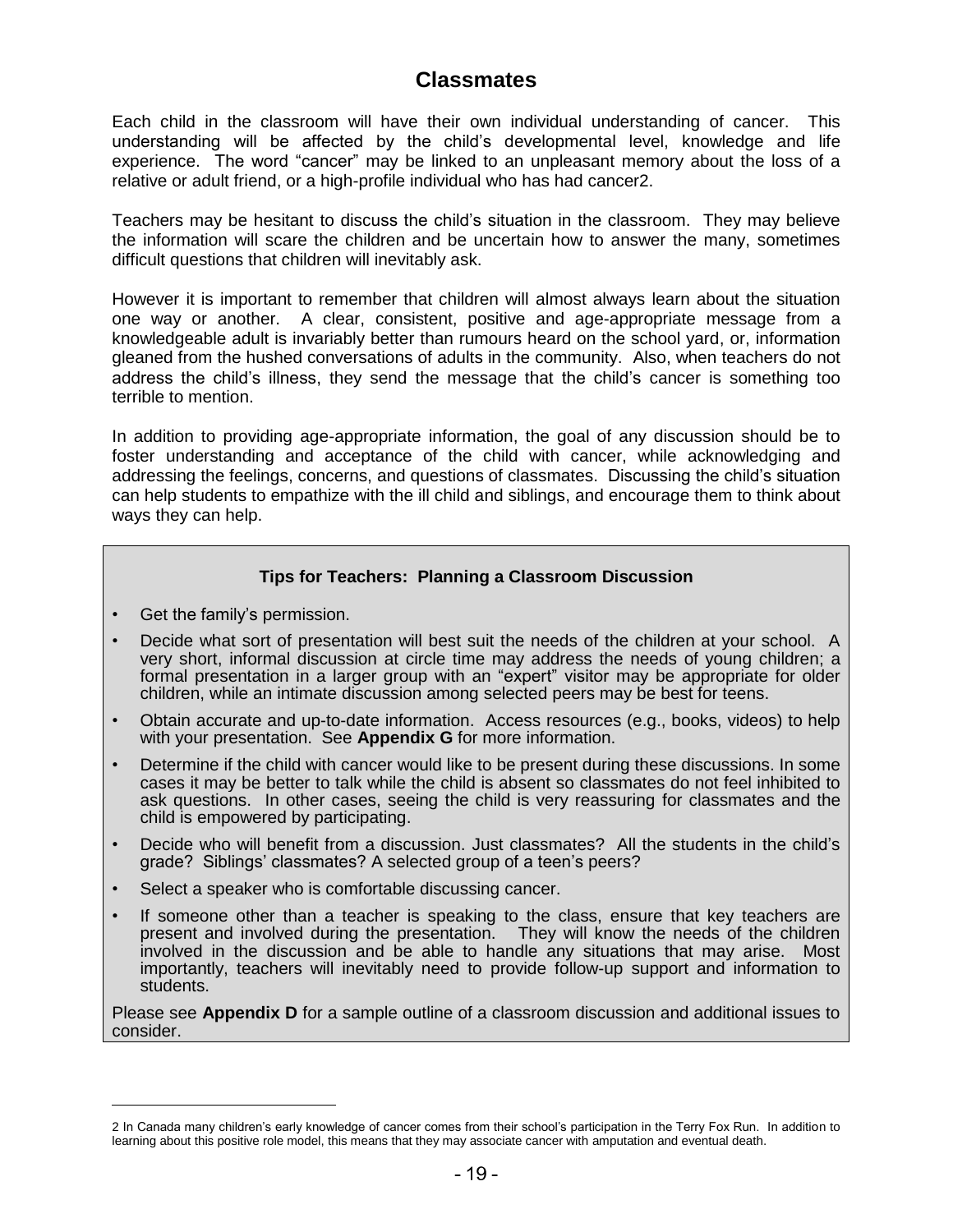### **Teens**

Older children and teens are often reluctant to have their classmates know the details of their cancer diagnosis. This is more likely in the teen years when a student may have a number of classmates who they do not know very well. Of course the student's wishes and privacy must always be respected.

Teens with cancer should be given as much control as possible over any discussions at school. They may wish to decide who will be present, who will lead the discussion, and what information will be shared. For example, many teens prefer that only a smaller group of their peers receive information about their situation.

Some teens may wish to share information with their friends themselves. In these cases, it is important to let teens know that they can change their minds. For example, one initially reluctant student allowed teachers to share some basic facts about his disease when inaccurate rumours began to circulate at school and on the internet.

The friends of older children and teens are likely to be experiencing a more sophisticated grief reaction to the diagnosis and may need an opportunity to work through these feelings. If needed, find additional services for peers having especial difficulty with the situation.

Finally, keep in mind that older children and teens may rely on peers for support. Empowering teens to help their friend can be helpful for both the teen with cancer and peers.

### **Keeping in Touch and Helping Out**

How many adults are not sure what to do or what to say when a friend is seriously ill? When a classmate has cancer, children can learn valuable life lessons on how to support someone who is unwell. Finally, when friends reach out, the child with cancer will usually find it easier to return to school.

#### **Tips for Teachers: Helping Classmates Help**

- Ask students for ideas. What would help them if they were ill? Children come up with creative ideas, and their knowledge of the child's likes and dislikes are invaluable.
- Keep in touch when the child is not at school. Send cards, make a book of jokes, make  $\bullet$ a video letter, create a class journal with daily contributions from classmates, record a special event. If longer absences are anticipated, make it part of your class routine so that communication is ongoing and regular.
- Have a simple fundraiser and buy a gift that can help pass time during waits at the  $\bullet$ hospital (e.g., books, videos, an electronic game, craft materials). One child, who was diagnosed late in the school year, received small boxes from her class containing notes, jokes, and small gifts, one for each day of summer vacation.
- Embrace technology. Some children will be able to access the internet from their rooms at the treatment centre. With an inexpensive webcam, it may be possible to arrange online visits. Some families or teens may create blogs for their children or set-up social networking sites. Often they are willing to allow access to the school community. (Bend the rules about on-line activities if you have to!)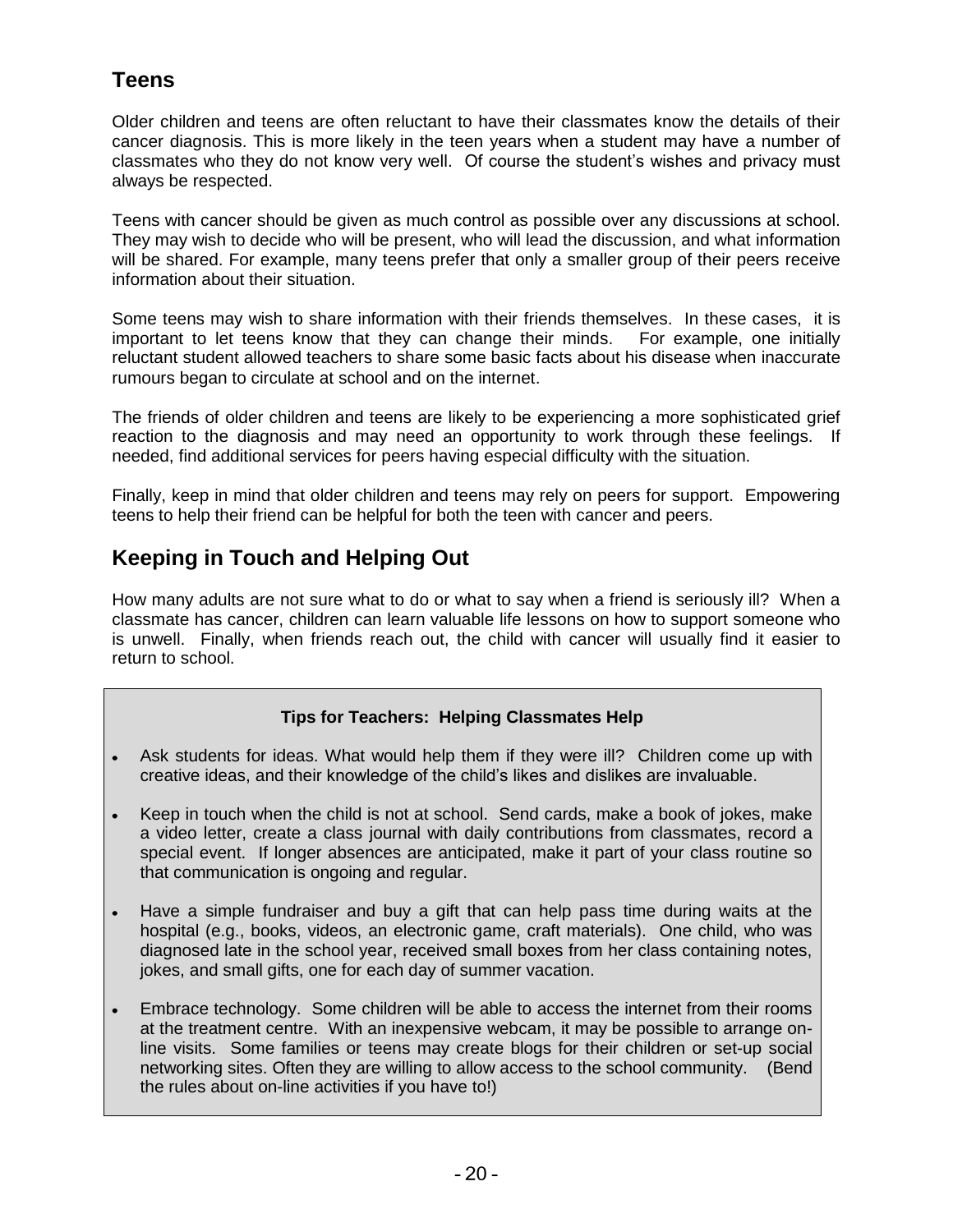#### **Helping Classmates Help (continued)**

- Find out if it is possible to have a few friends visit the child at home or in hospital.
- Some classes have all worn hats on the day of the child's return or made their classroom a "hats on zone" for the duration of the child's hair loss. (Some classmates have gone as far as shaving their heads, or cut their hair to raise funds for a related charity.)
- Most children report that they want to be treated the same as they were before they got cancer. Encourage friends not to overwhelm their classmate with attention when they return to school.
- If the child is not well enough to participate in some activities, ask for volunteers to participate in an alternative activity with the child.

### **The School Community**

A childhood cancer diagnosis often affects the entire school community. We are all social creatures and news, especially bad news, travels quickly among students, their parents, and school staff. Furthermore, the school is an important gathering place, especially in smaller communities.

#### **Respecting Privacy**

Educators will inevitably find themselves receiving questions from students and parents about the ill child. While these inquiries arise out of genuine concern and a desire to help, it is ethically and legally important to clarify with the family what information, if any, they wish to share and with whom. It may be possible to obtain information about the family's preference directly, or, with consent, indirectly, through someone at the treatment centre. With the family's approval, sharing a simple, clear, consistent and positive message can be a helpful approach.

Most families are open to some information being shared within the school community because they appreciate that people will hear the news eventually. However, the amount and type of information they wish to share varies considerably among families.

With parental consent, it is helpful to have a standard message to relay to those who ask about the child. A simple statement such as "He's getting the best treatment available and we are hopeful he will get well" or "We understand this type of cancer is very treatable and are looking forward to her return to school later in the year" can allay the concerns of students and parents and prevent speculation and rumours.

Families may be willing to have more information given to those closest to the child. A more detailed communication can serve a number of functions. For example, a detailed letter can convey a hopeful message, inform parents about any planned classroom discussion, provide guidelines about visiting, share contact information for children who can't attend school, and ask other parents to inform the office about contagious illnesses when the child returns to school. Sample letters are included in **Appendix C**.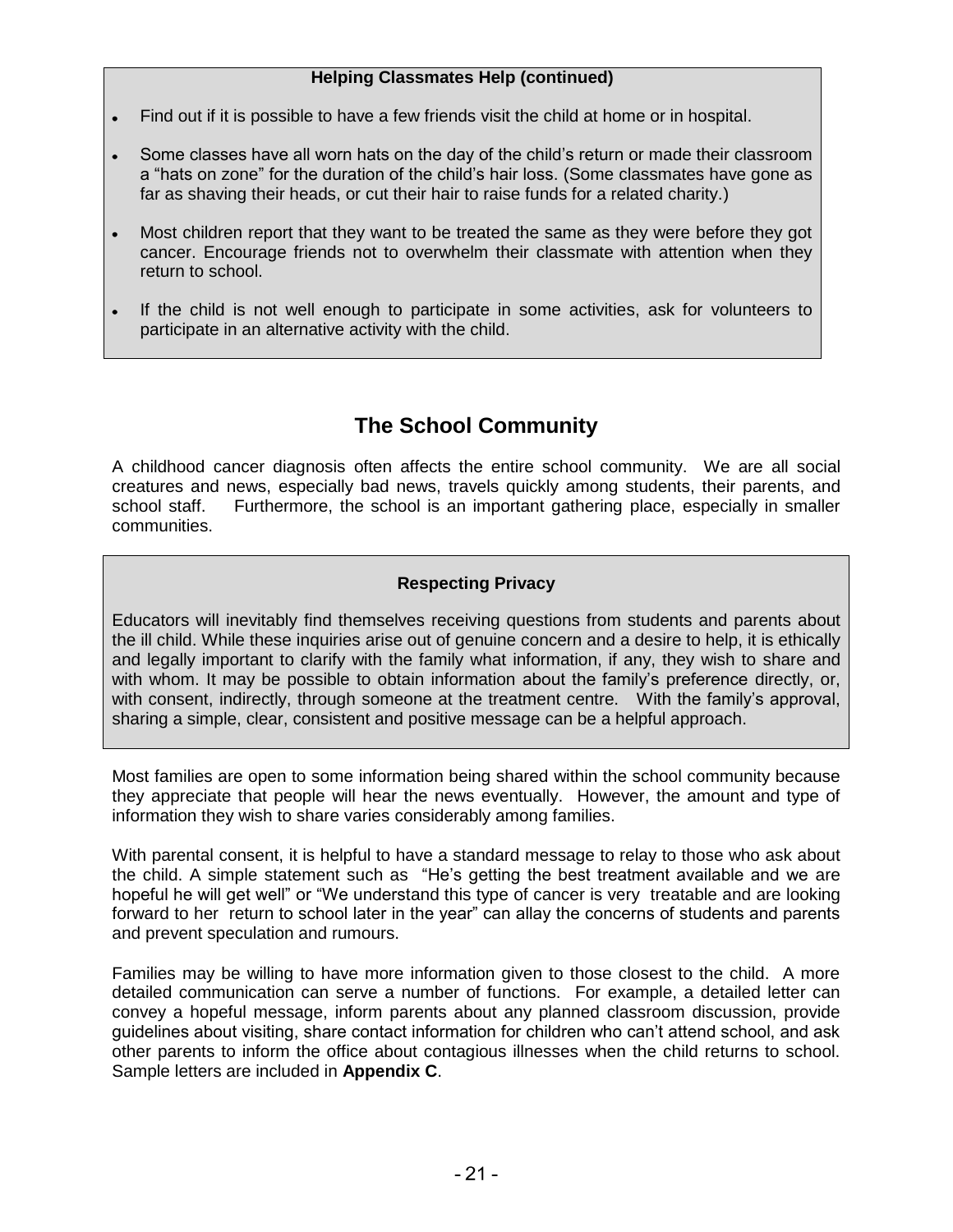### **Practical Support**

When a child is diagnosed with cancer, people feel helpless. School staff, students, and parents in the school community often feel better if they can offer assistance to the family in some way.

*Fundraising:* It is not unusual for school communities to organize fundraising activities to help the family financially. Others may want to honour the child by raising funds for a charity related to childhood cancer. 3 **However, it is important to make sure that families are comfortable with any planned fundraising, especially when the event involves publicity outside of the school community.** While some families are very open and appreciative of these activities, others may find the increased attention an additional source of stress, especially early in treatment.

Fundraisers may range from low key events (e.g., students pay a dollar to wear a hat to school or sell frozen treats at recess) to larger scale community events (e.g., the parent-teacher organization organizes a benefit dinner dance and silent auction.)

#### **Suggestions for Practical Support**

People often want to do something to help the family. There are a number of practical ways that friends in the community can provide support:

- Meals can be provided for the freezer. Meals may be especially appreciated on days when  $\bullet$ the child has appointments at the hospital.
- When the family is out of town, snow removal, lawn mowing, or pet-sitting can be helpful.
- Help with siblings by driving them to extracurricular activities, providing help with homework, or providing after school care on longer clinic days.
- Provide gift cards for long distance phone calls, take out food, movie rentals, or gas.  $\bullet$
- Parents may appreciate care packages with toiletries for times in the hospital.

<sup>3</sup> Many jurisdictions recognize September as "Childhood Cancer Awareness Month". Wear your gold ribbons and consider an activity at your school!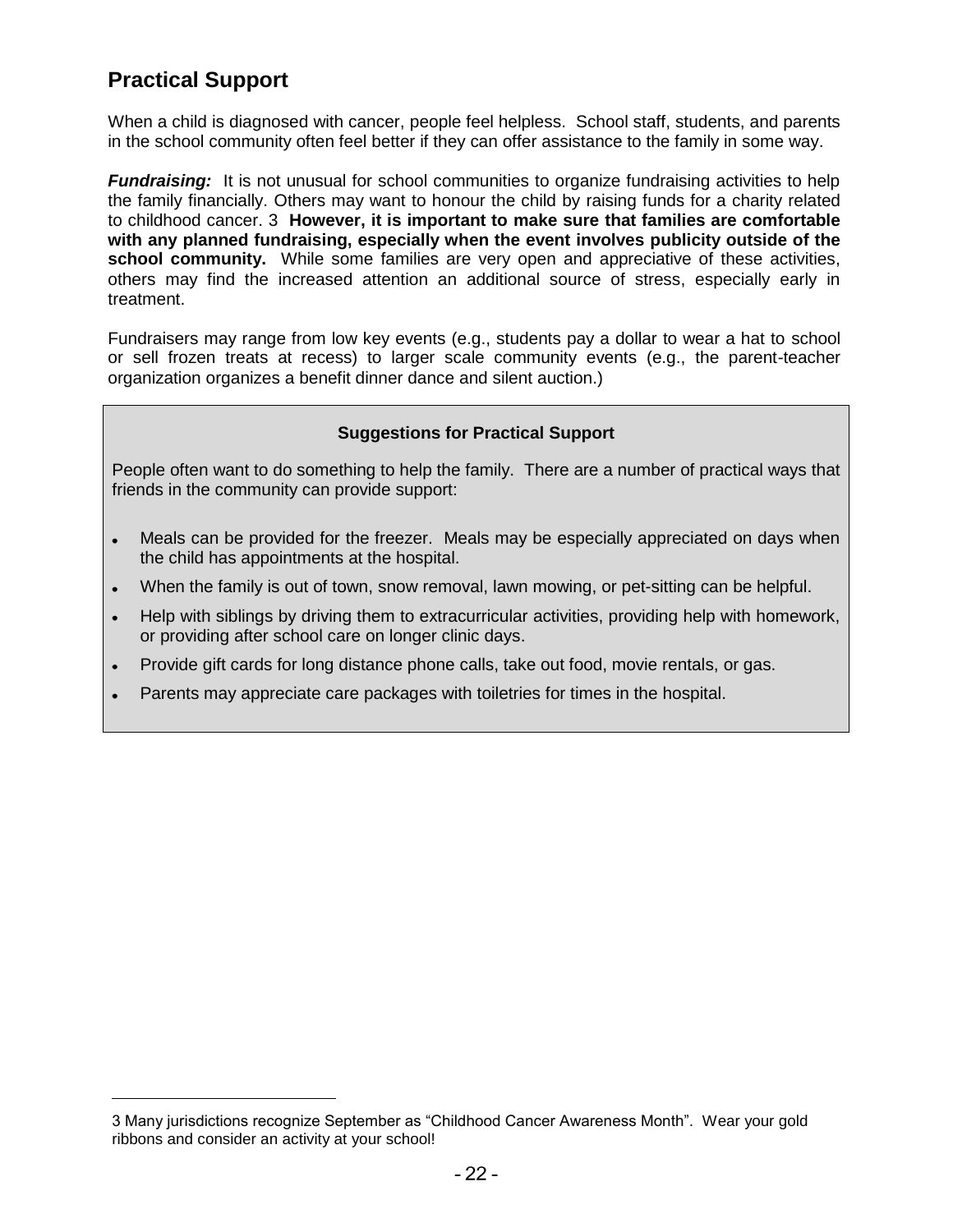### **EDUCATIONAL PLANNING**

There is no one-size-fits-all approach that addresses the educational needs of children with cancer. Educational planning should include input from as many people as possible including the parents, the child, health care professionals, and educators.

Most children are able to continue with their education in some way while receiving treatment. Some children will be well enough to attend school, others will require alternative services, and others will require an approach which combines both. When making a decision, it is important to first consider the following factors:

- The demands of treatment (e.g., time at the treatment centre vs. time at home, number of appointments, distance to hospital, general health and potential side effects)
- The child's stamina, energy level and physical readiness  $\bullet$
- The child's (and parents') psychological readiness
- The child's social needs
- The child's age and developmental level
- The child's pre-illness academic functioning and the academic demands of their school program
- The child's fondness for school, motivation, and ability to work independently  $\bullet$
- Changes in functioning (e.g., mobility, sensory ability, motor skills, cognitive changes)
- The possible need for formal identification as a special needs student.  $\bullet$

For children well enough to attend school, a number of additional factors need to be considered:

- The child's care needs at school (e.g., risk of infection, medication, central line, etc.)  $\bullet$
- Potential side effects and plans for addressing them
- The physical layout and accessibility of the school (e.g., stairs vs. elevators, distance between classes, bathroom needs)
- The need for additional personnel to provide support  $\bullet$
- Preparation for peers and school staff  $\bullet$
- Plans for urgent situations (e.g., informing parents of fever)
- Plans to address the child's emotional needs.

#### **"The best laid plans…."**

Treatment-related factors may be hard to predict, especially early after diagnosis. Furthermore, plans may need to be re-worked due to the unexpected side effects or complications that can accompany cancer treatment, or because different phases of treatment necessitate different approaches. Even from day-to-day, a different response may be required on the child's "bad days" than on their "good days". Therefore, any plans should be considered a work in progress and educators should periodically consult with the child and parents to assess how well the plan is working, and whether adjustments are needed.

As mentioned earlier, most physicians encourage children to continue with their education whenever possible, and to attend school when they are well enough. When possible, an early return to school has many advantages: it is often easier for the child, classmates are often reassured by the child's presence, and it helps greatly to normalize the child's life.

#### **See Appendix E for a more comprehensive list of issues to consider when planning.**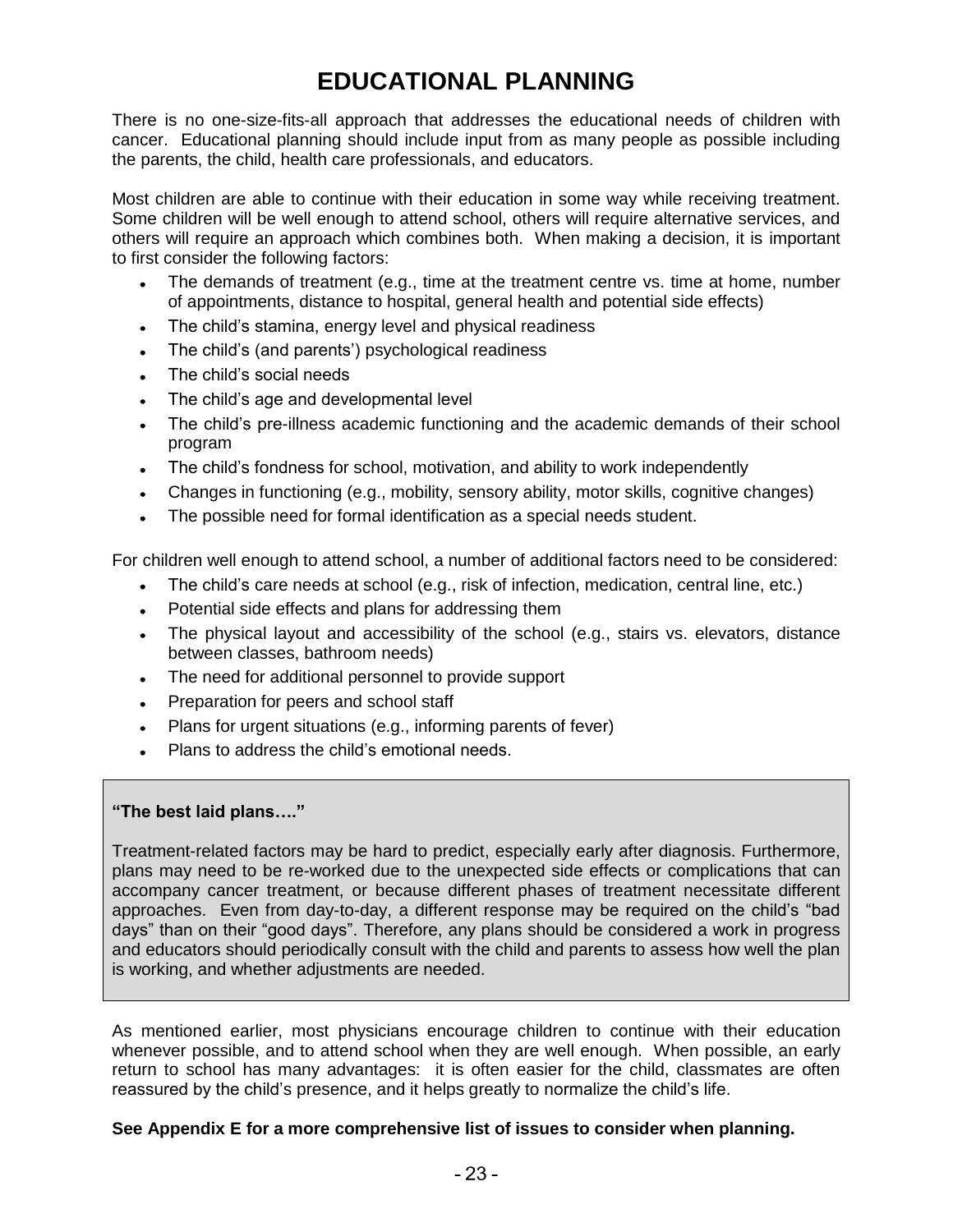### **Case Examples**

Each child with cancer will require an individualized approach to educational planning. The cases below demonstrate both the variability of needs, and the flexibility that can be required when helping a child who is battling cancer.

*Lucas was a very strong student prior to his cancer diagnosis in 4 th Grade. He misses about 5 to 8 days of school a month due to treatment demands and side-effects, with absences ranging from one to four days in length. Lucas wakes up eager to go to school. However, he tires easily and by early afternoon he usually needs a nap.* 

**Solution**: Whenever possible, Lucas attends school in the mornings. His parents and teacher have agreed that the focus of his education will be on language arts and mathematics, which are taught early in the day. The teacher gives Lucas little homework, especially if she is confident he knows the material. Lucas loves art class, which occurs later in the day with a different teacher. Sometimes, after a nap at home, Lucas returns to school for this class. His art teacher also provides Lucas with art materials and projects that he can do at home. Complications part way through treatment result in a two-month period during which Lucas cannot attend school. A teacher continues to provide math and language arts instruction in the home during this time.

*Jeremy is a Grade 1 student who has recently been diagnosed with Acute Lymphoblastic Leukemia. The first six months of his treatment include a two week admission followed by frequent outpatient visits. During some of this time, his physicians recommend against school attendance. Due to infections, he has several, week-long admissions in the hospital. The remainder of his treatment is less intense and requires him to go to the hospital one day a month.*

**Solution:** Jeremy's school board approves up to 5 hours a week of home-based instruction during the first six months of treatment. They have employed a teacher who has the flexibility to schedule her time around his health and treatment schedule. Whenever he is well enough, Jeremy attends school, often for several weeks at a time. On weeks when he is unable to attend, Jeremy receives instruction at home. He also stops by the school for brief visits with his friends at recess. When his treatment becomes less intense, Jeremy returns to school on a regular basis, missing only occasional days for treatment.

*Early in 6th grade, Nina was diagnosed with a slow-growing brain tumour in an inoperable location. As a result of the tumour, her balance and coordination have become compromised, and she has had some changes in her vision. She travels to a treatment centre in another city for chemotherapy treatments every Tuesday, and misses an additional two to three days a month for other appointments. She is well enough to attend school most days. Nina is an average student, except for math, which she finds more difficult.*

**Solution:** A team meeting is held at the school to plan for Nina's return. Input is gathered from parents, a nurse from the hospital, a vision specialist teacher, and occupational and physical therapists. All her teachers are present. Nina is formally identified as a special needs student. Nina returns to school part-time after her diagnosis and gradually increases her time at school. She uses a walker, and a classroom aide is available to ensure her safety when ambulating or using the washroom. During gym class, the aide helps her complete work she has missed, or takes Nina and one of her friends for a walk outside.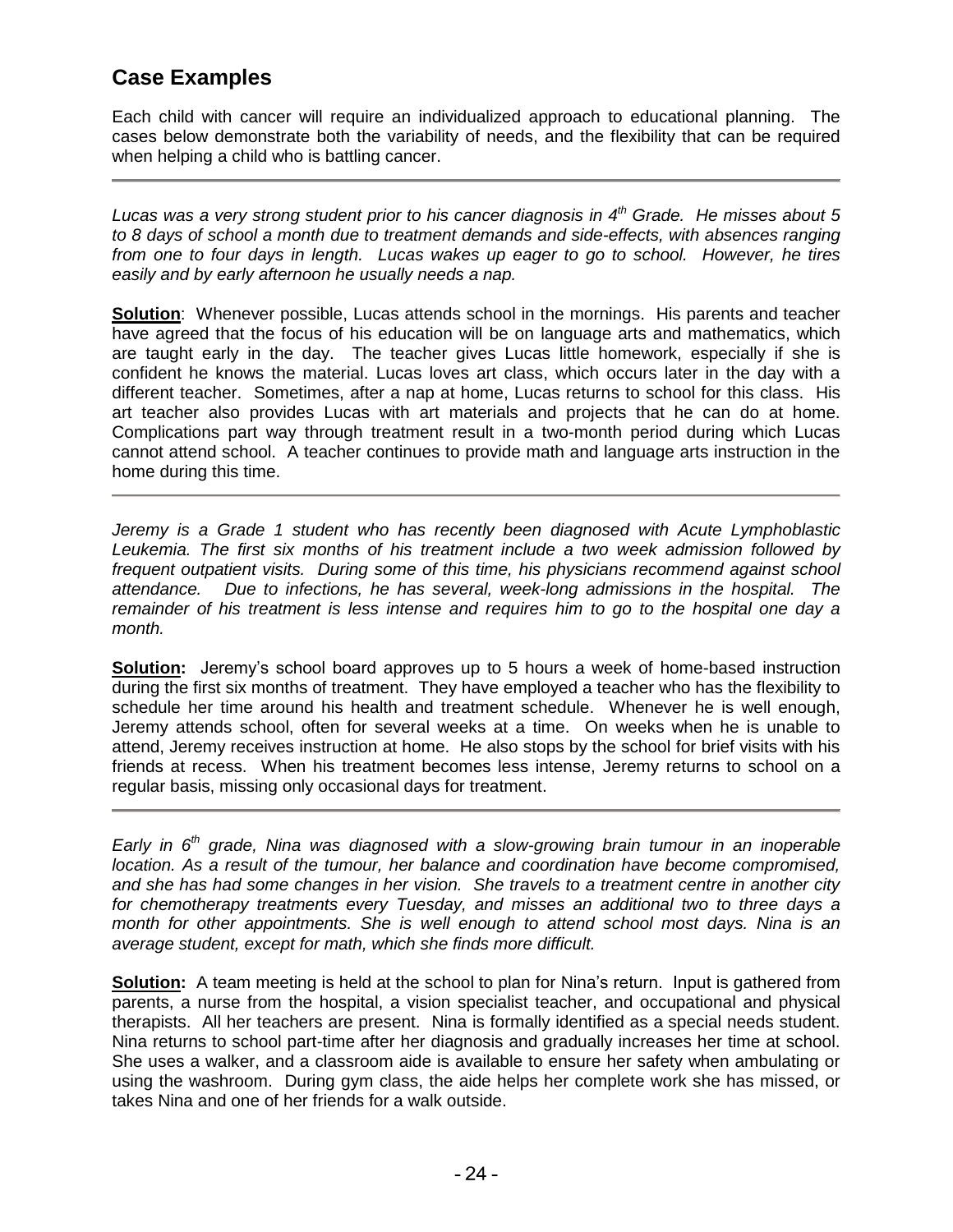Because Nina's attendance is usually predictable, her math teacher makes an effort to introduce new math concepts on days when Nina attends school. She has paired Nina with a helpful seatmate who is strong in math. Teachers also give Nina school work the night before her appointments, which she woks on during the drive to the hospital or her long waits in the clinic. Her homeroom teacher checks in frequently with the family to ensure that Nina is not overwhelmed. She also helps Nina prioritize her homework so she can focus on the most important assignments. As the impact of Nina's motor and vision challenges becomes apparent, Nina is provided with a laptop and software to help her work more independently.

Krista is diagnosed with AML early in 8<sup>th</sup> grade. She is admitted to the hospital in another *school district where she spends all but two days of the next three months. Krista can rarely leave her room at the hospital because of her compromised immune system. She is then transferred to a larger treatment centre for a bone marrow transplant where she spends about six weeks before returning home. During the first six months of her recovery, she is not able to attend school and has regular clinic visits at the hospital. She is a very social child who misses her friends a lot. Her parents are immigrants who highly value education and are concerned that their daughter will fall behind at school.* 

**Solution:** The hospital teacher is able to provide bedside instruction 45 minutes each day while Krista is in the hospital. On "good days" he covers the math units being taught in Krista's home classroom. He also provides language arts programming through the study of some popular teen novels. On "tired days" the teacher simply reads to her during their time together. On "bad days" Krista is too unwell to do school work. When Krista returns home after her bone marrow transplant, she receives three hours a week of home-based instruction through her local school district, again with a focus on the math and language arts curriculum. The teacher is able flex these hours and carry forward un-used hours to times when Krista is feeling well. Krista's science teacher allows Krista to view his class via webcam, thanks to a laptop provided by a charitable organization. Some of Krista's classmates form a club to help Krista. They post messages on her website every day and take turns chatting with her on-line after school. She is able to attend her Grade 8 graduation. She begins high school full time the following year. The guidance counselor and teachers are aware of her situation, and monitor her progress so that extra assistance can be offered if needed.

### **Teens: Special Challenges**

Frequent absences are much harder to accommodate in secondary school. Courses are often taught over shorter time periods and several weeks of a class may include a considerable amount of course content. Teachers will need to carefully consider how they can flexibly accommodate the needs of a student with cancer while still enabling the student to meet curriculum expectations. The following factors are important when deciding what approach will work best for an older student:

- Prior academic performance  $\bullet$
- Ability to work independently
- Requirements for graduation
- Student preference of subjects  $\bullet$
- Student motivation
- Social needs
- Flexibility of course content
- Style and flexibility of teachers.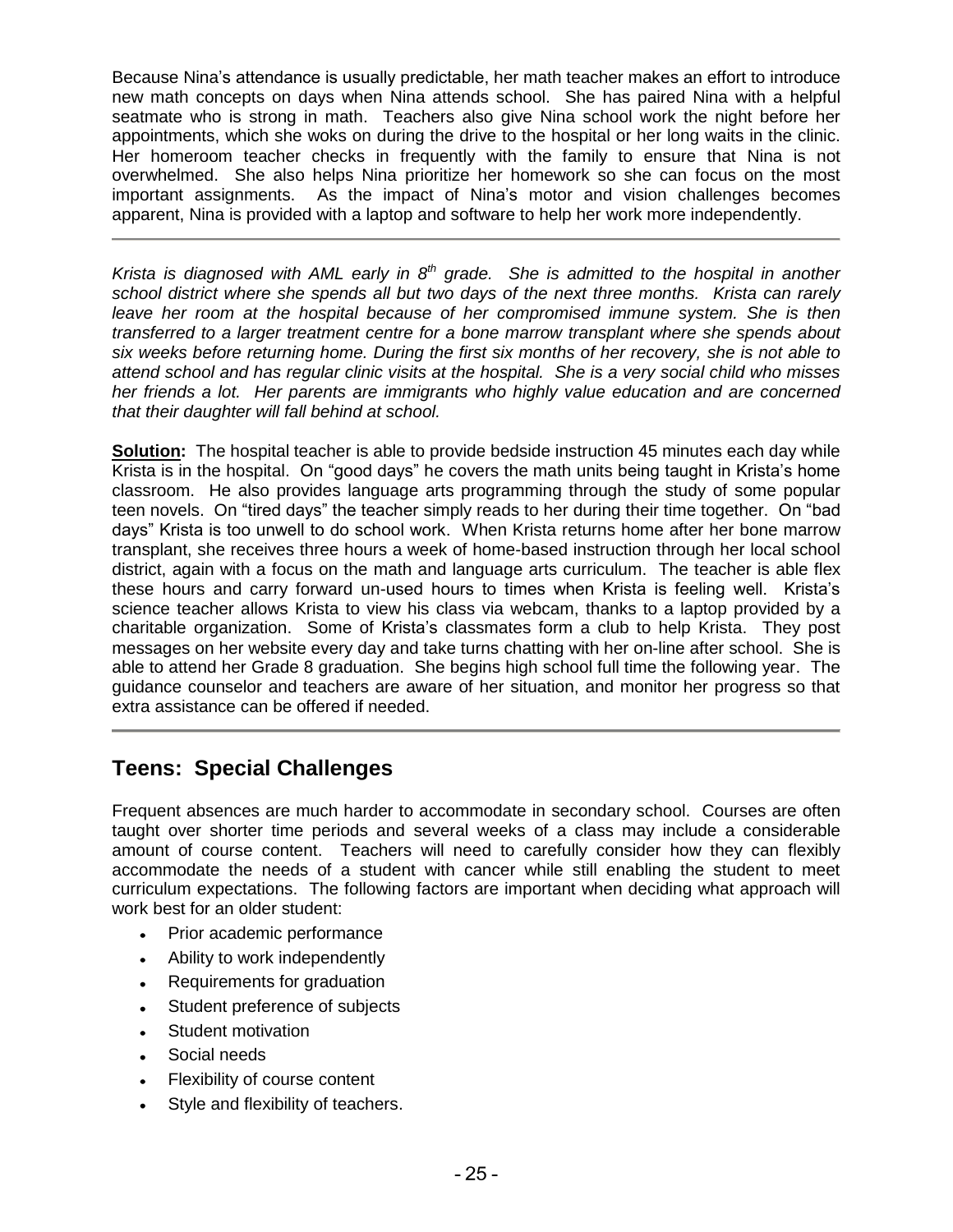**On-line/Correspondence Courses:** Correspondence courses seem like a ready made solution for high school students undergoing cancer treatment. These courses can work well for some students, in some cases. Courses with flexible deadlines and on-line teacher support increase the likelihood of success. However, the emotional and physical demands of treatment may make independent study a poor option for many students. It can however, be helpful to combine the convenience of correspondence materials with the support of teacher in the home.

**Case Examples:** The students described in the two examples below have very similar medical situations. However, because other factors vary considerably, very different approaches are required to help the students achieve success.

*Fatima is diagnosed with Hodgkin"s lymphoma a few months into the first semester of her Grade 11 year. She is determined to attend school whenever possible. She is a strong, dedicated student who can work independently. She hopes to study medicine in the future. Her chemotherapy treatments allow her to attend school about two out of every three weeks. She misses additional days due to fatigue or other appointments. Her treatment lasts about 6 months.* 

**Solution**: After much discussion, Fatima agrees to drop two of her 4 courses, a science credit with a lab component, and her physical education credit. She attends her English and History classes whenever possible. Teachers have arranged for missed school work to be provided ahead of time or sent home with Fatima's older sister. She keeps in touch with her teachers by e-mail to find out what she has missed, review lessons, and ask questions. She often submits her assignments on-line. When it is determined that she is keeping up well in these courses, she begins working on an on-line Civics course. This course has flexible deadlines and she is able to continue it through the second semester, along with two additional courses at school. Fatima is feeling better by the summer and takes summer school courses so that she will be able to graduate with her friends.

*Terry is part way through his Grade 10 year when he is diagnosed with Hodgkin"s lymphoma.*  His treatment will continue for the rest the school year. He has some pre-existing learning *disabilities. He is not a highly motivated student and occasionally skips classes. However, he is a very social boy with many friends at school. He is a talented guitar player and has always been far more diligent about his music lessons than his homework. While he could potentially attend classes some of the time, he is overwhelmed with the thought of trying to keep up academically, and is unmotivated to go to school. He has trouble getting up in the morning. His parents feel unable to "push" him to do school work and have not followed through with the school to arrange for Terry to continue with his education.* 

**Solution:** After confirming with Terry's nurse case manager that he is well enough, the guidance counselor follows up with the family and arranges for Terry to receive instruction in the resource room at school in the afternoon. The number of days varies each week and is determined through weekly e-mail correspondence with parents. The teacher and the resource teacher work together and break the Geography course into manageable units that accommodate Terry's learning needs, and allow him to successfully complete all of the work at school. At first, Terry is reluctant to return to school. However, he is motivated to come at lunch hour so he can spend time with his friends prior to beginning school work. Terry completes one credit this way, and is proud when he receives his best grade since beginning secondary school. He is granted an independent study music credit in recognition of his guitar lessons, and participates in the year end music concert. After his illness, he skips classes less often and is more willing to seek out extra help at school. He graduates a year behind his peers.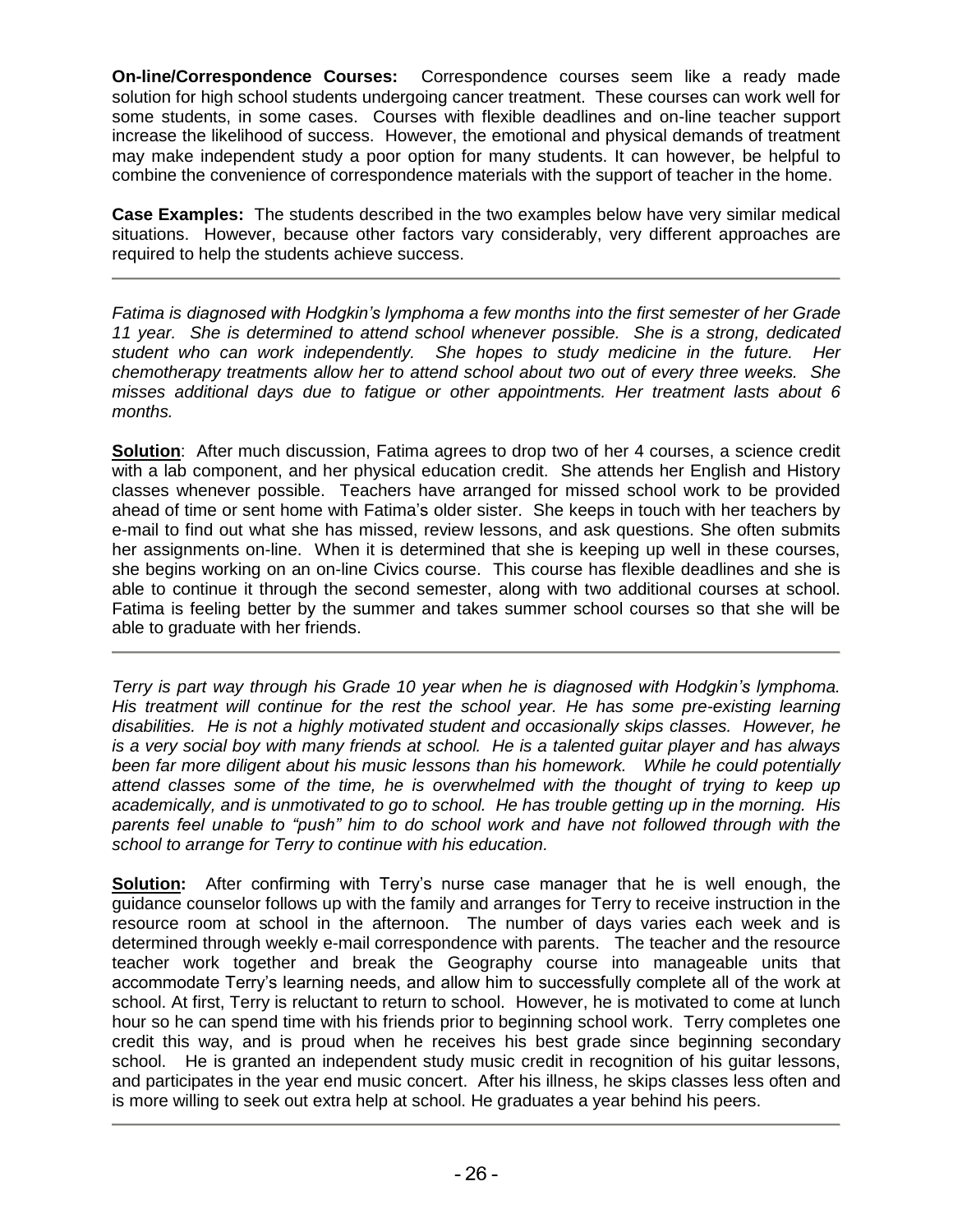### **Evaluating Academic Progress**

How does a teacher assign a grade to a ill child? Sometimes the child has missed too much school to adequately assess progress. Also, if academic progress is poor, school personnel are likely to be hesitant to add another burden to an already overtaxed family by assigning poor grades. However, it is important to remember that most children do survive cancer.

Many problems can be avoided if teachers clarify ahead of time with students and parents what is expected in order to receive a given grade or meet course or curriculum requirements. Also, if poor grades are anticipated, it can be helpful to meet with the family to prepare them for what is to come, and to put plans in place to make up for the shortfalls in the child's performance in the future. Ideally, education plans will include measures to address evaluation so that difficulties can be avoided.

*Case example: Emma is a grade 4 student who receives home-based instruction after a diagnosis of a bone tumour. Because Emma completes only some of the curriculum requirements, the teacher is unable to evaluate Emma"s progress according to the standards laid out by school authorities. Emma, previously an A student, is devastated when her report card has no grades entered and "not enough data to evaluate" written in the comment sections. She tells her mother she feels like the school work she has struggled to complete has not counted for anything!* 

**Solution:** The next term the teacher creates an "unofficial" report card which gives Emma grades for the units of study and assignments she completes. She provides parents with some activities for Emily to work on during the summer vacation. Finally, she keeps a record of the curriculum components that Emily does not complete so that next year's teachers will be aware of suspected gaps in learning.

### **Difficult Decisions**

Should a child repeat a grade? A child who has missed an entire year of school may find it more of a burden to have to catch up or fail subjects later on, than to be held back a year and receive extra help. On the other hand, adjusting to a new peer group may make re-entry especially challenging.

There is no rule regarding such cases. When faced with difficult decisions regarding academic placement, teachers will need to consult with parents, assess all of the factors involved and come up with a plan that addresses the child needs and monitors the child's progress. It is also important to consider that the accepted practice and policies of a school district may not always fit the individual circumstances of a child with cancer.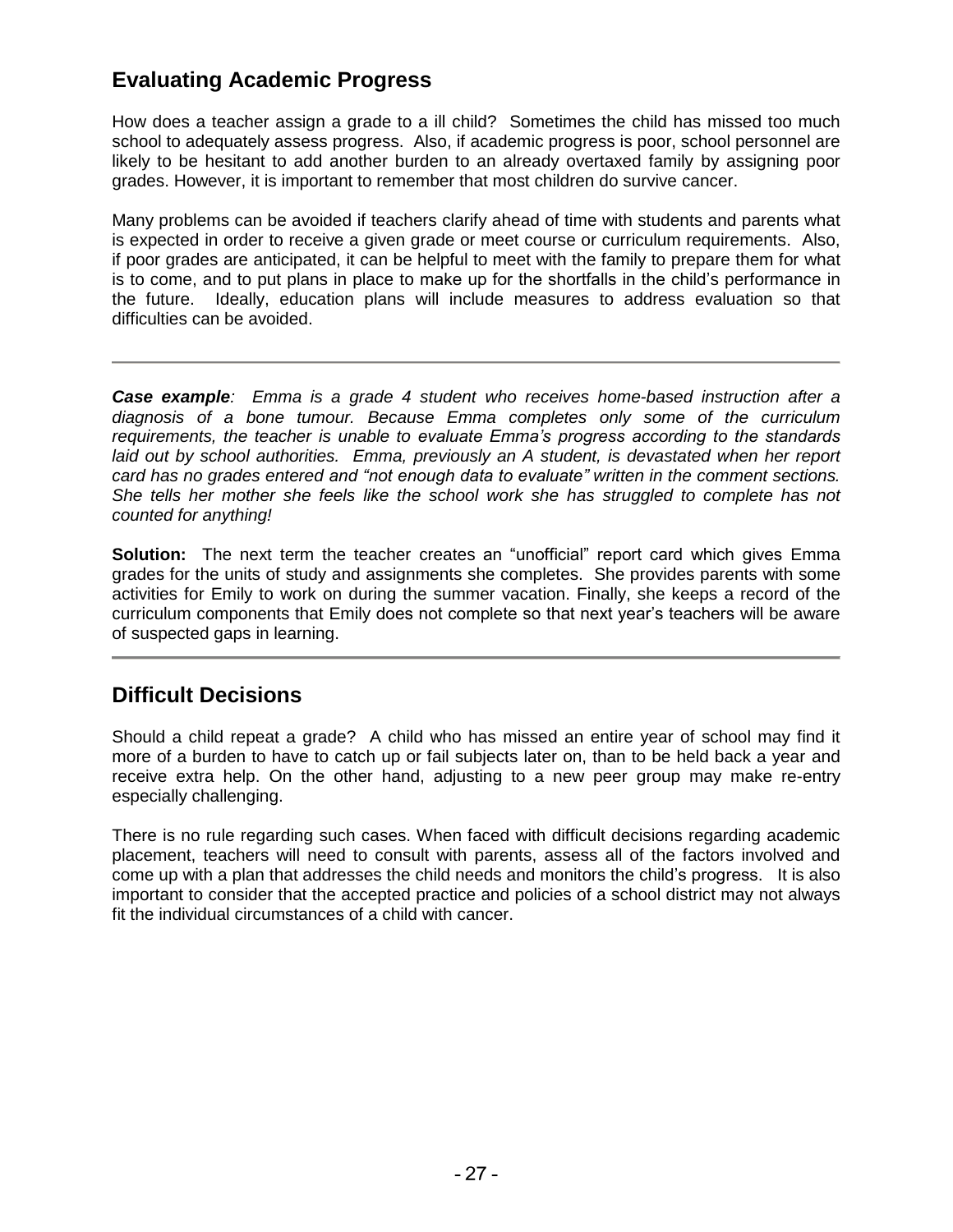### **COMPLETING TREATMENT**

The end of treatment is a much anticipated event for children and parents alike. The end of procedures and unpleasant side effects is cause to celebrate. Some families mark the occasion with "no more chemo" parties. Yet, families often report ambivalent feelings during this time.

Many parents and some children find the end of treatment very anxiety-provoking. One parent said, "It's as if my child was drowning and someone threw him a life preserver. Now we take the life preserver away and hope he can swim on his own." While many children enjoy seeing their hospital "family" at follow-up appointments, these visits can bring up worries about possible recurrence and memories of unpleasant procedures**.** 

Educators need to appreciate that the cancer journey is not over, and that families may require support as they transition to post-treatment life. Families must once again, find a "new normal" as the child moves from active treatment to follow-up care.

The development and implementation of a good educational plan early in treatment should help pave the way for a smooth transition to post-treatment schooling. Even so, it is recommended that educators consult with the family to plan for the child's post-treatment education. For example, there is a good possibility that the child may require some extra help to fill in the gaps in knowledge created by absenteeism during treatment, and plans should be in place to closely monitor the child's progress. A child who is re-entering school after a long absence may also require other interventions (e.g., an updated classroom discussion, a modified school day).

Planning should also consider the physical issues that will remain for a time after treatment. Children may take some time to regain their physical strength and stamina. Central lines may stay in place for a while. Precautions around the risk of infection will need to be kept in place while the child's immune system continues to recover after treatment. Children may need to be re-immunized after treatment and there is a period of time before this can occur.

Consultation with parents will continue to be necessary as the child begins the gradual transition from cancer patient to cancer survivor.

### **Late Effects of Treatment**

Many children survive childhood cancer and go on to lead healthy, productive lives. However, some survivors experience lasting effects of their cancer experience. While some of these effects are immediate and obvious (e.g., an amputation, tumour-related vision loss) others may not become apparent for some time.

Depending on the treatment received, cancer survivors may be at risk for a number of "late effects". Some examples of late effects include infertility, compromised lung or heart functioning, hearing loss, growth deficiencies, decreased bone density, learning challenges, or a higher risk of developing another cancer later in life.

Finally, as these children develop emotionally and cognitively, they may find themselves reprocessing and understanding their cancer experience in a more sophisticated way. For all these reasons, there is growing recognition that childhood cancer survivors require comprehensive and ongoing monitoring and support.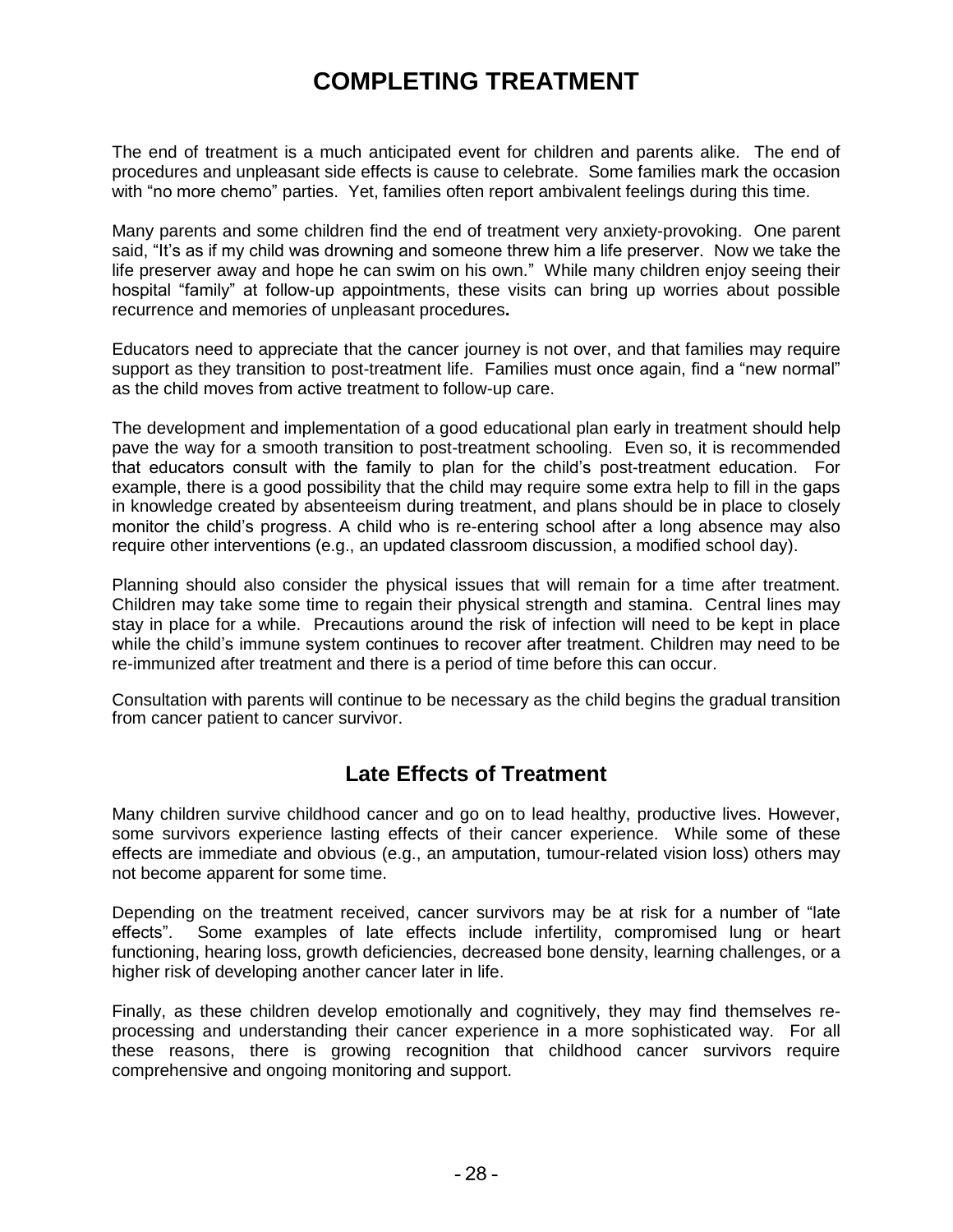#### **Cognitive Late Effects at School**

A sub-set of childhood cancer survivors is at risk for developing treatment-related learning difficulties. Children treated with cranial radiation, and those who have had brain surgery or neurological complications are especially at risk. Some chemotherapy agents can also affect subsequent learning. Children who receive these treatments at a younger age seem to be particularly vulnerable. At-risk groups include those treated for brain tumours, and children treated for some leukemias and lymphomas. However, not all at-risk children go on to have learning difficulties.

What does a teacher look for? First, consult with parents and health care providers to determine if the child is actually at risk from treatment. Note that these problems often present as a gradual slowing in development over time in comparison to peers, rather than as a sudden loss of pre-existing skills. As a result, problems may not become apparent until after treatment ends. Finally other factors (i.e., increased absenteeism) may be contributing to academic challenges.

Ongoing monitoring of academic progress is essential for children at risk for learning difficulties so that prompt identification and remediation of learning problems can occur. Research has found that these children may experience difficulty in a number of areas including executive functions (initiating tasks, planning, organizing, multi-tasking), attention and memory, learning new concepts, visual-motor processing, and performing under time pressure.

In many cases, a neuropsychological or psycho-educational assessment will be extremely useful in assisting with program planning. Assessments can sometimes be arranged at the child's treatment facility for children at risk. In many cases, children with a high risk of learning problems may routinely receive assessments as part of their follow-up care.

As with any child, other factors such as prior learning ability, parental involvement, and the timely implementation of appropriate educational supports will help determine a child's academic outcome.

Other lasting effects of treatment may need to be considered in a child's educational programing:

- Sensory loss (e.g., hearing loss due to certain chemotherapy drugs, vision loss due to a brain tumour)
- Physical Limitations (e.g., compromised balance or motor skills due to a brain tumour or treatment complications, restrictions on high impact activities for a child with an artificial joint)
- Other Needs: (e.g., kidney protection during gym class for a child with only one kidney.)

New developments in cancer therapies aim to lessen adverse effects, but risk-free treatment is not yet a reality. Until that time, childhood cancer survivors will continue to require careful monitoring and assessment, ideally in specialized follow-up clinics. Educators who work with childhood cancer survivors must appreciate that the end of treatment does not always mean an end to the challenges that these children face.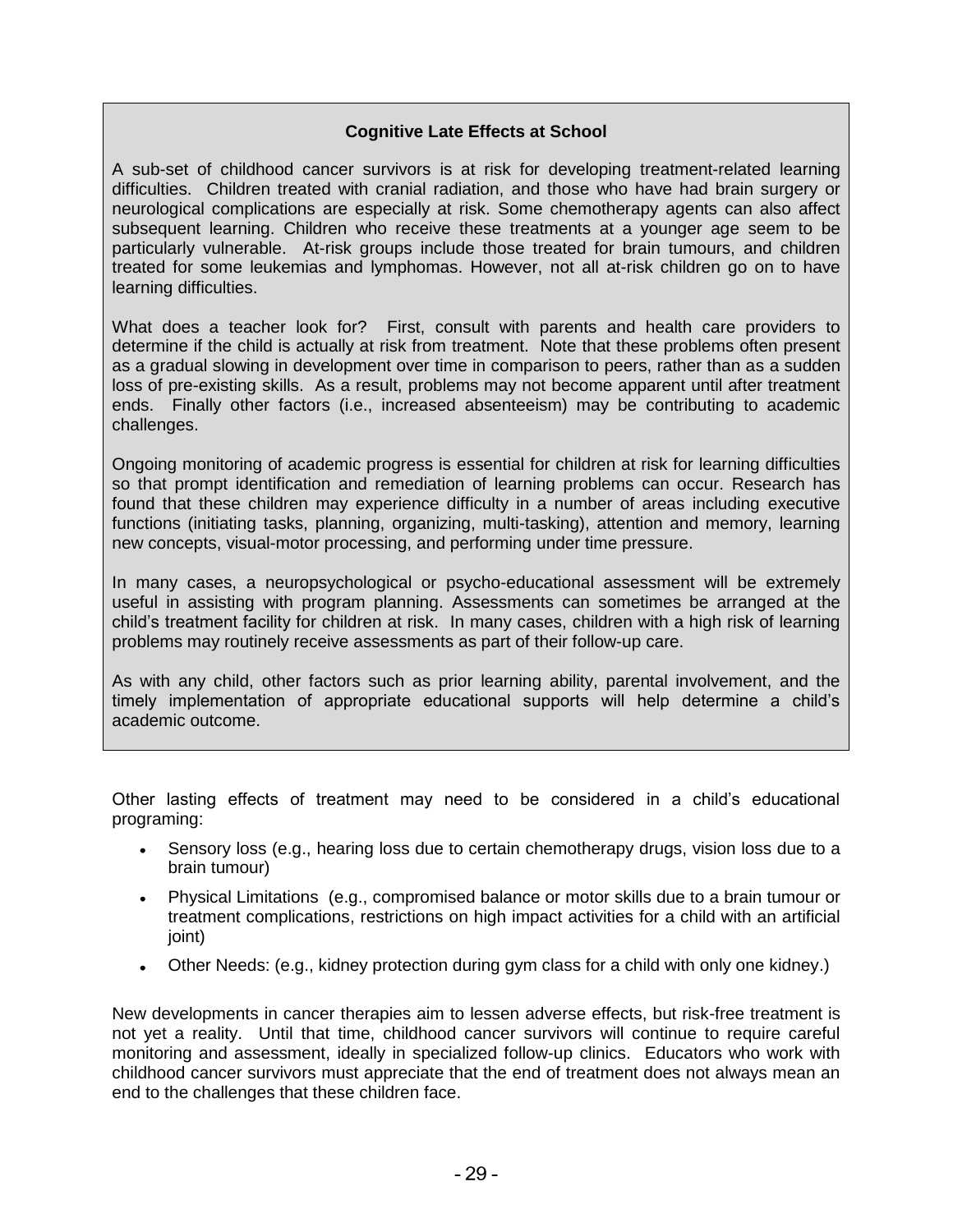### **SPECIAL CHALLENGES**

### **Disease Progression and Recurrence**

Sometimes a child's disease does not respond to the initial treatment, and the cancer continues to progress. In these cases, the child's treatment plan will be revised. Treatment often intensifies and with that comes a greater risk of side effects and complications. When the disease progresses during treatment, outcomes are poorer than initially predicted. If all further treatment fails, the child will receive palliative care (see below.)

In other cases a child will be well for a time following treatment and then suffer a recurrence or relapse of the disease. While the prognosis for cure is not as good the second time around, it is sometimes possible to successfully treat a recurrence, and more and more children are surviving after a second course of treatment. In other cases, continued treatment will decrease or control the disease for a time.

Disease progression or recurrence will mean a whole new set of challenges for families and school communities. New plans will need to be put in place to support the child and family.

### **Terminal Illness**

Although the prognosis for childhood cancer is generally hopeful, sometimes a disease cannot be controlled and is ultimately fatal. In this event, school and medical staff must be prepared to deal sensitively with the child, the family, and classmates.

When all curative treatment options have been exhausted, the child will receive **palliative care**. Palliative care is aimed at keeping the child as comfortable and pain-free as possible while attempting to maintain the quality of the child's remaining time. Children may receive chemotherapy treatments or radiation to help relieve pain and discomfort. They will likely require increased levels of pain medication and care as the disease progresses.

There may be a period of weeks or months, when the child is well enough to participate in some regular activities. Some families plan a special trip, or try to pack in as many of the child's favourite activities as possible while the child is well enough to enjoy them. This may mean the child and the siblings spend less time at school. Other families may focus on keeping routines as normal as possible for as long as possible. In these cases the child may wish to spend time in the classroom or with friends.

With home care services and portable pain control equipment, many families opt to have their child die in the home. Others may choose to have the child die in at the treatment centre or in a hospital palliative care unit or hospice setting closer to home.

### **Coping at School**

The school community can play an important role for the student near the end of life. Continued school attendance may be possible for a time, and important for some children. As one of the few normal activities available, it can provide relief from despair. It can be challenging for educators to facilitate the child's need to continue living, while coping with their own feelings and the reactions of the child, family, and classmates to the child's failing health.

Maintaining contact with friends can be especially important for a child in the final stages of life. Furthermore, the opportunity to show their love and support for the child can help classmates' grieving process in later days. **See Appendix F for additional information and resources**.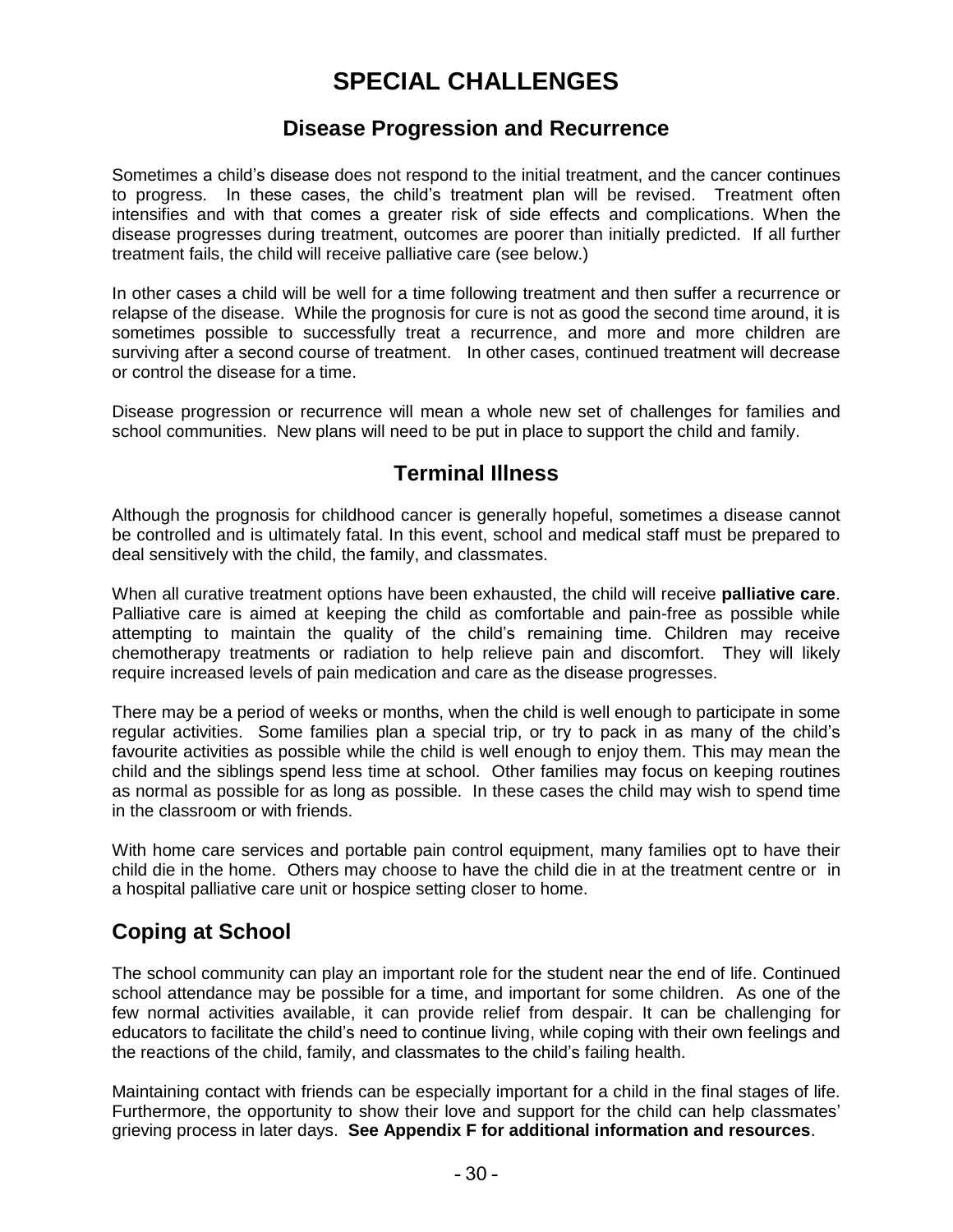### **CONCLUSION**

Finding out a child has cancer is devastating for the family and those around them. However, perhaps because they have no other choice, families find the hope and courage to cope with the child's illness, and integrate the many accompanying challenges into their daily lives.

When the child is ready to continue with their education, educators must be prepared to meet the needs of the child, the family, and those in the school community.From the crisis of diagnosis, through the rigours of treatment, and hopefully, to the emergence into survivorship, these children require thoughtful, individualized planning to address their educational needs. It is our sincere hope that this publication has provided educators with information, ideas, and suggestions to help them meet the needs of the child with cancer with compassion, flexibility, and creativity.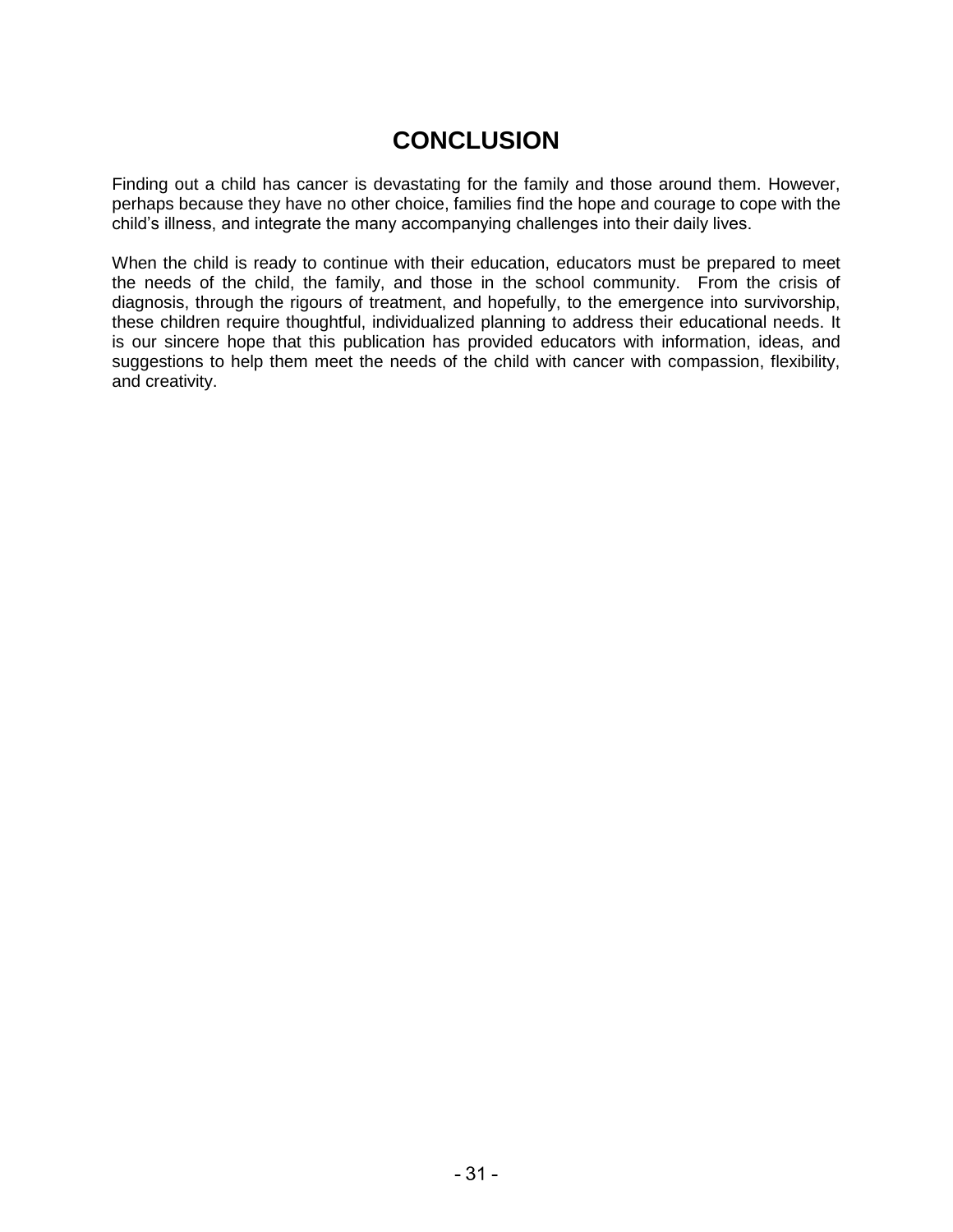A broad definition of a brain tumour is a "group of unnecessary cells growing in the brain". Usually, brain tumours are confined to the brain or spinal cord and don't spread to other parts of the body the ways other malignancies do.

Although brain tumours can strike at any age, childhood brain tumours are different from adult brain tumours. For example, a majority of childhood brain tumours occur in the back compartment of the brain called the posterior fossa, a location far less common in adults. Pediatric tumours also may behave differently than adult tumours, both in terms of their growth patterns and how they respond to treatment.

#### **Benign vs. Malignant**

Brain tumours are graded depending on how abnormal the cells in the tumour look when viewed by a pathologist under a microscope. Tumours may be staged from stage 1 (lowest grade) to stage 4 (highest grade). A low-grade or benign tumour grows slowly and has cells that look fairly similar to normal brain cells. A high-grade or malignant tumour has cells that look quite abnormal and can grow quite aggressively within the brain.

The term "benign" can be somewhat confusing when discussing brain tumours. For example, a low-grade tumour may arise in an inoperable location. In this case the growth of a benign tumour could result in serious complications or even death. Furthermore, even operable lowgrade tumours may have complications that cause significant disability and have serious implications for a child's functioning at school. Finally, very occasionally, a low-grade tumour can change into a faster-growing form.

#### **Types of Brain Tumours**

There are a number of ways to categorize and name brain tumours. Below is a description of some of the brain tumours more commonly seen in children and treated by cancer specialists. For additional information on these or other tumours, please refer to the resources listed in **Appendix G**.

*Brain Stem Gliomas* are tumours located in the very base of the brain. This part of the brain is responsible for a number of vital functions (e.g., heart rate and breathing) which makes surgical removal impossible. Tumours in this location may be low-grade, or, more-commonly in children, faster growing.

*Optic Nerve Gliomas* are located on or near the nerve that connects the eye and the brain. They are often slow-growing but can have serious implications for a child's vision.

*Astrocytomas* arise from cells that make up the support structure of the brain. These may range from low grade to high grade and treatments will vary considerably as a result.

**Primitive Neural Ectodermal Tumours (PNET)** are believed to arise from primitive nerve cells in the brain. A PNET is a very aggressive tumour that can spread through the cerebrospinal fluid. One type of these, *Medulloblastoma*, occurs in the back of the brain or near the brain stem. Another, *Pineoblastoma* occurs in the area of the pineal gland.

*Ependymomas* arise out of the cells that line the passageways where cerebrospinal is produced and stored and most commonly occur in the ventricles of the brain (see info below).

*Crainopharyngiomas* arise in the area of the pituitary gland and the optic nerves. Tumours often have both a solid component and fluid filled component (cyst).

*Rhabdoid tumours* are very aggressive tumours that can arise in various locations in the brain.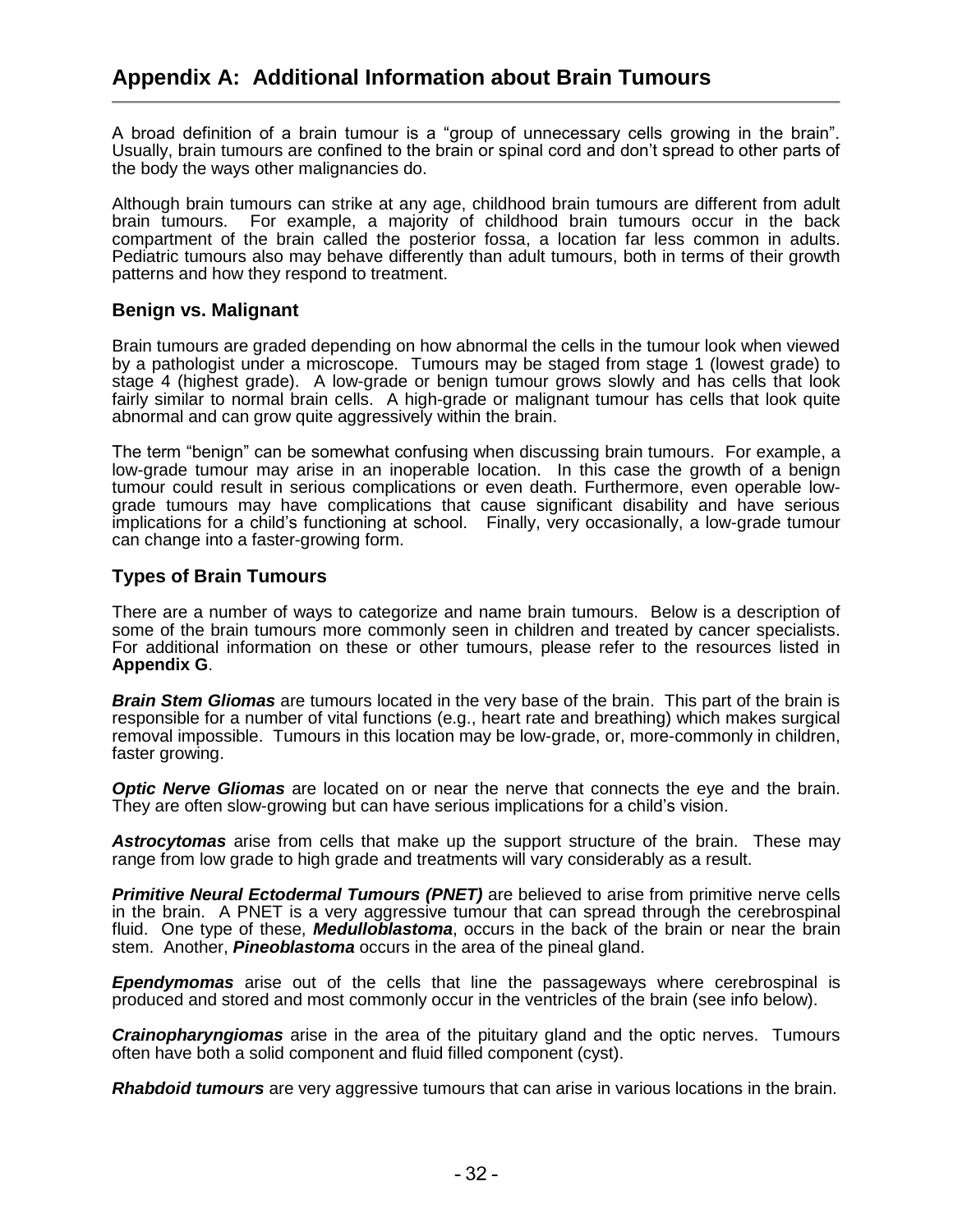### **Treatment**

Treatment decisions will depend on a number of factors including the tumour type and grade, the location of the tumour and surgical options, and whether the tumour is sensitive to chemotherapy or radiation treatments. The age of the child and the degree of tumour-related symptoms may also be considered. Surgery alone may successfully treat many low grade tumours. However, when surgery is not possible or advisable, other treatments may be considered. Children with high-grade tumours will almost always receive radiation and/or chemotherapy treatments.

#### **Hydrocephalus and Shunts**

Cerebrospinal fluid (CSF) is the fluid that is found within and around our brain and spinal cord. This fluid is constantly produced by the body and flows through the ventricles, a system of interconnected cavities in the brain. Brain tumours sometimes cause blockages which do not allow the fluid to flow properly. Hydrocephalus occurs when excess fluid in the brain builds up in the ventricles and causes excess pressure inside the brain.

Hydrocephalus can be treated surgically. In some cases children will have a shunt placed in their brain. This device consists of a tube that drains the excess fluid from the ventricles to another part of the body where it can be reabsorbed, usually in the abdomen.

Children with shunts may need to take greater care with physical activities. Also, teachers should be aware of signs that the shunt is malfunctioning such as headaches, changes in vision or level of consciousness. **If your student has a shunt, please ask parents for specific information about precautions.** 

#### **Complications**

Sometimes, children with brain tumours may already have developed neurological deficits prior to diagnosis. For example, depending on the location of the tumour, they may have one-sided weakness, changes in gait, or changes in vision or cognitive processes.

Children may also have complications as a result of the treatment they receive. For example, a child who has surgery in the posterior fossa area of the brain may develop posterior fossa syndrome, an unusual complication which can include difficulty coordinating motor movements, decreased or absent speech, low muscle tone, and changes in vision. While these children always regain some function, many are left with residual difficulties which will have a long-term impact on their lives.

As mentioned earlier, children treated for brain tumours are at particular risk for later cognitive challenges. Furthermore, as with any brain injury, deficits in information processing may affect subsequent development. As a result, children who initially seem to be achieving well (i.e., have age-appropriate academic skills), may fail to keep pace with their peers as the demands of school increase over time. It is very important that progress be monitored closely and that strategies and supports be put into place at school to optimize the child's learning.

Many children treated for brain tumours will have access to neuropsychological assessment through their treatment centre. Assessment results will be invaluable in assisting with a child's educational planning.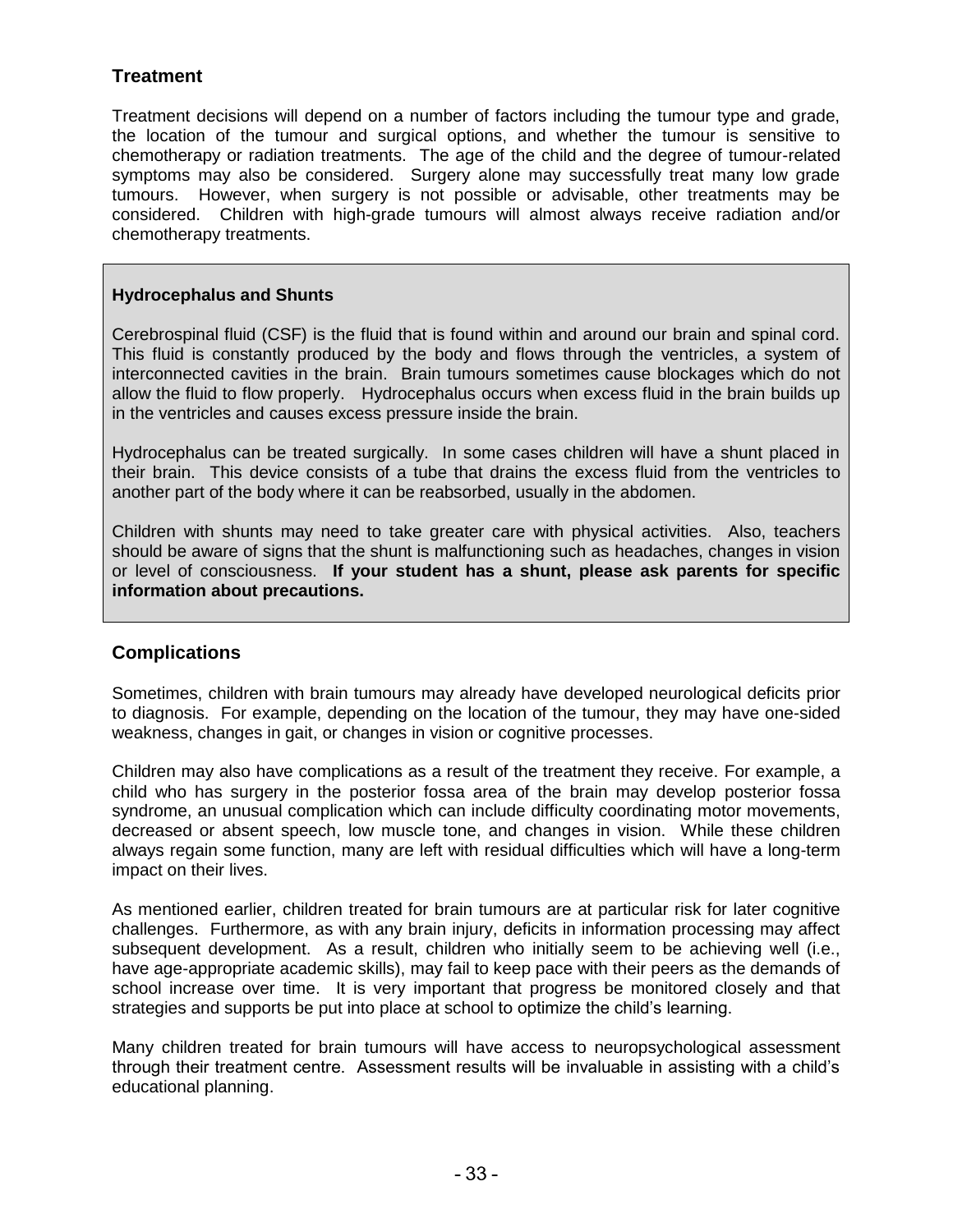### **Appendix B: Informing the School Community**

When a child returns to school, parents are very anxious about their child's exposure to contagious illness. In particular, chickenpox can be quite serious for an immunocompromised child. It is almost inevitable that there will be chickenpox outbreaks at an elementary school. With parental consent, a general notice can be sent out to the school community asking for assistance. Regular reminders in a school newsletter may also be appreciated by families.

Some families may prefer not to share information so widely. If this is the case, keep in mind that the greatest risk of contagion comes from children who share a common air space for an extended period of time. This may include children in the same classroom, those riding the same bus, or classes that often work together (e.g. reading buddies).

#### *Dear Parents:*

We have a child at our school who is receiving treatment for childhood cancer. She is doing well *and attends school at this time.* 

*Because the child"s immune system is affected by the chemotherapy treatments, she is at a greater risk from contagious illness than other children. In particular, it is important that you let us know as soon as possible if your child develops chickenpox. Please let us know when the rash broke out.*

*As always, we ask that children be kept home from school when they are unwell. Thank you for your understanding and cooperation. Please call if you have questions or concerns.*

A more detailed letter may be appropriate for parents of the child's immediate peer group. The example below demonstrates the range of information which could be included.

#### *Dear Parents:*

*As some of you have heard, one of our Grade 3 students has been diagnosed with leukemia. While this is sad and serious news, you will be encouraged to learn that this is a very treatable illness. Julie"s physicians are hopeful she will make a full recovery. She is not able to attend school at this time but hopes to return later this year. Of course cancer is not contagious.*

*We want to let you know that we will be discussing Julie"s situation at school. Tomorrow, a representative from the Children"s Hospital will speak to our Grade 3 classes. She will also*  spend some time with the fifth grade classmates of Julie's older brother. The children will *receive age appropriate information about the illness and treatment. The will have an opportunity to ask questions and discuss how they can support their friend.*

*We know that classmates are eager to see Julie. At this time the family is adjusting to the diagnosis and Julie is not well enough to have visitors. Her parents have asked us to let you know that they will invite friends to visit when Julie is feeling better. They thank friends for the many cards, gifts, and flowers that Julie has received. There is a mailbox in the classroom where children can drop off letters and cards. You are also invited to visit Julie"s website.*

*Our PTA is planning a spaghetti dinner fundraiser for the family. More information will be provided soon.*

*Thank you for your understanding and cooperation. Please call the principal if you have questions or concerns.*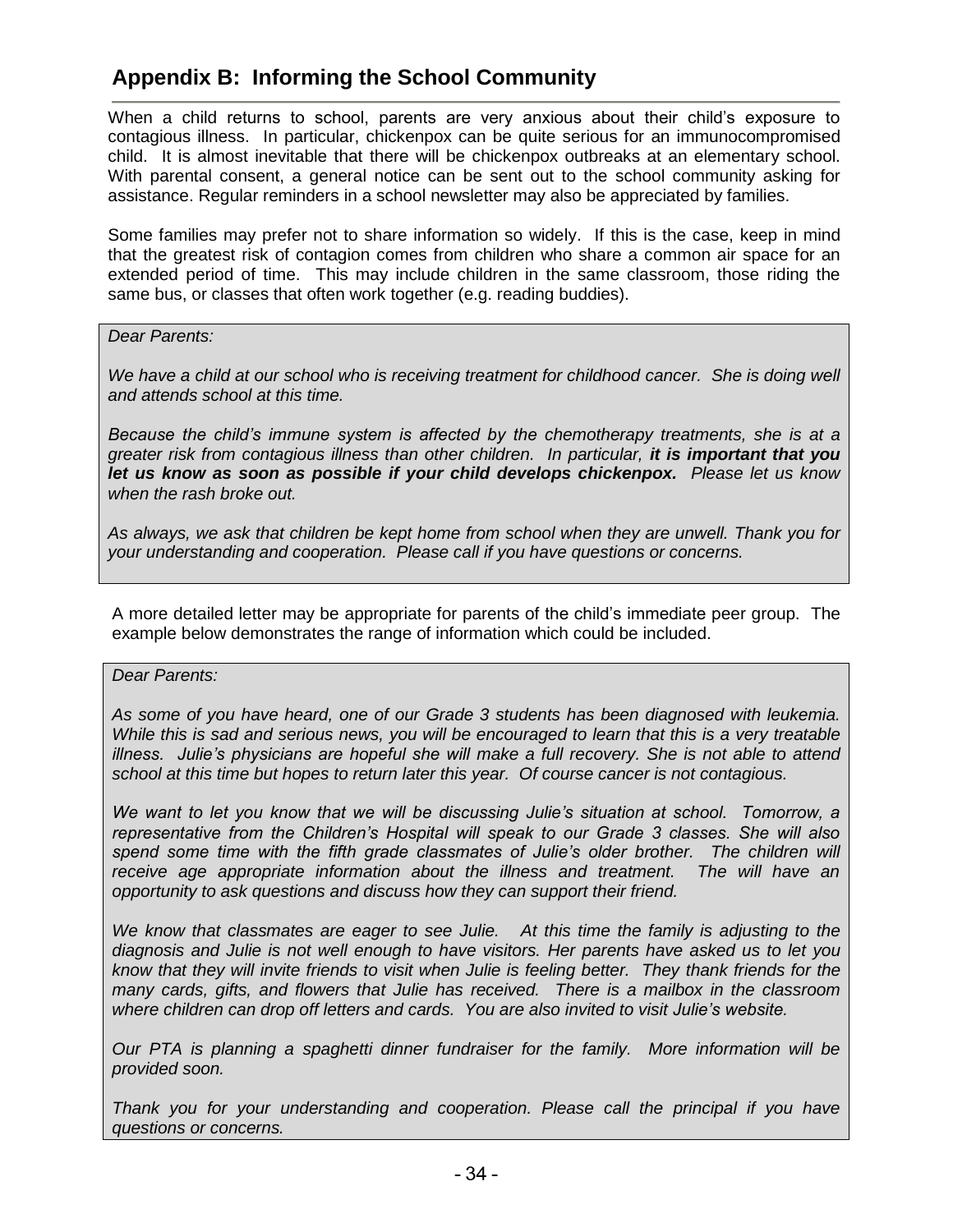# IMPORTANT

**The following child has a compromised immune system due to medical treatment.**

**Name: and a controlled a controlled Grade/Teacher:** *A* 

#### **Actions Required**

- **(1) If the child is unwell with a fever or suspected fever, please contact parents immediately.**
- **(2) Please let parents know as soon as possible if it is determined that the child has been exposed to chickenpox.**

Determining Risk of Exposure: If a parent calls the school to report that a child has chickenpox, please ask when the rash appeared, and please note when the child was last at school.

The child named above will need immediate medical follow-up in the following circumstances:

*The child was with the infected child in the same classroom, cloakroom, or school bus, or the children were playing directly together on the playground during the following time periods:*

- *1. The 48-hour period before the spots appeared.*
- *2. The first five to six days after the spots appear (i.e. until the spots crust over).*

As a courtesy, please let parents know when there are chickenpox outbreaks at school, even if the child is not at immediate risk. Also, please let the parents know ASAP if there are any unusual contagious illnesses at school (e.g. measles), or higher than usual rates of serious contagious illness (e.g. influenza).

| <b>Parent's Name:</b> | <b>Phone:</b> |
|-----------------------|---------------|
|-----------------------|---------------|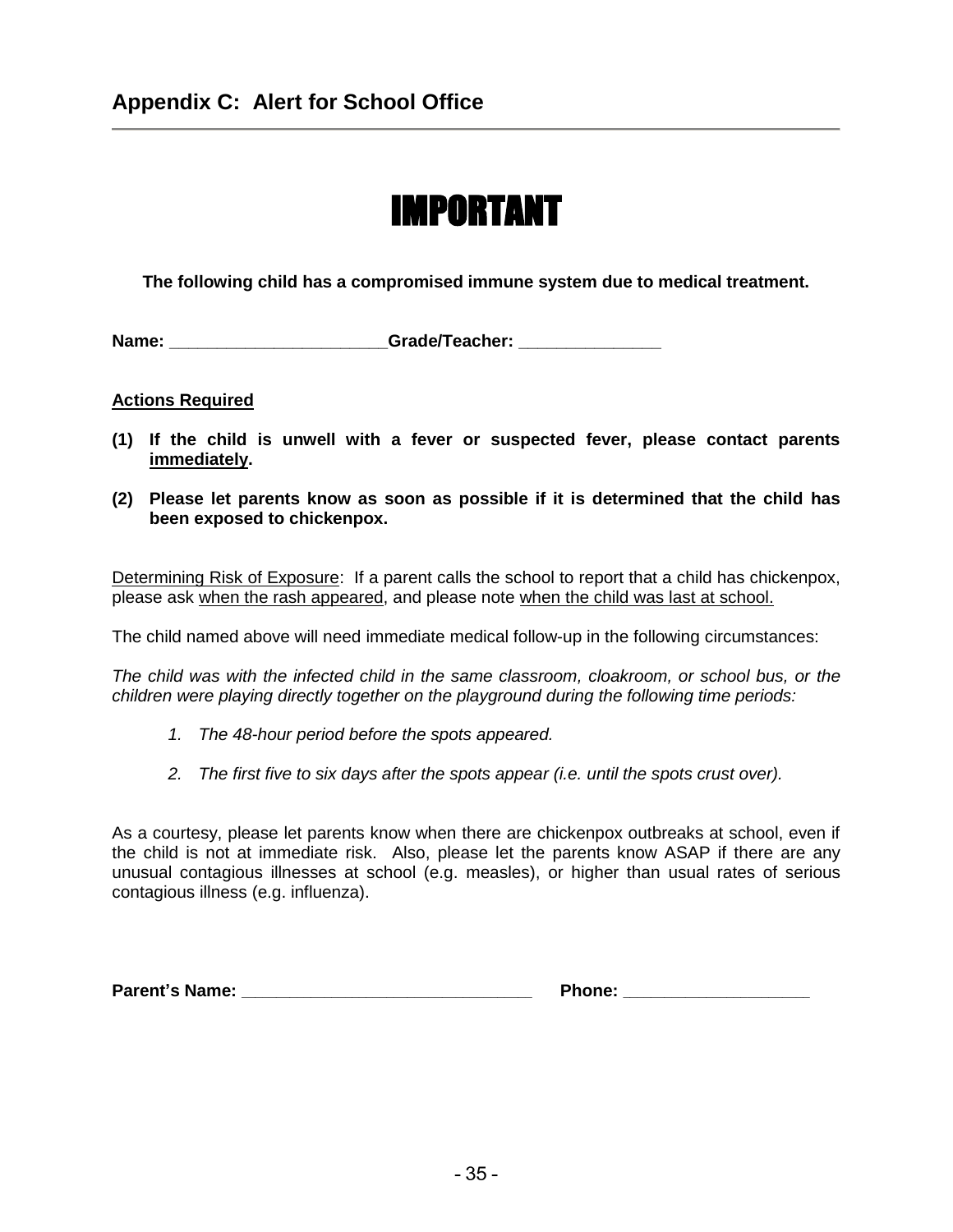Presenting information in a question and answer format can encourage class participation. This format also allows the educator to assess what the children already have heard about the situation, learn about classmates' past experiences with cancer, and gain insight into their fears, concerns, and questions. Below is a suggested outline for a classroom discussion.

| <b>Younger Children</b>                                                                                                                                                                                                                                                                                                                                                                                                                                                                                                    | <b>Older Children and Teens</b>                                                                                                                                                                                                                                                                                                                                                                                                                                                                    |  |  |  |
|----------------------------------------------------------------------------------------------------------------------------------------------------------------------------------------------------------------------------------------------------------------------------------------------------------------------------------------------------------------------------------------------------------------------------------------------------------------------------------------------------------------------------|----------------------------------------------------------------------------------------------------------------------------------------------------------------------------------------------------------------------------------------------------------------------------------------------------------------------------------------------------------------------------------------------------------------------------------------------------------------------------------------------------|--|--|--|
| <b>What is cancer?</b>                                                                                                                                                                                                                                                                                                                                                                                                                                                                                                     |                                                                                                                                                                                                                                                                                                                                                                                                                                                                                                    |  |  |  |
| Simple explanations are usually best. For<br>example, leukemia is sick blood. A tumour is<br>a lump that grew where is shouldn't have<br>grown.                                                                                                                                                                                                                                                                                                                                                                            | Older children will understand that the body<br>is made of cells. Cancer cells are "wild cells"<br>growing out of control. Emphasize that there<br>are many types of cancer and they can be<br>very different.                                                                                                                                                                                                                                                                                     |  |  |  |
| How do you get cancer?                                                                                                                                                                                                                                                                                                                                                                                                                                                                                                     |                                                                                                                                                                                                                                                                                                                                                                                                                                                                                                    |  |  |  |
| Stress that you can't catch cancer and no<br>one made it happen. It doesn't happen to<br>children very often.                                                                                                                                                                                                                                                                                                                                                                                                              | Stress that we don't know why children get<br>cancer and that it is a rare occurrence.<br>Even older children may need reassurance<br>that you can't catch cancer or wonder if<br>something or someone caused it.                                                                                                                                                                                                                                                                                  |  |  |  |
|                                                                                                                                                                                                                                                                                                                                                                                                                                                                                                                            | Older children may be curious<br>about<br>diagnostic tests are used.                                                                                                                                                                                                                                                                                                                                                                                                                               |  |  |  |
| <b>Will my friend die?</b>                                                                                                                                                                                                                                                                                                                                                                                                                                                                                                 |                                                                                                                                                                                                                                                                                                                                                                                                                                                                                                    |  |  |  |
| Until about age 6, children have a limited<br>understanding of death, unless they have<br>had a personal experience.<br>After this age, children nearly always<br>wonder if the child could die, even if they do<br>not ask. Tell children that you don't know<br>what will happen, but you do know that the<br>doctors are working hard to make the child<br>well. The child is planning on getting better<br>and needs everyone to hope he will get<br>better too. Young children easily adopt a<br>hopeful perspective. | Stress that childhood cancer is a <i>treatable</i><br>disease and most children get better. If<br>treatment is progressing well, share this<br>with classmates.<br>It's ok to acknowledge the uncertainty of the<br>child's outcome. However, normalize the<br>situation by observing that we all deal with<br>uncertainty every day. Discuss how being<br>hopeful is more helpful than asking "what if"<br>and how a positive attitude will help<br>everyone, including their friend with cancer. |  |  |  |
|                                                                                                                                                                                                                                                                                                                                                                                                                                                                                                                            | How do doctors treat cancer?                                                                                                                                                                                                                                                                                                                                                                                                                                                                       |  |  |  |
| Explain simply the type of treatment the<br>child is receiving (e.g., chemotherapy is<br>medicine that fights cancer, radiation is<br>strong energy beams aimed at the cancer).<br>This is a good opportunity to share<br>information about a central line, and to<br>allow the child to share their experiences if<br>they are present. Sometimes parents will<br>provide photos of the child at the hospital.                                                                                                            | Let classmates know that cancer treatment<br>is aimed at destroying the "wild" cells and<br>keeping them from coming back; this is an<br>opportunity for a science lesson.<br>Describe the child's treatment. If the child<br>is present, this is an excellent opportunity to<br>allow them to share their experiences.<br>Review safety around central lines.                                                                                                                                     |  |  |  |
|                                                                                                                                                                                                                                                                                                                                                                                                                                                                                                                            |                                                                                                                                                                                                                                                                                                                                                                                                                                                                                                    |  |  |  |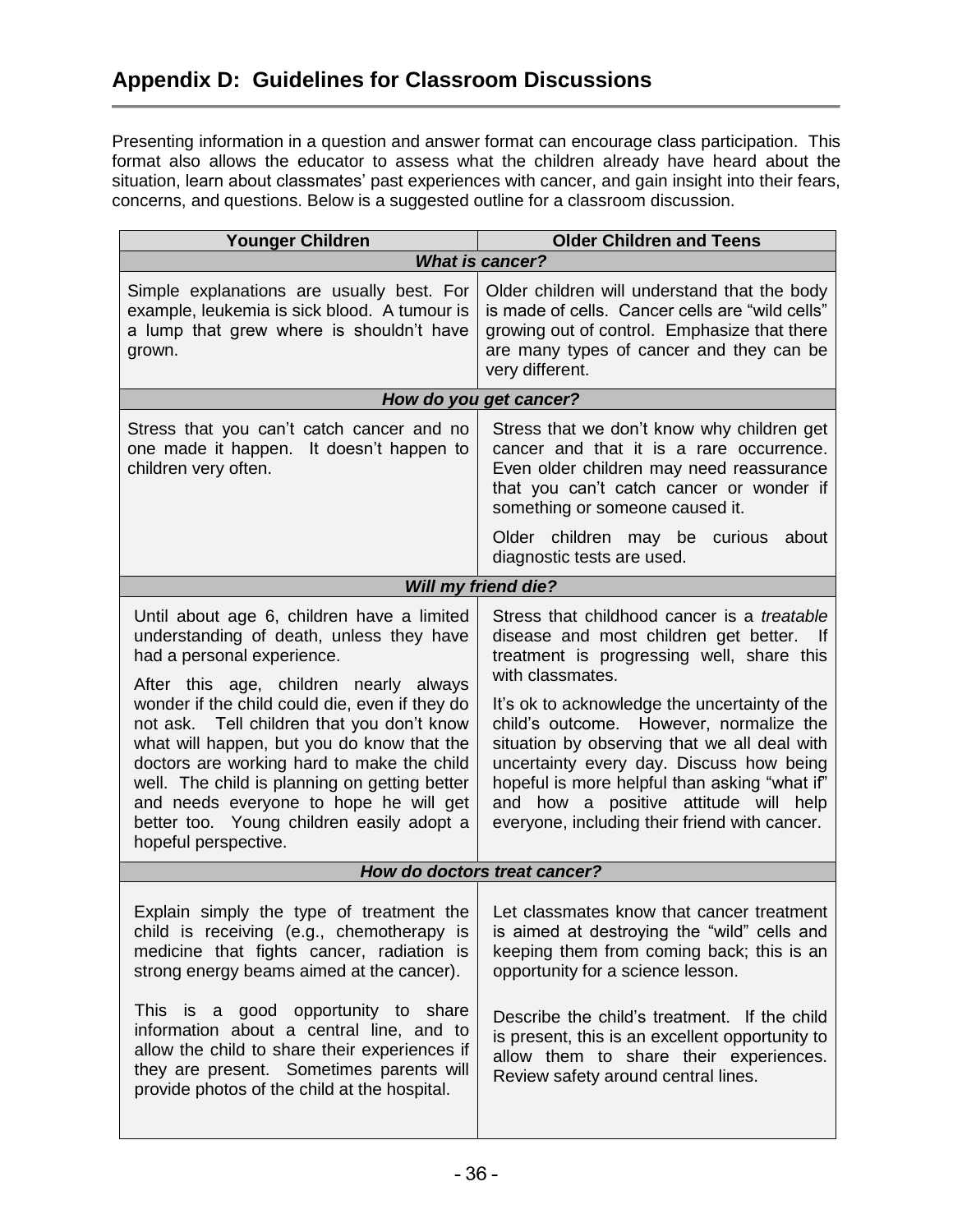| <b>Younger Children</b>                                                                                                                                                                                                                                                                                                                    | <b>Older Children and Teens</b>                                                                                                                                                                                                                                                                                                              |  |  |  |  |
|--------------------------------------------------------------------------------------------------------------------------------------------------------------------------------------------------------------------------------------------------------------------------------------------------------------------------------------------|----------------------------------------------------------------------------------------------------------------------------------------------------------------------------------------------------------------------------------------------------------------------------------------------------------------------------------------------|--|--|--|--|
| Will the child be well enough to come to school?                                                                                                                                                                                                                                                                                           |                                                                                                                                                                                                                                                                                                                                              |  |  |  |  |
| Explain that cancer medicine is very strong<br>and sometimes it does some extra things.<br>Describe the side effects that children will<br>notice (e.g., hair loss, a round face from<br>steroids, fatigue). Stress that these are<br>temporary.                                                                                           | Cancer treatment has side effects; discuss<br>what a side effect is and have students<br>think of other examples of side effects (e.g.,<br>insecticides kill both good and bad insects).<br>Explain that the chemotherapy can't tell the<br>difference between the cancer cells and<br>other cells in the body.                              |  |  |  |  |
| Let the children know if they can expect<br>their friend back at school or if they are<br>being taught at home or at the hospital.                                                                                                                                                                                                         | Discuss the side effects that will<br>be<br>noticeable (e.g. hair loss) or that will affect<br>the child's ability to participate in school<br>(fatigue, compromised immune system).                                                                                                                                                         |  |  |  |  |
| Regardless of age, it is helpful to discuss the child's decreased ability to fight germs with<br>a focus on the prevention of the transmission of contagious illness (e.g. hand washing).                                                                                                                                                  |                                                                                                                                                                                                                                                                                                                                              |  |  |  |  |
|                                                                                                                                                                                                                                                                                                                                            | How would if feel to find out you had cancer?                                                                                                                                                                                                                                                                                                |  |  |  |  |
| Ask children for their thoughts. Encourage<br>empathy. For example ask:<br>How do you feel when you are sick?<br>Have you been in the hospital?<br>How would you feel if you lost your hair?<br>How would you feel if you couldn't come to<br>school?                                                                                      | Ask students for their ideas.<br>Make a list.<br>Be sure they identify the following:<br>fear,<br>sadness,<br>worry, anger, shock,<br>hope.<br>Discuss how it might feel to deal with the<br>reactions of other people on the return to<br>school.                                                                                           |  |  |  |  |
| How do we treat the child with cancer?                                                                                                                                                                                                                                                                                                     |                                                                                                                                                                                                                                                                                                                                              |  |  |  |  |
| Stress that although their friend may look a<br>little different, he or she is still the same<br>person. Explain that the child will just want<br>to be treated the same as always.<br>(Younger children tend to do this quite<br>naturally!)<br>It may be helpful to role-play the child's<br>return so that the child is not overwhelmed | Ask the children how they would like to be<br>treated after a cancer diagnosis. What<br>would they be worried about? How would<br>they want their friends to react? It is helpful<br>to talk about not staring, what they might<br>say, whether the child will want questions<br>asked, and how being over-solicitous may<br>not be helpful. |  |  |  |  |
| by classmates' affection and excitement.                                                                                                                                                                                                                                                                                                   | Remind students that it can be hard to re-<br>enter into a group when peer groups have                                                                                                                                                                                                                                                       |  |  |  |  |
|                                                                                                                                                                                                                                                                                                                                            | been established.                                                                                                                                                                                                                                                                                                                            |  |  |  |  |
|                                                                                                                                                                                                                                                                                                                                            | How else can we help?                                                                                                                                                                                                                                                                                                                        |  |  |  |  |
| Help children brain storm ways they can                                                                                                                                                                                                                                                                                                    |                                                                                                                                                                                                                                                                                                                                              |  |  |  |  |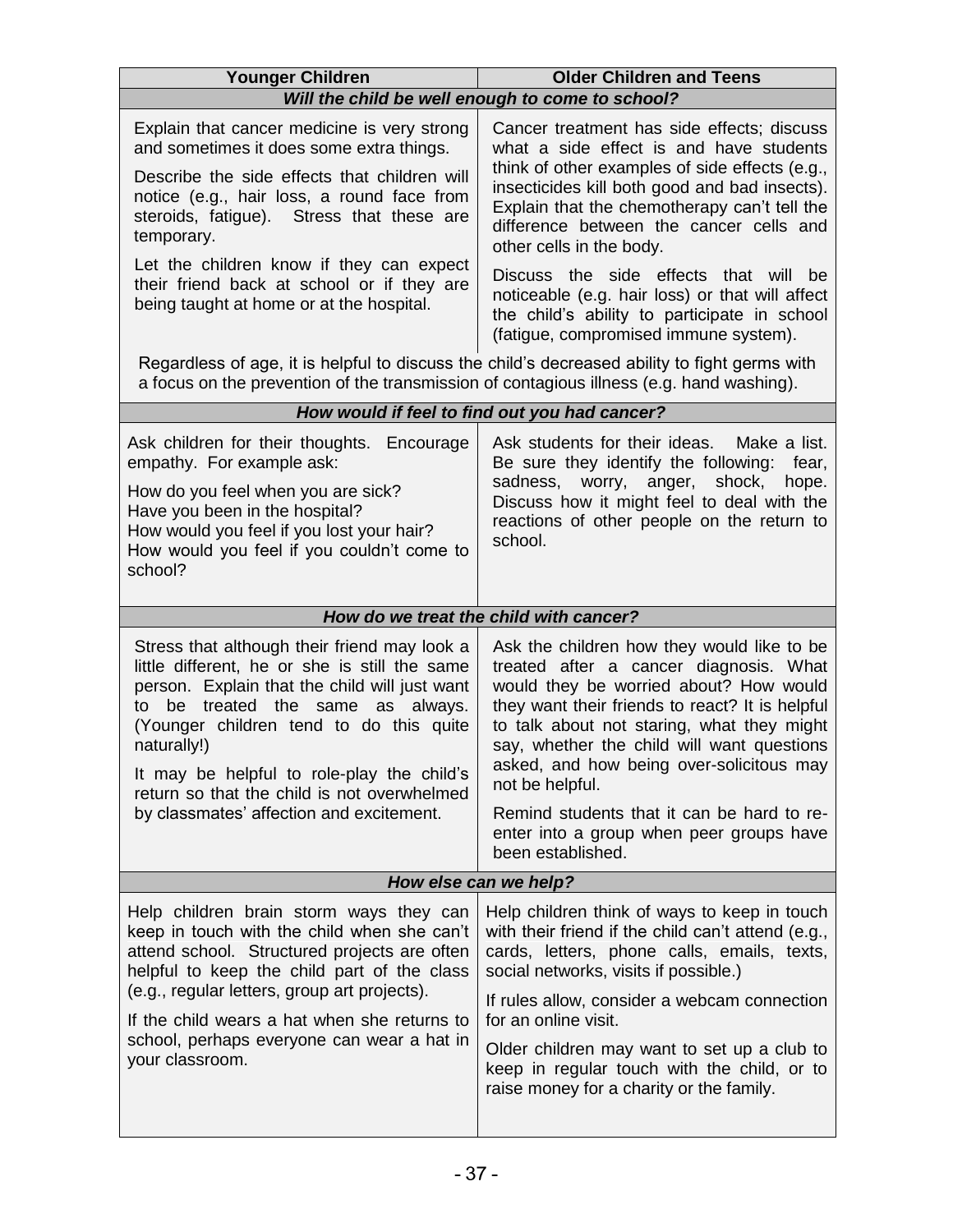| <b>Younger Children</b>                                                                                                                                                                                                                  | <b>Older Children and Teens</b>                                                                                                                                                                                                                                                                                                                           |  |
|------------------------------------------------------------------------------------------------------------------------------------------------------------------------------------------------------------------------------------------|-----------------------------------------------------------------------------------------------------------------------------------------------------------------------------------------------------------------------------------------------------------------------------------------------------------------------------------------------------------|--|
| How do we feel when a friend gets cancer?                                                                                                                                                                                                |                                                                                                                                                                                                                                                                                                                                                           |  |
| Discuss how it is normal to be sad and<br>scared when a friend is very ill. Talk about<br>what children can do to help themselves feel<br>better (e.g., make a card for their friend, get<br>a hug, talk to a parent, do something fun). | Acknowledge that this is a very serious<br>situation and it is normal for friends to feel<br>sad, worried, scared, or angry. Discuss<br>different ways to cope when they are feeling<br>bad, and the need to talk about their<br>concerns.<br>Help children distinguish between normal<br>concerns and more extreme reactions that<br>require adult help. |  |

### **Additional Issues to Consider (See also, page 19)**

*Siblings' Classmates:* Change the focus of the discussion to address how it would feel if your brother or sister had cancer and how the children can support the sibling. Some siblings appreciate the opportunity to be the focus of attention for a change.

*Concerns about Emotional Reactions*: Many educators are concerned that children will become highly emotional during a classroom discussion. In fact, this is seldom the case and children usually find a discussion reassuring rather than distressing. A relaxed, straight-forward, and positive approach will put every one at ease and set the tone for the discussion. However, it can be helpful to have an additional staff member available to provide support if it is required. Also, if a classmate is currently dealing with another cancer-related experience, consult with parents prior to the discussion.

**Prior Experience with Cancer**: It is not uncommon for children to share stories about family members or friends who have had cancer, either during or after the discussion. Often, children are simply taking an opportunity to share something important that they may not otherwise have a chance to talk about. Usually children are very matter-of-fact about their experiences and a simple acknowledgement of the situation and their feelings is all that is required. However, if you have concerns about the reactions or questions of a particular child, follow up with parents.

Of course, it is always important to stress that there are many kinds of cancer, that cancer in children is different than cancer in adults, and that every cancer experience is unique.

*Opportunities for Questions:* Older children are sometimes self-conscious about asking duestions, especially if the child is present. Making a question box available for a few days before the presentation can be helpful. It is also important to provide additional opportunities for questions after children have had a chance to process the new information they have learned.

*Sharing Personal Medical Experiences:* Younger children often like to discuss their own experiences of illness or hospitalization. At times, this can be distracting and veer the conversation away from its intended course. Consider channeling this desire into other activities (e.g., journals, an art activity, a future circle time or show and tell session).

*Adult Cancer and Health Promotion:* Older students may identify factors that can cause adult cancer (e.g., sun exposure, smoking). It is important to stress that these factors did not cause the child's cancer. However, it can be an opportunity to stress health promotion such as sun protection, abstention from smoking, healthy diet, exercise, and regular medical check-ups.

*Unexpected Hospitalizations or Events:* Because the course of cancer treatment is unpredictable, it may be necessary to provide occasional updates on the child's progress or situation. For example, a child who has attended school regularly may be hospitalized because of an infection. Classmates may worry unnecessarily that a hospitalization is an indication of something worse, like a recurrence, unless reassured otherwise.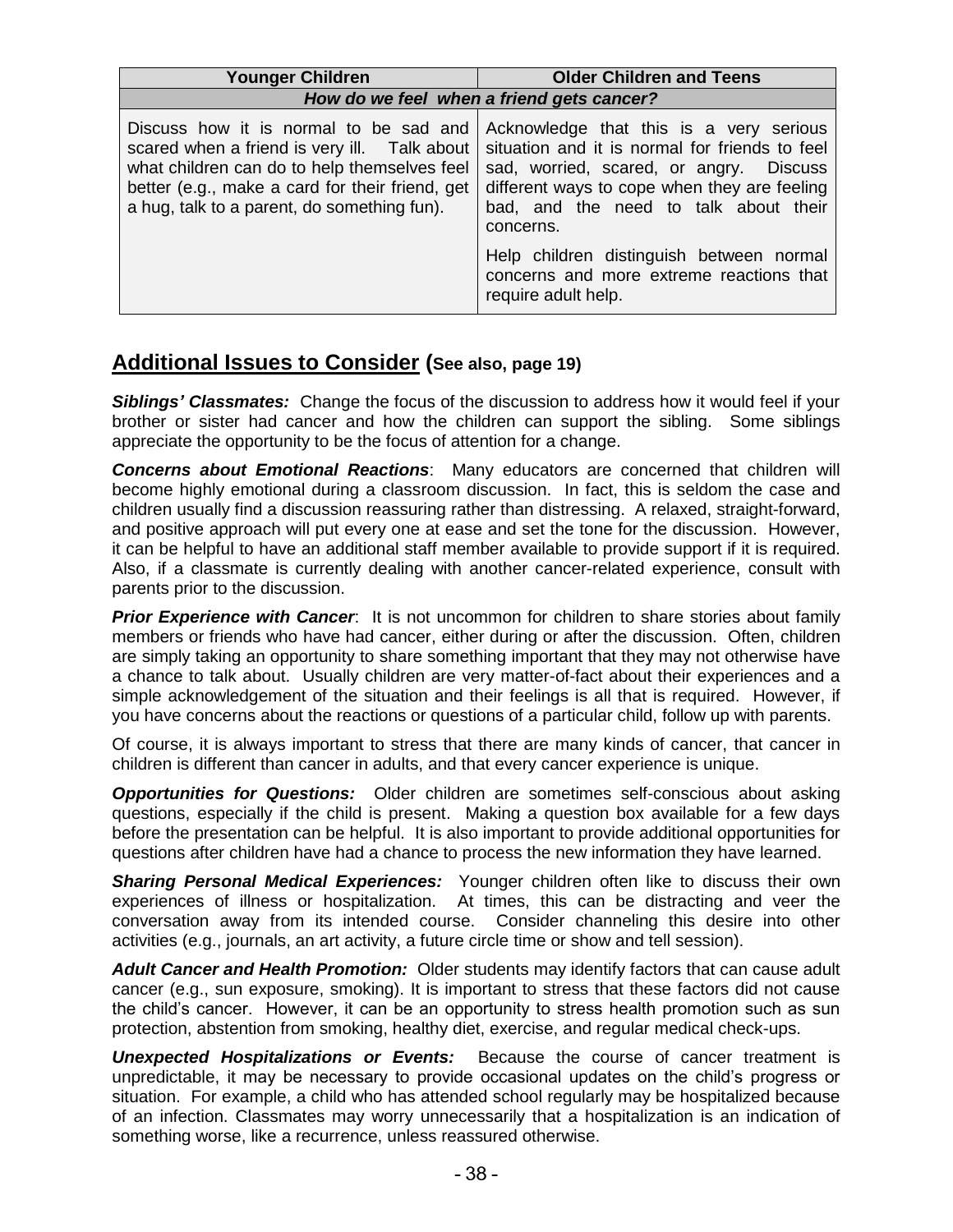The information below will help educators identify the many possible issues to consider when developing a plan to meet the needs of a child with cancer. Please note the following caveats:

- This is intended to be a comprehensive list. Not all information will apply to every child. Also, It is likely impossible (and inadvisable!) to cover all relevant issues at one time.
- As they start this process, educators will almost invariably feel like they do not have all the information they need. Childhood cancer can be uncertain and unpredictable. Plans need to be a work in progress.
- Parents are encouraged to take a "one-day-at-a-time" approach, especially in the early days of treatment. As a result, they may only be able to focus on short-range plans. Also, parents may be physically or emotionally unable to attend meetings. It is important that they be included in the process, but try to do this in a way that is unobtrusive and undemanding.

#### **Identifying the Participants**

Ideally, planning will involve collaboration among educators, parents and professionals involved in the child's care. A parent is always the best source of information on their child's current needs and reactions, while a healthcare professionals' knowledge and experience allows them to know what strategies are most likely to be helpful.

It is important to include school administrators, school counsellors, resource teachers, and the teachers directly involved with the child in the planning process. It will also be helpful to include siblings' teachers in some of the discussions. Finally, if there is reason to think that the child will need more intensive support (e.g., a child with significant physical challenges) consider including consultants from your school district or therapists who work with the child.

#### **Gathering Information about the Child's Illness**

What is the child's diagnosis? What are the treatment goals?

What is the estimated length of treatment?

What type of treatment will the child receive? (e.g., chemotherapy, radiation, surgery)

What are the demands of treatment? (e.g., stays in hospital, day treatment, medications at home, or a combination; frequency/length of visits to hospital, location of treatment centre)

#### **Choosing an Approach to address Learning Needs**

When will the child be well enough to return to school activities?

Will needs best be met by attendance at school, alternative instruction or some combination?

Will needs remain consistent throughout treatment or change over time?

What will be the academic and other goals/expectations this year? (e.g., all subjects, core subject areas, key math concepts, physical rehabilitation, socialization with peers?)

What important academic content has already been missed? Can we address this?

Does the child have any prior learning difficulties which need to be addressed in the plan?

Has the child's disease/ treatment affected their ability to learn in any way? (e.g., brain tumour)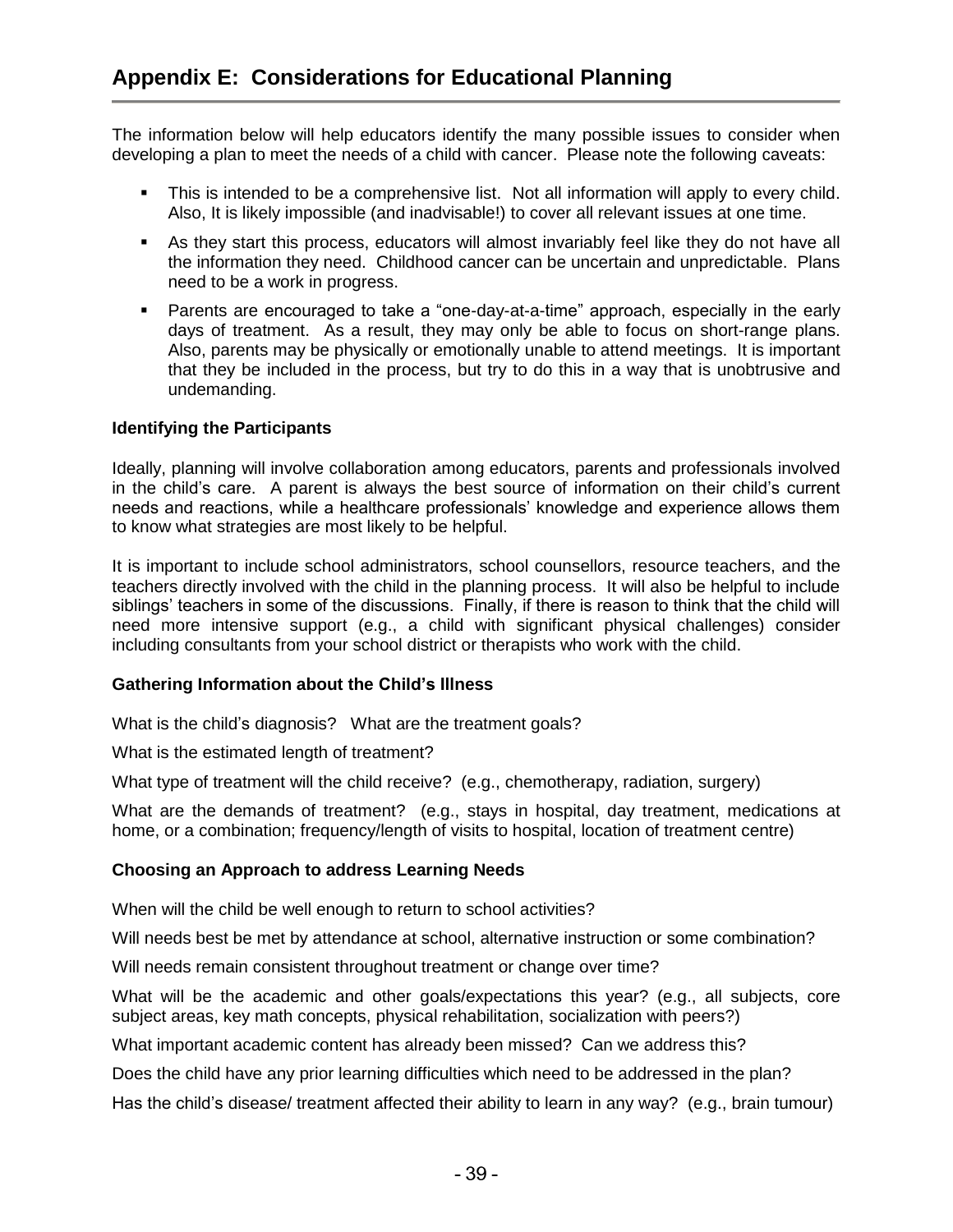#### **Addressing the Child's Needs when School Attendance is Possible**

#### **Physical Needs:**

Are there any restrictions or limitations on physical activities? (e.g., physical education, recess)

Are there needs related to mobility, accessibility of our building, or equipment?

How is the child's energy level and stamina? How will we address fatigue? Is there a need for a graduated entry or a modified day?

Does the child have a central line? Are there any restrictions or precautions related to this?

What is the action plan if the child has a fever or is unwell or injured?

Are there any signs to watch for that might indicate the child is unwell? (e.g., signs of a fever)

What actions are needed to address the risk of infection? (e.g., monitoring exposure to chickenpox, ensuring ease of hand washing in the classroom)

Are there any dietary restrictions or needs? (e.g., need for snacks)

Are there any needs around toileting or other self-care concerns?

Are there concerns about sun sensitivity? (e.g., need to remind the child to apply sunscreen)

Are there limits to the child's ability to perform basic academic tasks? (e.g., fine motor weakness)

Are there any sensory challenges (i.e., vision or hearing loss)?

Are there any other concerns? (e.g., seizures, shunt, feeding tube)

#### **Emotional Needs:**

What is the child's understanding of the illness?

What is the child's coping style? How will they be likely to respond if they are distressed?

Will the child be comfortable reporting concerns to a teacher? Who is the best "go to" person for child? Who else is available if that person is absent?

Is the child's mood affected by medication? (e.g., steroids)

How is the child feeling about the return to school? Have they been in touch with peers since diagnosis? Do the child and family want information shared with peers?

Is the child self-conscious about physical changes such as hair loss? How can we address these concerns?

Are classmates prepared for the child's return? Do they know how to be supportive?

Are plans in place to keep in touch with the child in the event of a longer absence?

#### **Addressing Needs when the Child cannot attend**

What documentation is required to receive approval for home-based instruction or another alternative? Who is responsible for implementation and how long will the process take?

What physical and emotional needs should the teacher be aware of (refer to questions above)?

What time of day is the child most available to learn (i.e., feeling well, most energetic)?

How will the teacher providing alternative instruction keep in touch with teachers at the school?

Who will be responsible for evaluating the child's progress?

If correspondence courses are being used, which teacher is responsible for their oversight?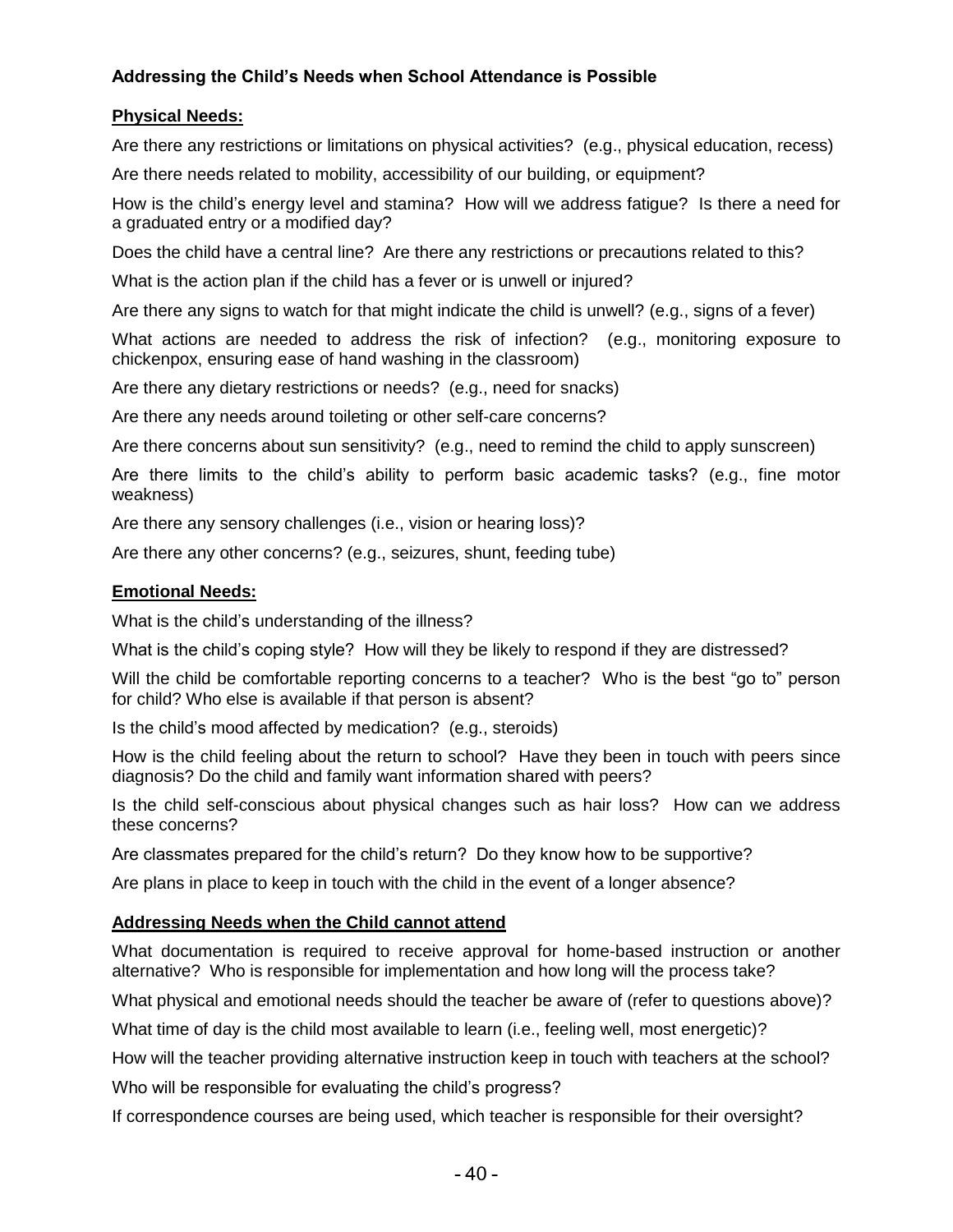How will we encourage friends to keep in touch with the child on a regular basis? Are visitors allowed? Can the child visit the classroom?

When can the child come back to school and when will we begin to plan for the return?

#### **Addressing the Needs of the Family**

Which staff member(s) will have primary contact with parents?

How will regular communication with parents take place? (e.g., communication book, regular phone contact, face-to-face)

What do siblings understand about the illness?

Are there others caring for the siblings when the child and parents are at the treatment centre?

Will it be helpful to inform siblings' peers? What are the siblings' wishes?

Will siblings miss any school due to the child's illness, and if so, how will we address this?

Who will siblings be comfortable approaching if they have concerns?

If fundraising is considered, has the family been consulted?

#### **Addressing the Illness in the School Community**

What are the family's decisions about sharing information with the school community?

Assuming consent, which children will benefit from learning about the child's situation?

When should a discussion take place?

Who will lead the discussion? Who will be available to provide support if required?

What information will be shared?

Will other parents be informed before or after the discussion takes place? How?

Will information be shared with the larger school community? Is the family open to a general statement being given to in response to inquiries?

Are there any peers, classmates, or teachers who we anticipate will require additional support?

Have all relevant personnel been educated about the child's situation? (e.g., supply teachers, lunchroom supervisor, and custodian)

Do teachers know who to contact with questions and concerns? Do they know how to access the information and resources we have gathered?

#### **Looking Ahead**

Who will be responsible for monitoring and evaluating our plan?

How soon will we assess?

Who can keep us updated on the child's progress if the family is unable to do so?

Are any needs anticipated in the future?

Is the child at risk for treatment-related learning difficulties?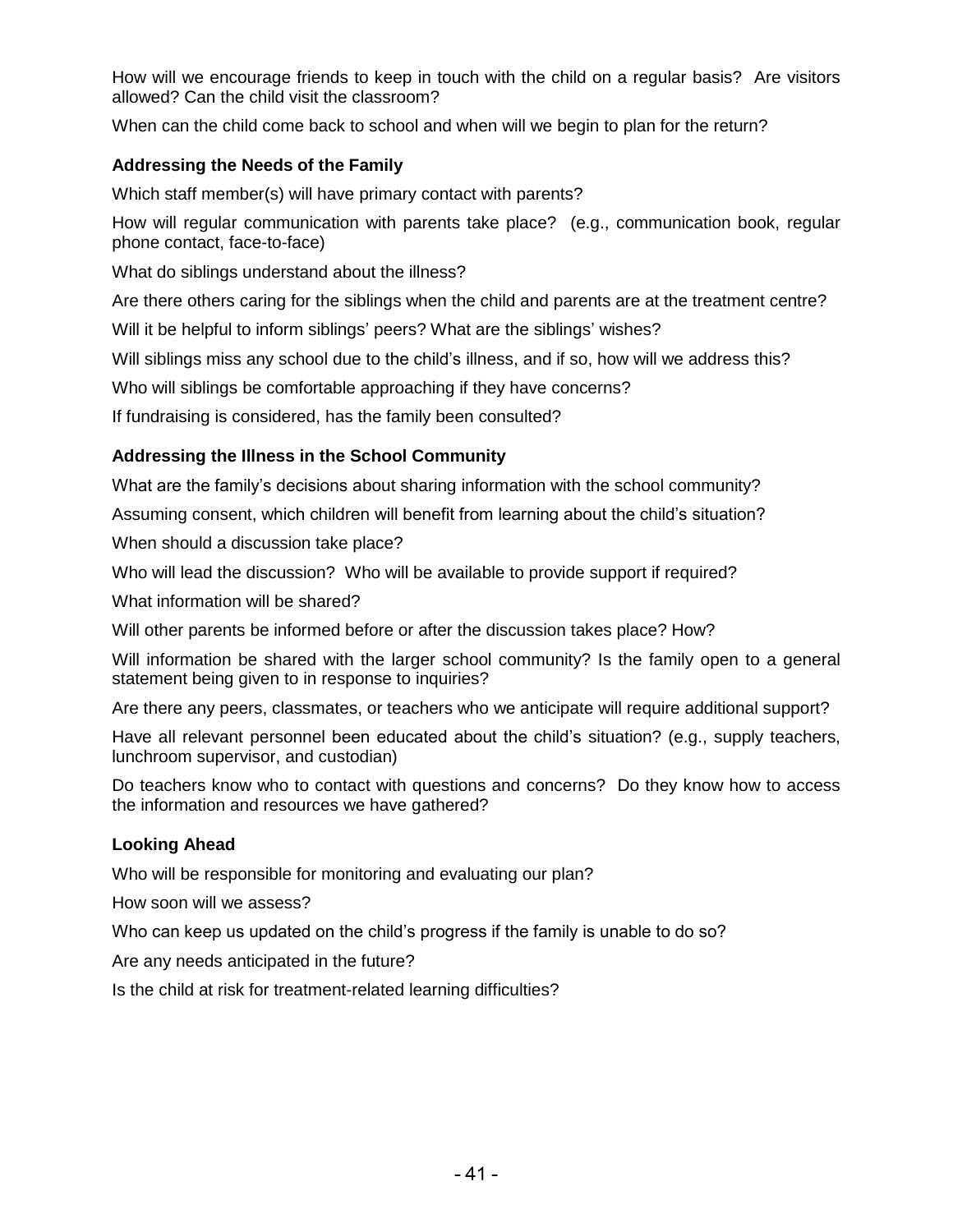The death of a student is one of the more difficult challenges of an educator's career. Ultimately, educators closest to the child and their classmates will be required to address the day-to-day reactions of students as they anticipate and eventually grieve the loss of their classmate. Administrators need to make sure that these teachers receive the support they need.

Many school districts have teams in place to deal with unexpected tragedies. However, these teams may have less experience addressing an anticipated death. Additional information and support may be available from hospice organizations or the child's treatment centre.

#### **Taking the Lead from the Family**

Naturally, any planned intervention at the school will respect the wishes of the child and family. It can be very difficult to speak to parents about their wishes, or to request permission to share information within the school community. It is recommended that one staff member be designated as the primary contact with the family. Ideally this should be someone the family has come to trust over the course of the child's illness. If contact with the family is difficult, parents may allow an extended family member or someone at the treatment centre to relay information to the school community on their behalf.

Occasionally, the family's wishes may not seem in sync with the perceived needs of the school community. For example, teachers may be unable to answer students' questions about a child's failing health because parents have not yet addressed the situation with the child or younger siblings. Other times, a family member may discuss the child's impending death very openly, and teachers may need to address the reactions of other students earlier than anticipated. The best plan always respects and supports the family and their wishes.

#### **Before the Death: Preparing for a difficult Journey**

- Organize a staff meeting. Encourage open communication among staff members. Invite consultants  $\bullet$ from your school system, the treatment centre, or a hospice agency to help facilitate and provide information on resources and supports.
- Determine if the child will be returning to school. If so, work with parents to develop a plan that addresses the emotional, social, physical, and ongoing learning needs of the child.
- Provide classmates with opportunities to support and show caring for their classmate.  $\bullet$
- Assign someone to ensure that sibling needs at school are addressed before and after the death. Make sure siblings have a place to go and someone to talk to if they are upset.
- Learn as much as you can about how children understand death and how they grieve.
- Determine if and when to tell classmates that the child is dying. Respect the family's wishes and take the lead from the children. Inform other parents about any planned discussions.
- Some general information can provide a starting point for further conversation. (e.g., "Joey is very sick. The doctors are doing everything they can to help him but they might not be able to make him better.") Even in the face of this news, children will often continue to be hopeful, or not fully take in the gravity of the situation. That's ok. They will process the information as they are able.
- Keep the lines of communication open. Answer questions as honestly as you can and don't be concerned if there is no answer. If you're afraid, admit it. If you are sad, admit that too.
- Recognize that teachers are not super human. Seek support if you need it.
- Plan ahead. When the child dies, who should be called, who will tell the children? Who will be available to help at short notice? If letters home are planned, find templates ahead of time, so the task is easier later.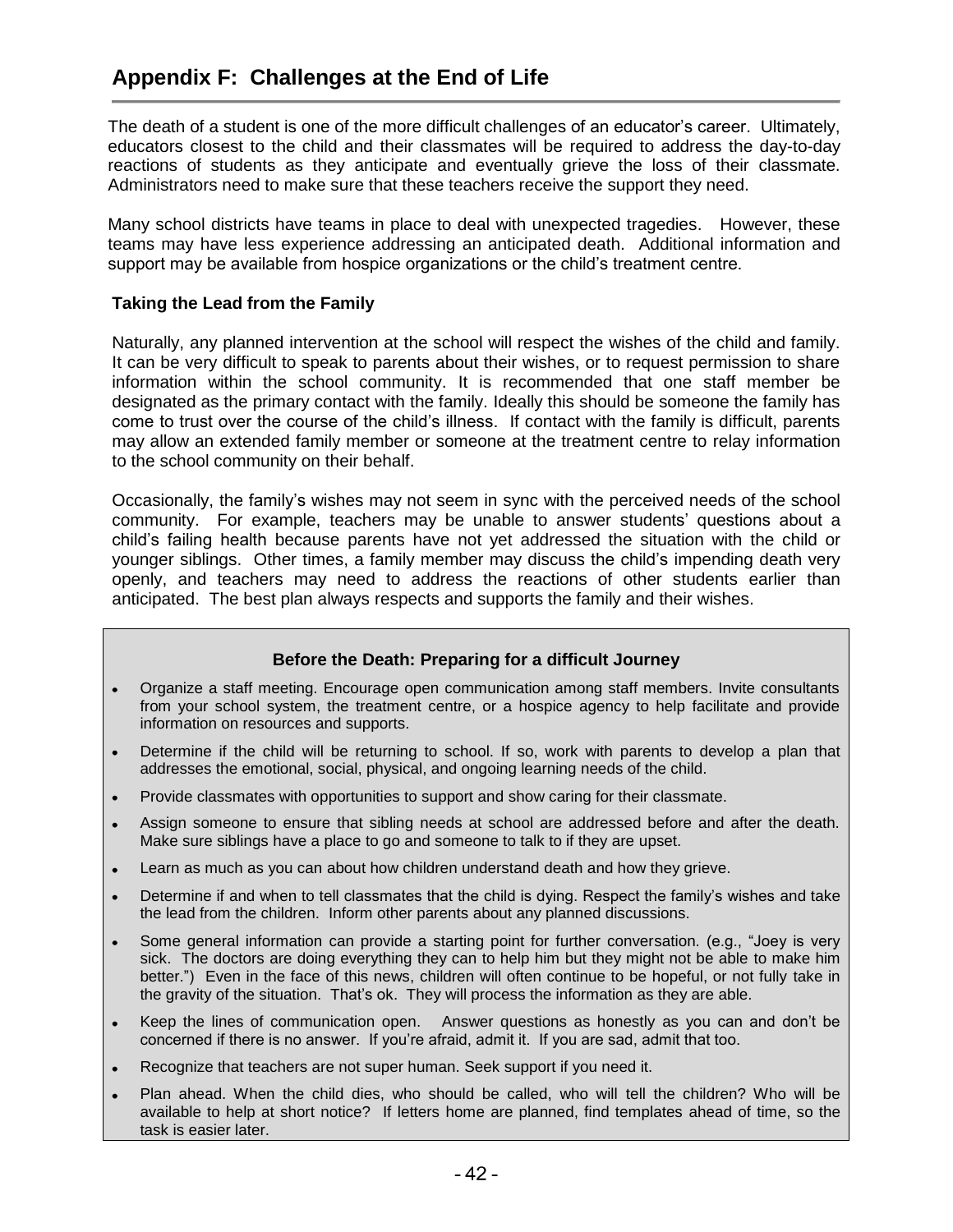#### **After the Death: The Journey continues**

- Tell the children simply but honestly about the death. Use clear language like "dead" and "died" and avoid euphemisms like "sleep", "lost", and "taken away" as these can be taken literally, especially by younger children. Be careful not to equate illness with death. Many people get sick and don't die. Ideally, this information should be presented by someone who knows the children, in a familiar setting (e.g., own classrooms).
- Remember that even for older children, this may be their first experience with death.
- Provide a space with support staff for children to go if they are feeling overwhelmed. Often children are able to return to the classroom after a little time away to process and express their feelings. However, if a child is especially upset, you may wish to call parents and see if they would like to take their child home.
- Acknowledge the children's feelings of sadness, anger, fear, and loneliness. It is ok to share your own feelings with the children. Provide opportunities to work through the feelings. Children may prefer to express feelings nonverbally through artwork, or write in a "memory book" about their friend. Don't be alarmed if younger children act out their experiences through play.
- All children will grieve in their own way and at their own pace. Help children understand that everyone grieves differently and there is no "right" way to cope with something this difficult. Encourage them to respect these differences and support each other.
- Children often grieve in "spurts" and may seemed quite distressed in one moment and then return happily to normal play in the next.
- Even on the day of the death, try to keep familiar classroom routines in place. Many children will need the normalcy of regular activities.
- Send a note home to announce the death and share information about any arrangements. A choice to attend a visitation or memorial service is a family decision, and parents should be encouraged to take the lead from their children. If a student wishes to attend a service and parents are unavailable to go with them, make sure there is adequate adult support available.
- Be sensitive to the needs of children and staff members who may be especially prone to grief reactions because of losses in their own lives.
- Provide children with ongoing opportunities to ask questions. Young children may ask the same questions on a number of occasions as they come to an understanding of the death. Try to ascertain what information the child is looking for and keep answers simple.
- Remember that children may lack the words to express what they are feeling. Grief may be reflected in behaviour, either acting out or withdrawing. Make parents aware of any concerns.
- Consider holding a memorial service or event at school and invite the family. Planning a memorial service for their friend can be very therapeutic for other students. The service could be "A Celebration of Life" with songs, readings and presentations, and may occur weeks after the death.
- Provide opportunities for grieving following the death. Keep an area of remembrance at the school for as long as children need it (e.g., pictures, a memory book).
- Commemorate the child's life. For example, plant a tree, initiate fund raising in the child's memory, or create an award or scholarship in the child's name.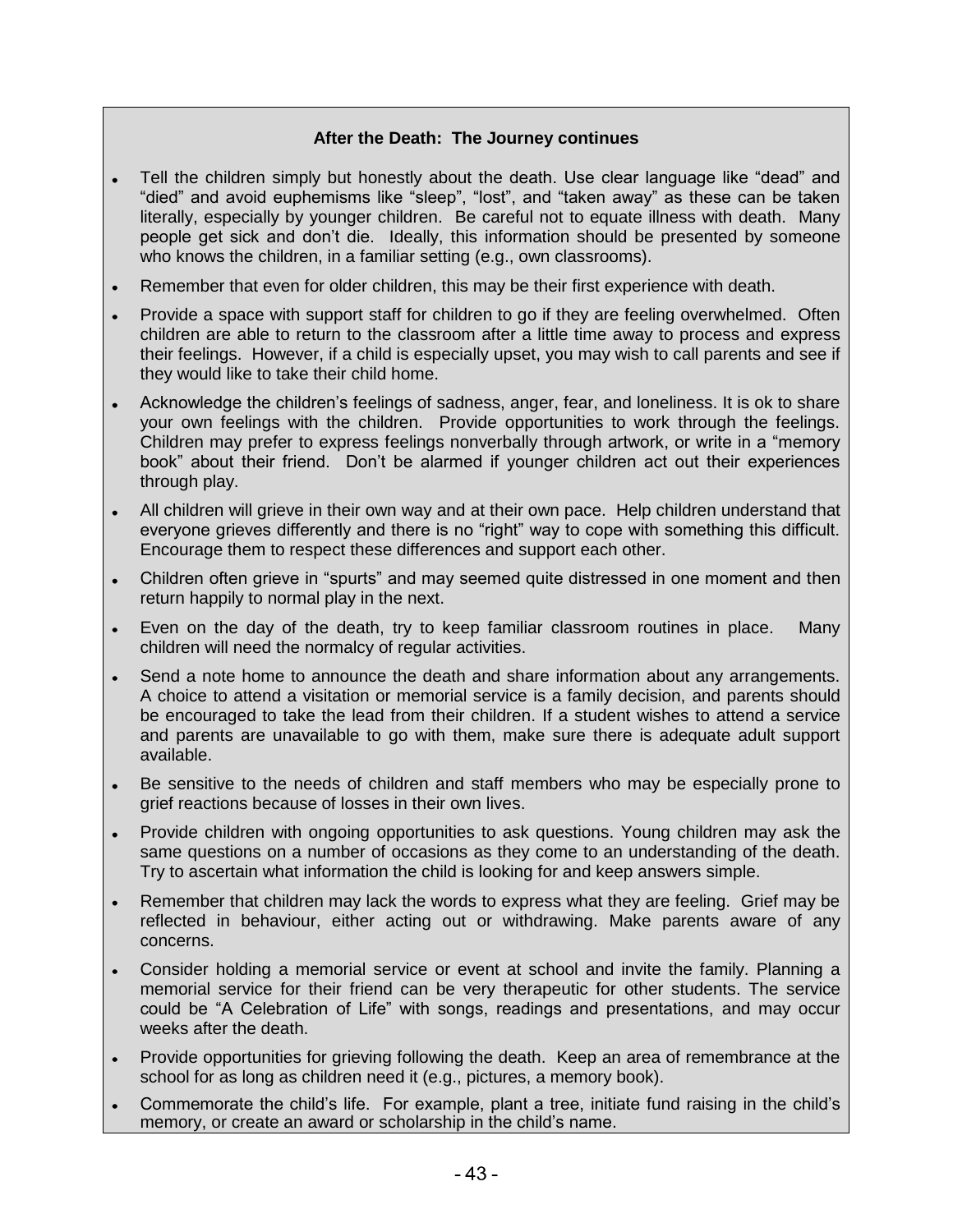*Ryan was diagnosed with Stage IV Neuroblastoma when he was 3 years old. He underwent 1 ½ years of intensive treatment. For a time, his disease was in remission and he attended kindergarten regularly. His disease recurred part way through first grade. The Hospital-School Liaison provided the children with some information about Ryan"s situation at that time. Additional treatment kept the disease from progressing and he attended school on an occasional basis. Part way through his second grade year the cancer began to grow aggressively. After an unsuccessful trial of a new chemotherapy drug, treatment was discontinued. Three weeks before summer vacation, he was admitted to the palliative care unit at the hospital because his mother could no longer manage his symptoms and care at home. Ryan was not expected to survive the summer.* 

**Solution:** The hospital-school liaison, school social worker, and principal discussed the need to prepare Ryan's classmates for his death. Ryan's mother generously gave consent for them to "do whatever they felt was best" to help Ryan's friends. The principal sent a letter to the classmates' parents about the situation and a planned discussion. Parents were invited to attend if they wished. One mother chose to have her child opt out of the discussion because his grandfather had recently died. The Hospital-School Liaison told the children that Ryan was getting sicker, the doctors didn't have any more medicine to help him, and they believed he would die. Some children clearly understood their friend would die, while others remained hopeful he would get better. However, most of the conversation focused on how friends could help Ryan at this time, and how they could manage their own feelings.

The class made a letter-writing schedule and each day a letter was faxed to the hospital. His teacher visited every week. The PTA provided gift cards and care packages for the family. Before summer vacation, the principal developed a telephone tree so that staff and parents could be informed if Ryan died during the summer break. Ryan died several weeks later. The school's tragic events team was available for the first week of the next school year to provide support to friends and teachers. A month later, the class held a small memorial service for Ryan and planted a tree in his honour.

*Annie was 14 years old when her cancer returned for the second time. There were no remaining options for treatment. Annie loved school and expressed a desire to attend as long as she was able. She continued to attend her small, faith-based high school, but over time her health deteriorated and her energy decreased.* 

**Solution:** Teachers set up a bed for Annie in a small room by the school office. Annie rested each lunch hour. Some afternoons she returned to her classes, on others she chose to go home. She became more ill and required continuous pain medication. However, she still came to the school for an hour or two on most days, with a family member or home care nurse in attendance. More and more of her time was spent in the small room. Classmates took turns visiting with her, reading, listening to music, praying, or just chatting. Students had many opportunities to discuss their friend's impending death and process their feelings with the support of the school pastor. Annie's visits gradually became less frequent with the last one occurring 2 weeks prior to her death.

Annie's parents asked the school choir to sing at Annie's funeral service and several friends spoke about their friend. After her death "Annie's Room" became a place where friends could go if they were missing their friend. The following year, the school raised funds for a camp Annie had attended.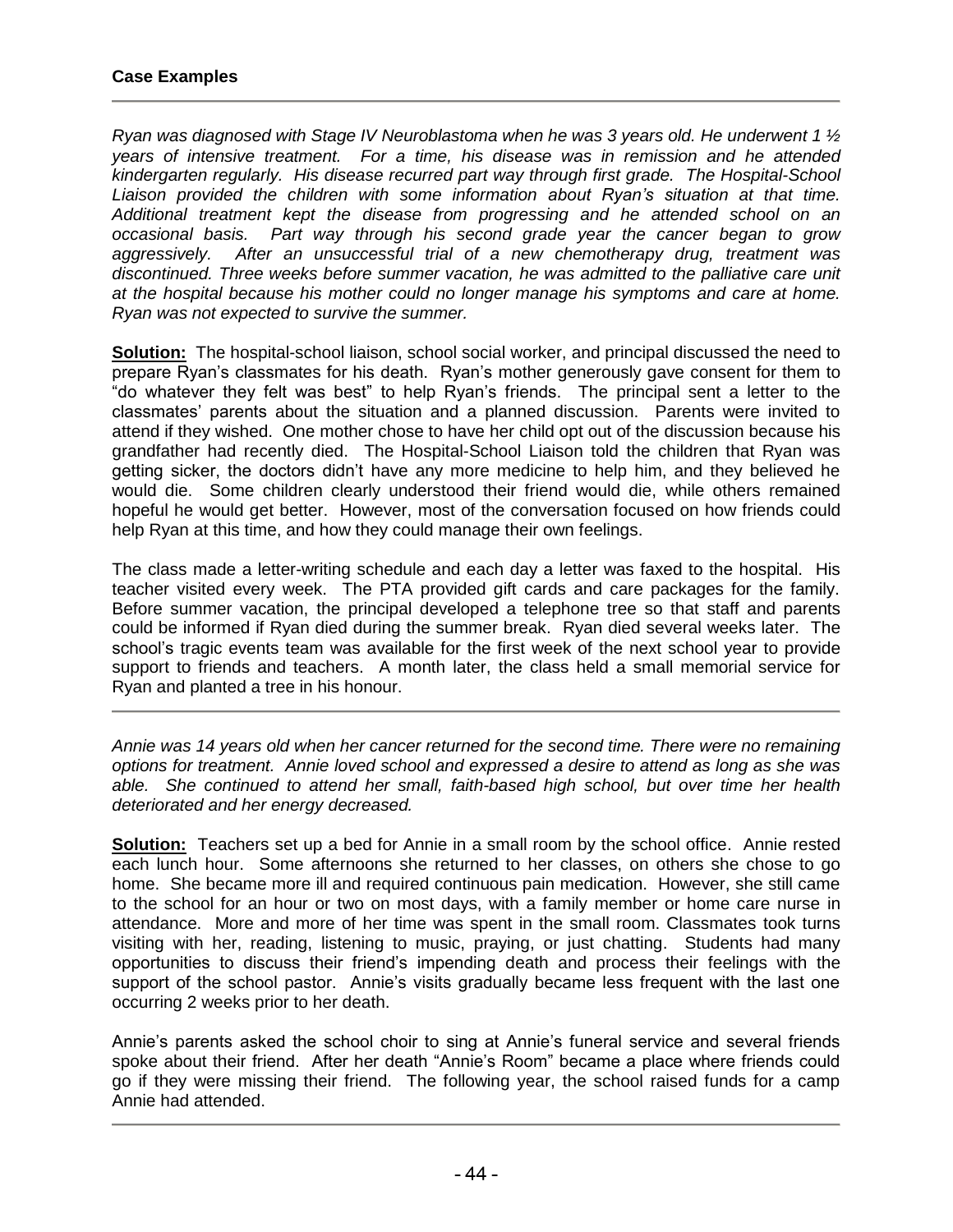*Steven was 10 years old when he was diagnosed with an incurable brain tumour. He had become very ill in a very short time. Radiation treatments were expected to shrink the tumour and relieve his symptoms for a while, but his parents were told the tumour would eventually progress and Steven would likely survive less than a year. They chose not to tell Steven about his prognosis because they wanted his last months to be as worry-free as possible.* 

*At first, Steven"s parents were hesitant to send him to school. However, as he began to feel better Steven"s persistent requests that he attend school, his physician"s encouragement, and their wish to have Steven live a "normal life" caused them to reconsider. His parents were initially opposed to any information being shared with other children at the school because they were concerned that Steven or his five-year-old sister might learn about his prognosis.* 

**Solution:** After some discussion with the hospital psychologist Steven's parents agreed it would be helpful for the teacher to share some limited information with the children, namely to address the obvious physical changes and side effects that were evident from the treatment. The psychologist consulted with the teacher by phone and helped her find the words to address the students' needs for information, while respecting the family's wishes. The teacher also impressed upon the students the need to respect Steven's privacy and minimize gossip outside the classroom.

Steven attended school half days but stayed in for recess at his parents' request. Friends took turns staying inside with him, usually playing on the computer together. He was well enough to attend school for about five months.

When Steven became too ill to attend, classmates sent him cards, letters, jokes, and a video of the school play. When children began to ask the inevitable questions, staff merely confirmed that Steven was quite ill and re-focussed the children's energy on finding ways they could show their love and support of Steven. Teachers found it difficult when they could not answer questions directly, but, out of respect for the family and the younger sibling, they did not share any more information with the students.

The school social worker provided an in-service to help teachers prepare for Steven's death and make a plan to address children's needs when the news came. They also discussed how they could support Steven's little sister. The social worker and her colleagues provided support and follow-up to staff and students when Steven died. Six weeks after Steven's death, the students presented a memorial service for their classmate. They sang his favourite song and shared a list of all of their favorite memories of their friend. Although the family did not feel ready to attend the service, they later donated all of Steven's books to the classroom. Each classmate was invited to take a book home at the end of the year.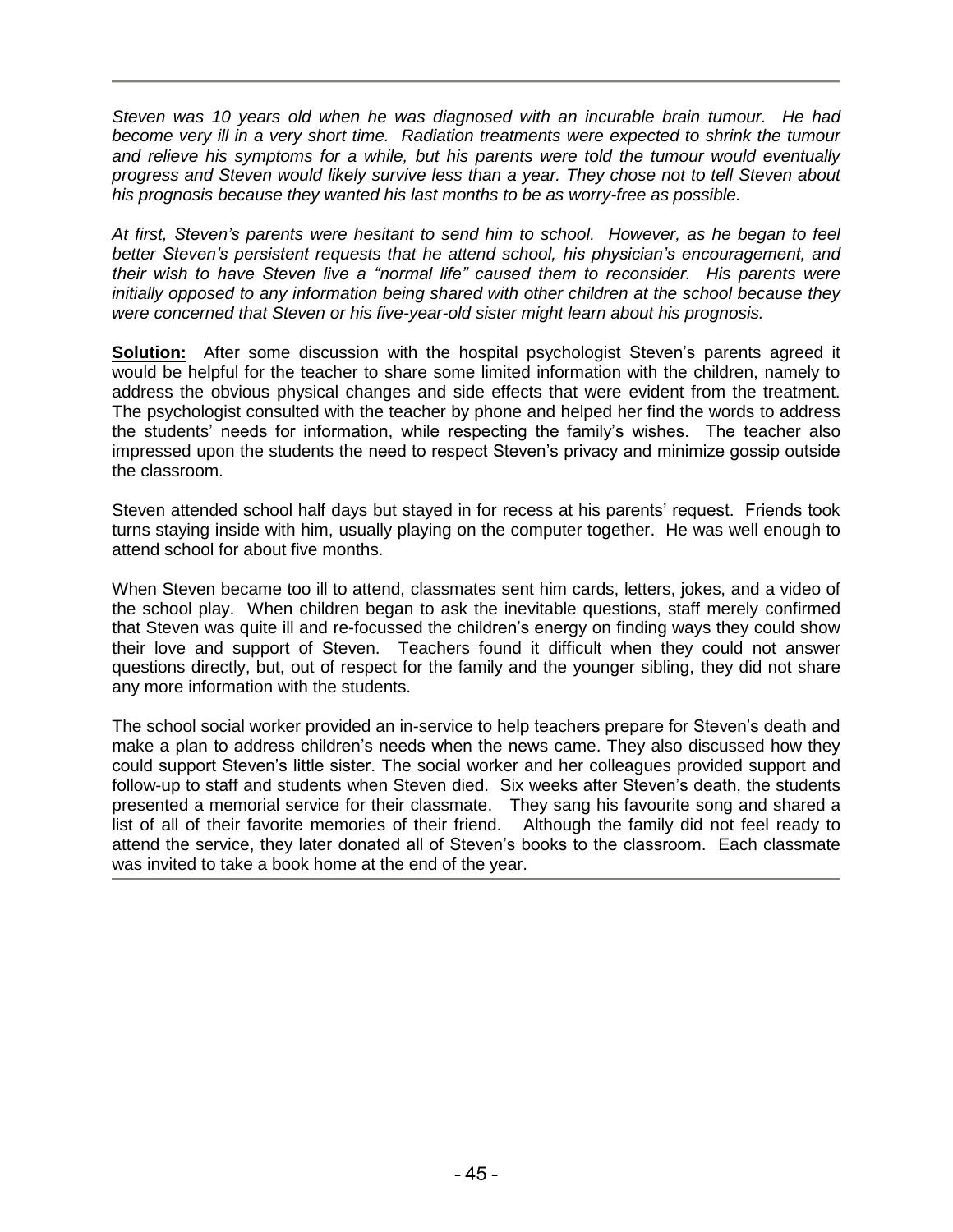### **Information about Childhood Cancer and Treatment**

Brain Tumour Foundation of Canada (2007). *Patient resource manual: Pediatric version. Available at [www.braintumour.ca](http://www.braintumour.ca/)* (also available in French)

Janes-Hodder, H. & Keene, N. (2002), *Childhood Cancer: A Parents Guide to Solid Tumours*, O'Reilly Media.

Keene, N. (2010). *Childhood Leukemia: A Guide for Families, Friends and Caregivers*. O'Reilly Media.

Keene N., Hobbie, W., and Ruccione, K. (2006). *Childhood Cancer Survivors: A Practical Guide to your Future*. O'Reilly Media.

[www.curesearch.org](http://www.curesearch.org/)

[http://www.macmillan.org.uk](http://www.macmillan.org.uk/)

[www.abta.org](http://www.abta.org/)

#### **Resources for Teachers**

Keene, N. (Ed.) (2003). *Educating the Child with Cancer*. Candlelighters Childhood Cancer Foundation.

Nessim, S. and Katz, E.R. (2000). *Cancervive Teacher"s Guide for Kids with Cancer*. Cancervive.

Leukemia and Lymphoma Society. *The Trish Green Back to School Program for Children with Cancer*. Info at www.lls.org.

[www.childhoodcancer.ca/educatorsguide](http://www.childhoodcancer.ca/educatorsguide) (lots of information and practical information)

<http://www.lehman.cuny.edu/faculty/jfleitas/bandaides/> (information on supporting kids with illness at school)

### **Resources for Children**

American Cancer Society. Jacob has Cancer and his Friends want to Help. (colouring book).

Barton, Denise (2008). *"C" is for Cancer*. For more info e-mail [DeniseBarton@telus.net.](mailto:DeniseBarton@telus.net)

Dodd, M. (2004). *Oliver"s Story*, Candlelighters Childhood Cancer Foundation.

Hershey, M.K. (1999). *Oncology is Stupology…I want to go Home*. Butterfly Press.

Klett, A. (2002). *The Amazing Hannah*. Candlelighters Childhood Cancer Foundation.

Krishner, T. (1992). *Kathy"s Hats*. Morton Grove, Illinois: Albert Whitman's Co.

Martin, K. (2005). *H is for Hair Fairy.* Trafford Publishing.

Sanford, D. (1992). *No Longer Afraid*. Multnomah Press.

Schultz, C.M. (1990). *Why, Charlie Brown, Why?* New York, Topper Books (video also available from [www.lls.org](http://www.lls.org/) and at [www.youtube.com\)](http://www.youtube.com/)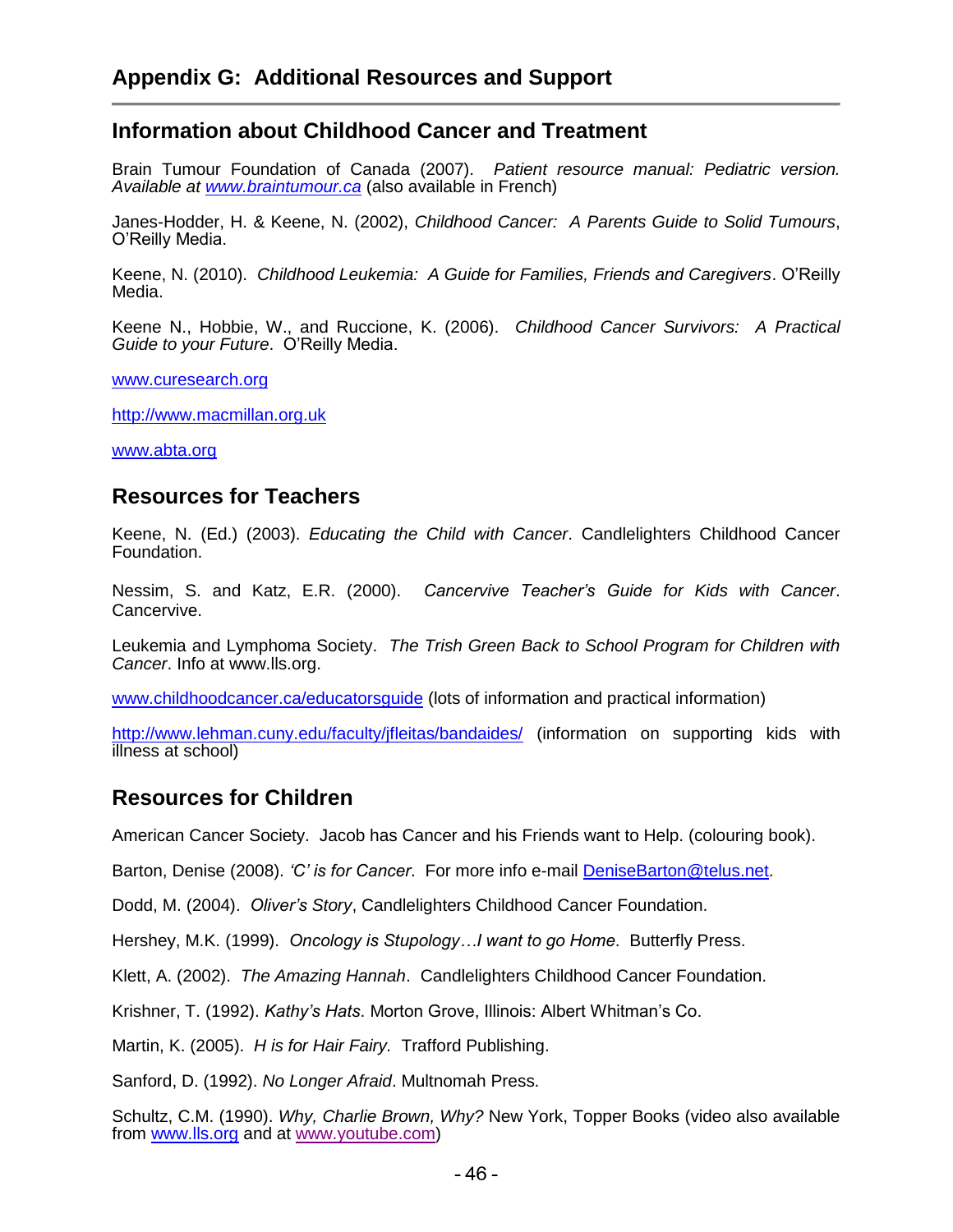Ulberg, K. (2000). *Stevie"s New Blood.* Oncology Nursing Society.

Zammit, M. (2005). *A Friend in Hope*. Brain Tumour Foundation of Canada.

[www.teenslivingwithcancer.org](http://www.teenslivingwithcancer.org/)

[www.cancerkids.com](http://www.cancerkids.com/)

### **Resources about Death and Grief**

Dyregrv, A. (2008). *Grief in Children: A Guide for Adults*. Jessica Kingsley Publishers.

Mellonie, B. and Ingpen, B. (1983). *Lifetimes: The Beautiful Way to Explain Death to Children. Bantam* Books.

Wolfelt, A.D. (2004). *A Child"s View of Grief.* Companion Press.

Stickney, D. (2004). *Water Bugs and Dragonflies*. Pilgrim Press.

Fox, M. (1994). *Tough Boris*. Sandpiper.

Hanson, Warren (1997). *The Next Place*. Walmand House Press.

Mills, J.C. (2003). *Gentle Willow: A Story for Children about Dying*. Magination Press.

Peen, Audrey. (2009). *Chester Raccoon and the Acorn full of Memories*. Tanglewood Press.

[www.centering.org](http://www.centering.org/)

[www.compassionbooks.com](http://www.compassionbooks.com/)

[www.dougy.org](http://www.dougy.org/)

### **Helpful Organizations: Information and Support**

American Brain Tumour Association : *[www.abta.org](http://www.abta.org/)*

American Cancer Society *[www.cancer.org](http://www.cancer.org/)*

Brain Tumour Foundation of Canada *[www.braintumour.ca](http://www.braintumour.ca/)*

Candlelighters Childhood Cancer **Foundation** *[www.candlelighters.org](http://www.candlelighters.org/)*

Childhood Cancer Canada Foundation *[www.childhoodcancer.ca](http://www.childhoodcancer.ca/)*

Caring Bridge (websites for families) *[www.caringbridge.org](http://www.caringbridge.org/)*

Canadian Cancer Society *[www.cancer.ca](http://www.cancer.ca/)*

ChildCan (Southwestern Ontario) *[www.childcan.on.ca](http://www.childcan.on.ca/)*

Leukemia and Lymphoma Society/ Leukemia and Lymphoma Society of Canada *[www.lls.org](http://www.lls.org/)*

National Brain Tumour Society *[www.braintumour.org](http://www.braintumour.org/)*

Paediatric Oncology Group of Ontario *[www.pogo.ca](http://www.pogo.ca/)*

SuperSibs (support for siblings) *[www.supersibs.org](http://www.supersibs.org/)*